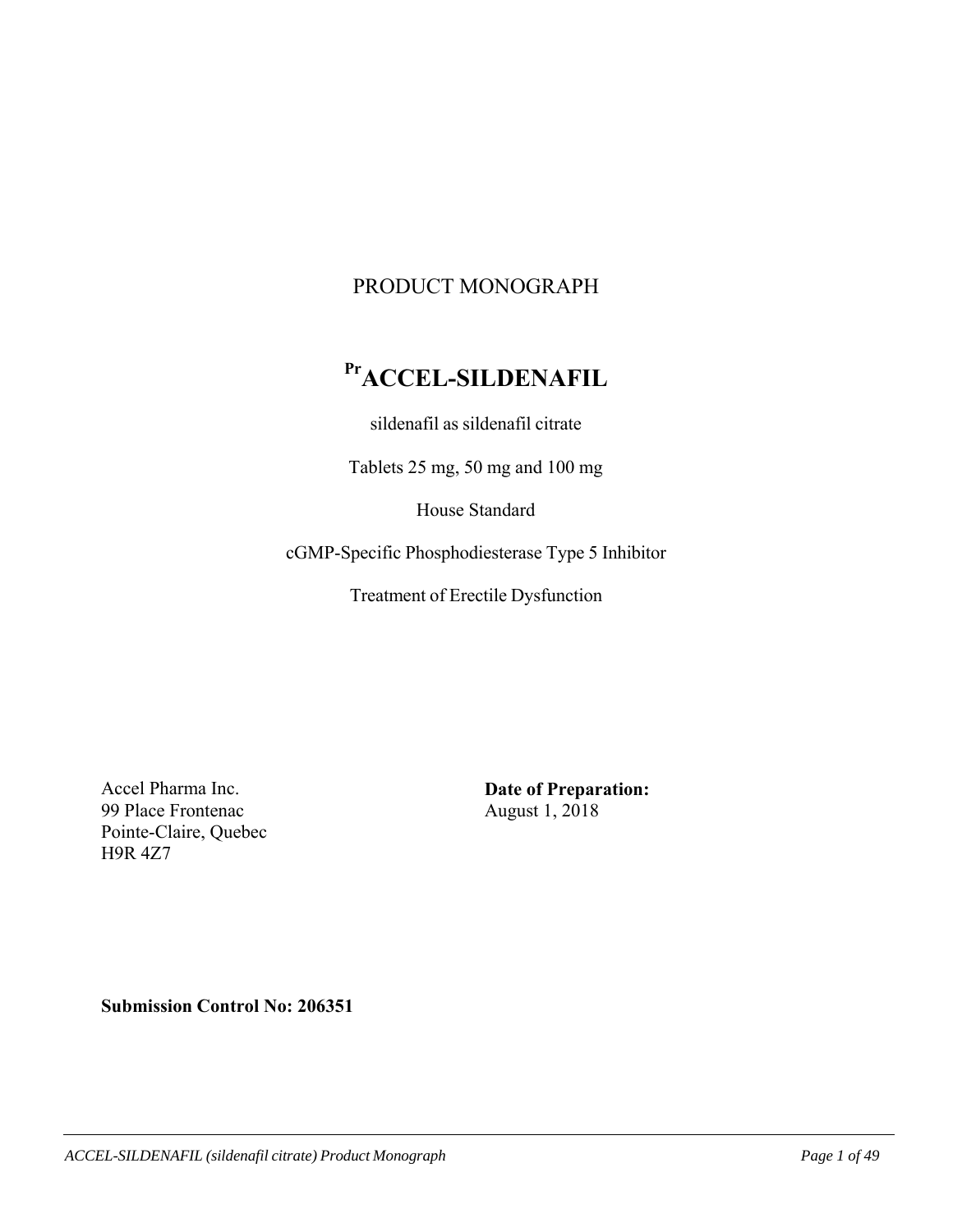# **Table of Contents**

| <b>OVERDOSAGE</b> |  |
|-------------------|--|
|                   |  |
|                   |  |
|                   |  |
|                   |  |
|                   |  |
|                   |  |
|                   |  |
|                   |  |
|                   |  |
|                   |  |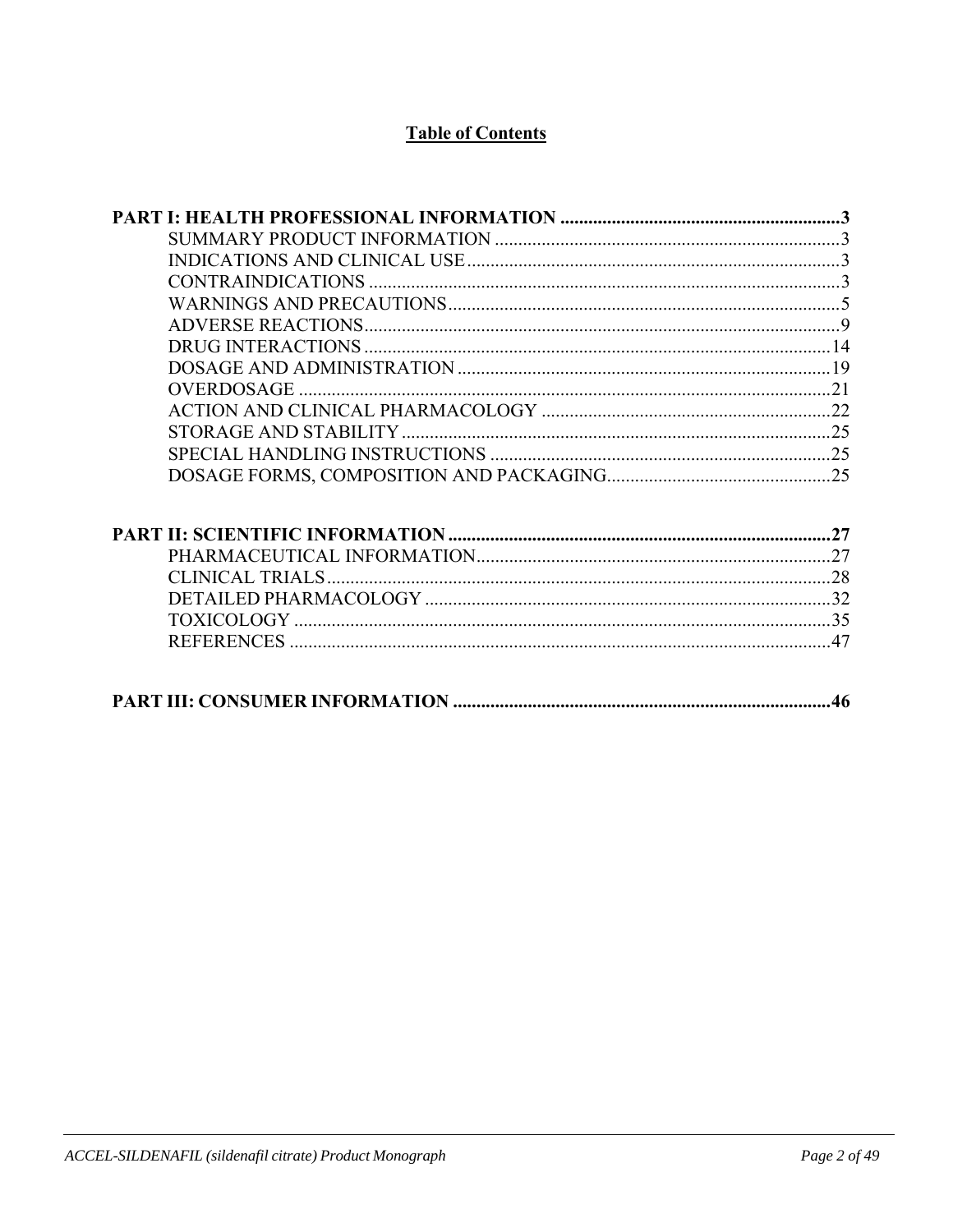# **PrACCEL-SILDENAFIL Sildenafil Citrate Tablets**  25 mg, 50 mg and 100 mg

### **PART I: HEALTH PROFESSIONAL INFORMATION**

### **SUMMARY PRODUCT INFORMATION**

| <b>Route of</b><br>Administration | Dosage Form /<br><b>Strength</b>     | <b>Clinically Relevant Nonmedicinal Ingredients</b>                                                                                                                                                                                                                                                 |
|-----------------------------------|--------------------------------------|-----------------------------------------------------------------------------------------------------------------------------------------------------------------------------------------------------------------------------------------------------------------------------------------------------|
| Oral                              | Tablets 25 mg, 50 mg<br>and $100$ mg | The tablets also contain the following non-medicinal<br>ingredients:<br>calcium hydrogen phosphate anhydrous,<br>FD&C Blue #2/indigo carmine aluminum lake,<br>macrogol, magnesium stearate, microcrystalline<br>cellulose, polyvinyl alcohol, sodium croscarmellose,<br>talc and titanium dioxide. |

#### **INDICATIONS AND CLINICAL USE**

**ACCEL-SILDENAFIL** (sildenafil citrate) is indicated for:

• the treatment of erectile dysfunction, which is the inability to achieve or maintain a penile erection sufficient for satisfactory sexual performance.

#### **CONTRAINDICATIONS**

Sildenafil citrate has been shown to potentiate the hypotensive effects of nitrates in healthy volunteers and in patients, and is therefore contraindicated in patients who are taking any type of nitrate drug therapy, or who utilize short-acting nitrate-containing medications, due to the risk of developing potentially life-threatening hypotension. The use of organic nitrates, either regularly and/or intermittently, in any form (e.g. oral, sublingual, transdermal, by inhalation) is absolutely contraindicated (see **ACTION AND CLINICAL PHARMACOLOGY, DOSAGE AND ADMINISTRATION**).

After patients have taken sildenafil citrate, it is unknown when nitrates, if necessary, can be safely administered. Plasma levels of sildenafil at 24 hours post-dose are much lower (2 ng/mL) than at peak concentration (440 ng/mL). In the following patients: age >65, hepatic impairment (e.g. cirrhosis), severe renal impairment (e.g. CLcr <30 mL/min), and concomitant use of potent cytochrome P-450 3A4 inhibitors (erythromycin), plasma levels of sildenafil at 24 hours post-dose have been found to be 3 to 8 times higher than those seen in healthy volunteers. Although plasma levels of sildenafil at 24 hours post-dose are much lower than at peak concentration, it is unknown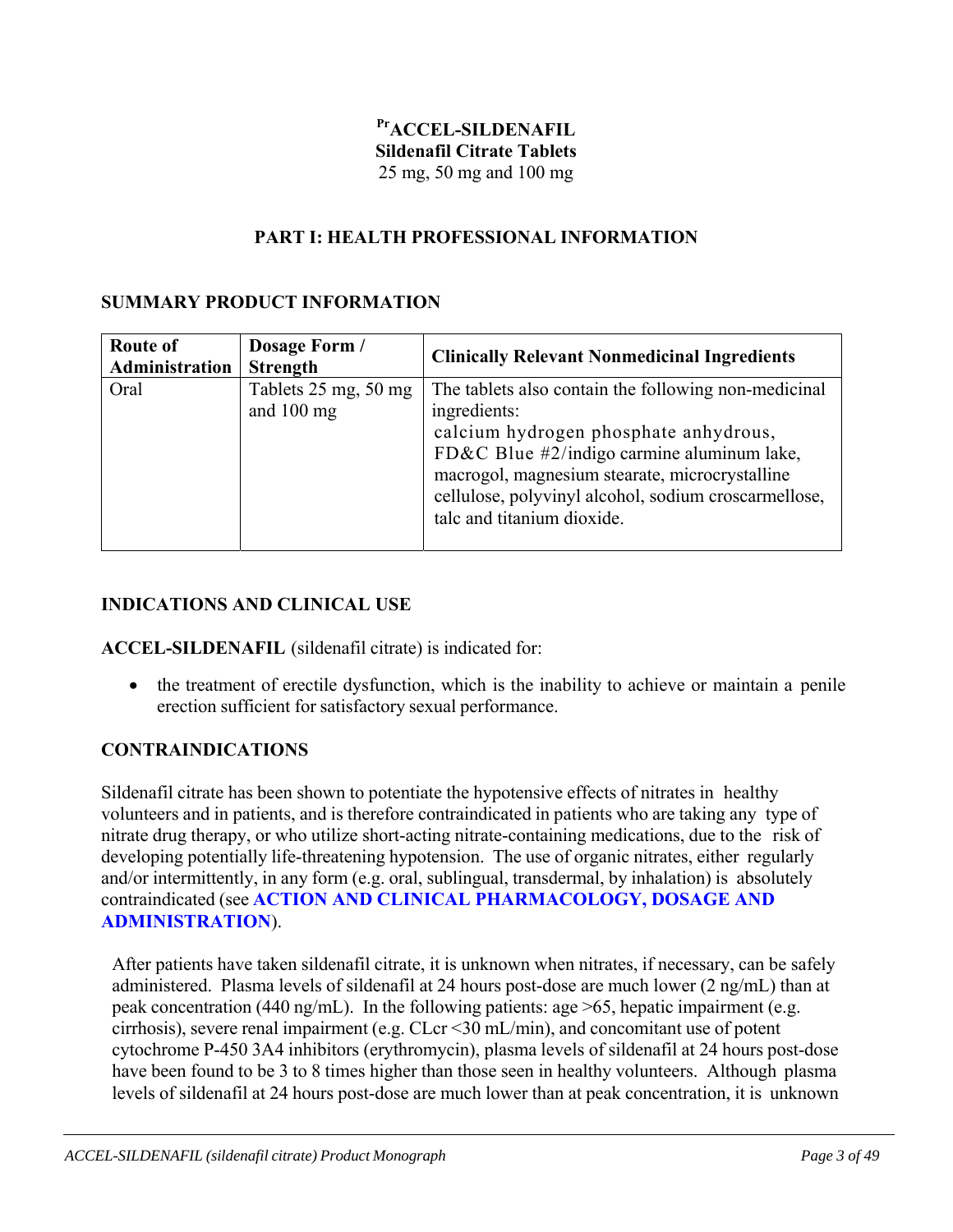whether nitrates can be safely coadministered at this time point (see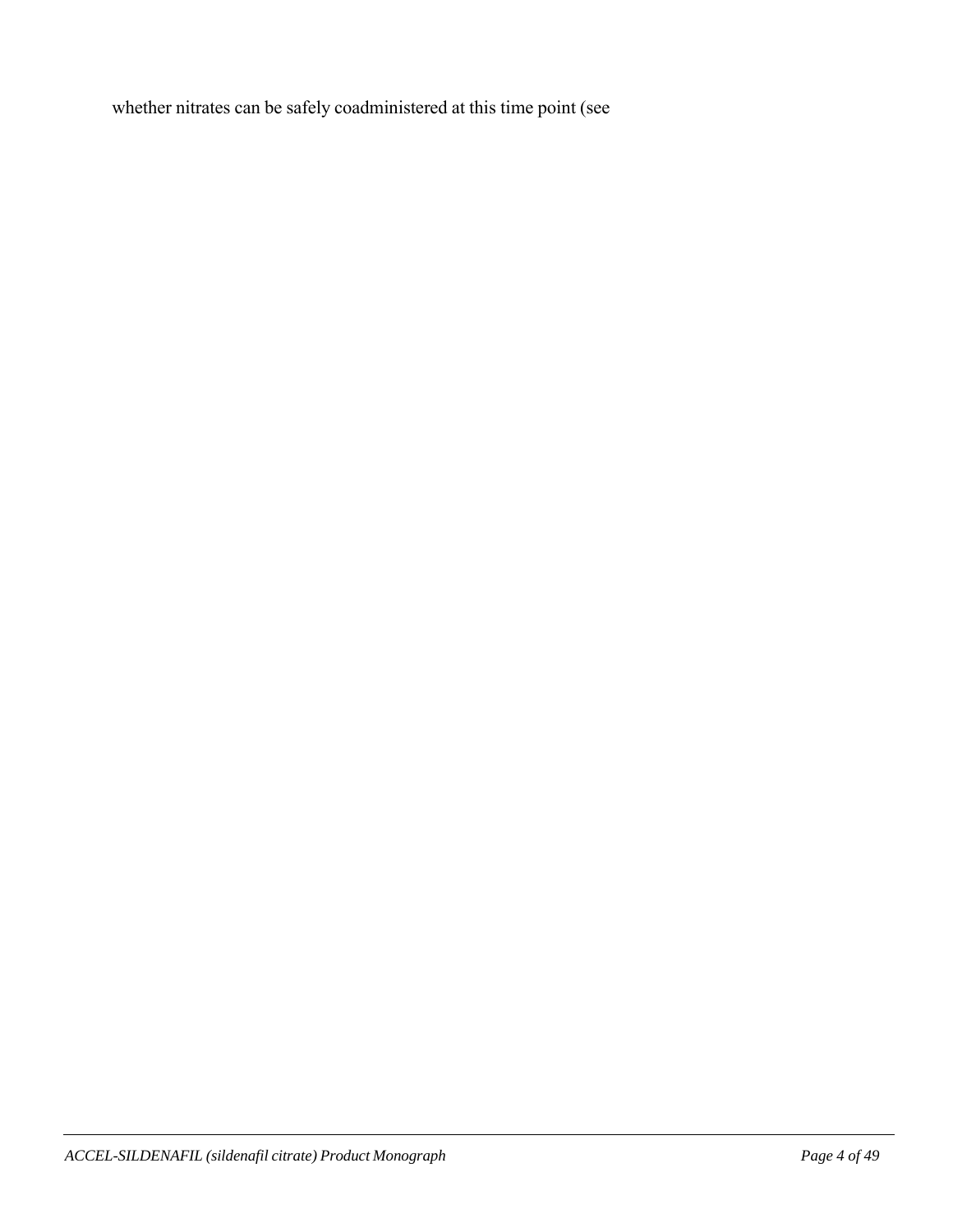### **DETAILED** PHARMACOLOGY, **Pharmacodynamic Studies**).

Treatments for erectile dysfunction should not be generally used in men for whom sexual activity is inadvisable (see also **WARNINGS AND PRECAUTIONS**).

Sildenafil citrate is contraindicated in patients with a known hypersensitivity to any component of the tablet (see **PHARMACEUTICAL INFORMATION**).

**ACCEL-SILDENAFIL** is contraindicated in patients with erectile dysfunction with previous episode of non-arteritic anterior ischaemic optic neuropathy (NAION) (see **WARNINGS AND PRECAUTIONS**).

The co-administration of PDE5 inhibitors, including **ACCEL-SILDENAFIL**, with guanylate cyclase stimulators, such as riociguat, is contraindicated as it may lead to potentially life-threatening episodes of symptomatic hypotension or syncope.

### **WARNINGS AND PRECAUTIONS**

#### **General**

The evaluation of erectile dysfunction should include a determination of potential underlying causes and the identification of appropriate treatment following a complete medical assessment.

#### **Cardiovascular**

As with all treatments for erectile dysfunction, there is a potential cardiac risk of sexual activity in patients with pre-existing cardiovascular disease, including hypertension (BP>140/90). Therefore, treatments for erectile dysfunction, including sildenafil citrate, should not be generally administered in men for whom sexual activity is inadvisable because of their underlying cardiovascular status.

There are no controlled clinical data on the safety or efficacy of sildenafil citrate in the following groups, if prescribed, this should be done with caution.

- Patients who have suffered a myocardial infarction, stroke, or life-threatening arrhythmia within the last 6 months
- Patients with resting hypotension (BP <90/50 at rest) or hypertension (BP >170/110 at rest)
- Patients with cardiac failure or coronary artery disease causing unstable angina

#### (see **ACTION AND CLINICAL PHARMACOLOGY**)

Caution is advised when sildenafil is administered to patients taking an alpha-blocker, as the coadministration may lead to symptomatic hypotension in a few susceptible individuals (see **DRUG INTERACTIONS**). In order to minimize the potential for developing postural hypotension, patients should be hemodynamically stable on alpha-blocker therapy prior to initiating sildenafil treatment. Initiation of sildenafil at lower doses should be considered. In addition, physicians should advise patients what to do in the event of postural hypotensive symptoms.

#### **Hematologic**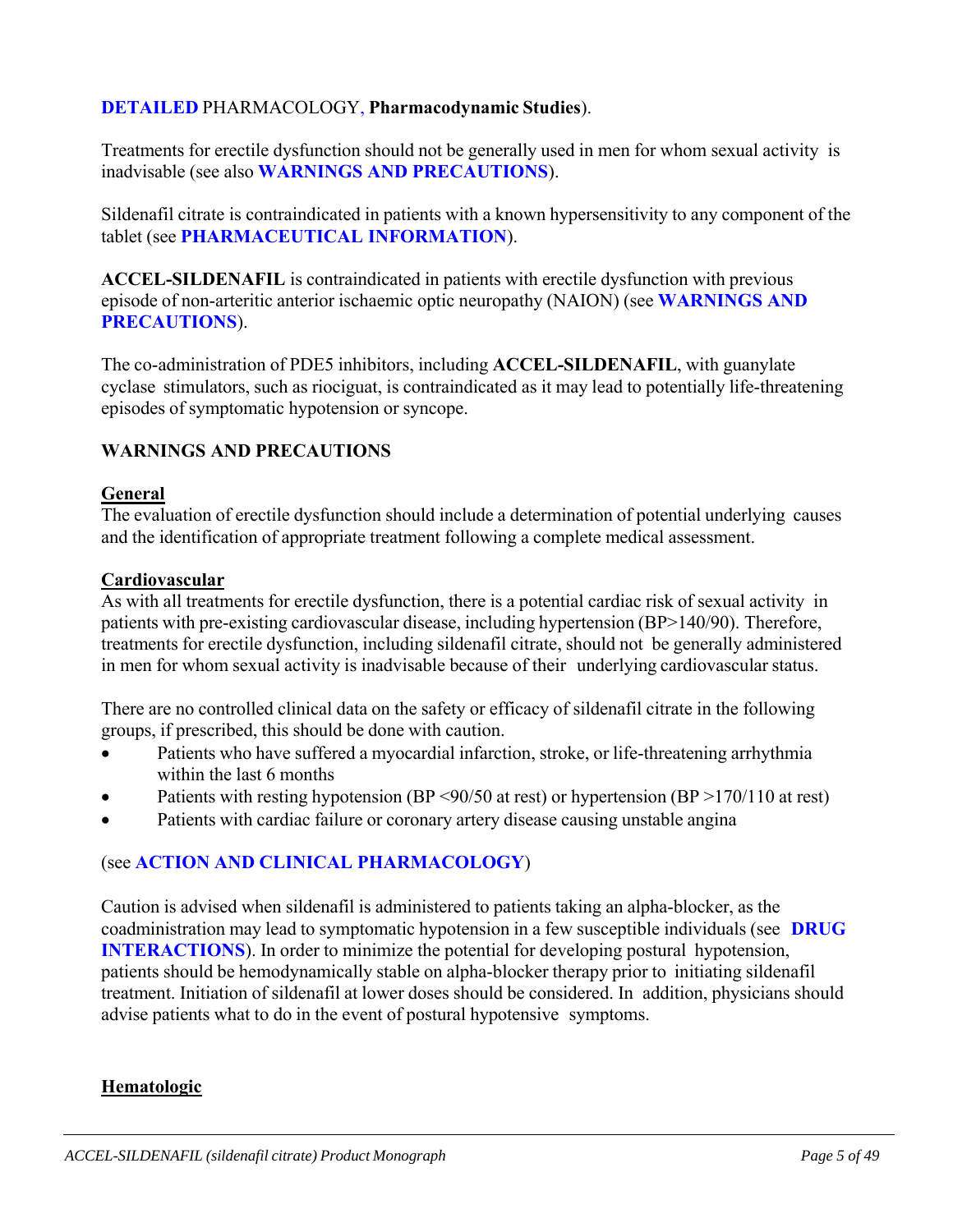In clinical trials, sildenafil has been shown to have systemic vasodilatory properties that result in transient decreases in blood pressure (see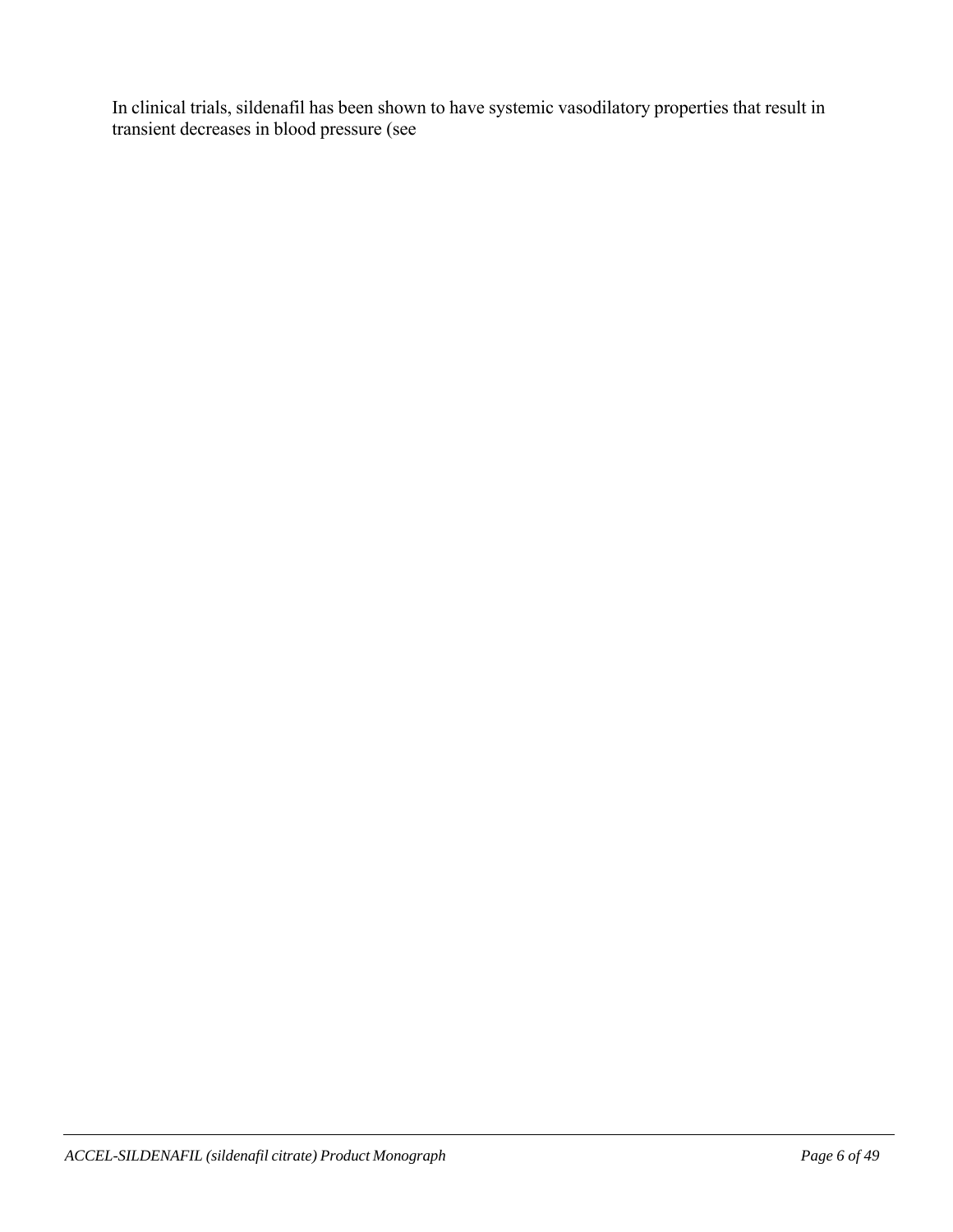**DETAILED** PHARMACOLOGY). This is of little or no consequence in most patients. However, prior to prescribing sildenafil, physicians should carefully consider whether their patients with certain underlying conditions could be adversely affected by such vasodilatory effects, especially in combination with sexual activity. Patients with increased susceptibility to vasodilators include those with left ventricular outflow obstruction (e.g., aortic stenosis, hypertrophic obstructive cardiomyopathy), or those with the rare syndrome of multiple system atrophy manifesting as severely impaired autonomic control of blood pressure.

In humans, sildenafil citrate has no effect on bleeding time when taken alone or with acetylsalicylic acid. *In vitro* studies with human platelets indicate that sildenafil potentiates the antiaggregatory effect of sodium nitroprusside (a nitric oxide donor). The combination of heparin and sildenafil citrate had an additive effect on bleeding time in the anesthetized rabbit, but this interaction has not been studied in humans (see **ACTION AND CLINICAL PHARMACOLOGY**).

There is no safety information on the administration of sildenafil citrate to patients with bleeding disorders or active peptic ulceration. Therefore, **ACCEL-SILDENAFIL** should be administered with caution to these patients.

#### **Hepatic/Biliary/Pancreatic**

In volunteers with hepatic cirrhosis (Child-Pugh A and B), sildenafil clearance was reduced, resulting in increases in AUC (84%) and  $C_{\text{max}}(47%)$  compared to age-matched volunteers with no hepatic impairment.

A starting dose of 25 mg should be considered in patients with hepatic impairment (see **ACTION AND CLINICAL PHARMACOLOGY, DOSAGE AND ADMINISTRATION**).

#### **Ophthalmologic**

Patients should stop taking PDE5 inhibitors, including sildenafil citrate, and consult their physician immediately if they experience a decrease in, or sudden loss of, vision in one or both eyes. Postmarketing reports of sudden loss of vision have occurred rarely, in temporal association with the use of PDE5 inhibitors. An observational study evaluated whether recent use of PDE5 inhibitors, as a class, was associated with acute onset of NAION. The results suggest an approximate 2-fold increase in the risk of NAION within 5 half-lives of PDE5 inhibitor use.

Individuals who have already experienced NAION are at increased risk of NAION recurrence. PDE5 inhibitors, including sildenafil citrate, are not recommended in patients with male erectile dysfunction with a previous episode of NAION (see **CONTRAINDICATIONS**). There are no controlled clinical data on the safety or efficacy of sildenafil citrate in patients with retinitis pigmentosa (a minority of these patients have genetic disorders of retinal phosphodiesterases). If prescribed, this should be done with caution. (see **ACTION AND CLINICAL PHARMACOLOGY**).

A small percentage of patients experience visual effects (e.g. impairment of colour discrimination, increased perception to light, blurred vision, eye pain, ocular redness) after taking sildenafil citrate**.**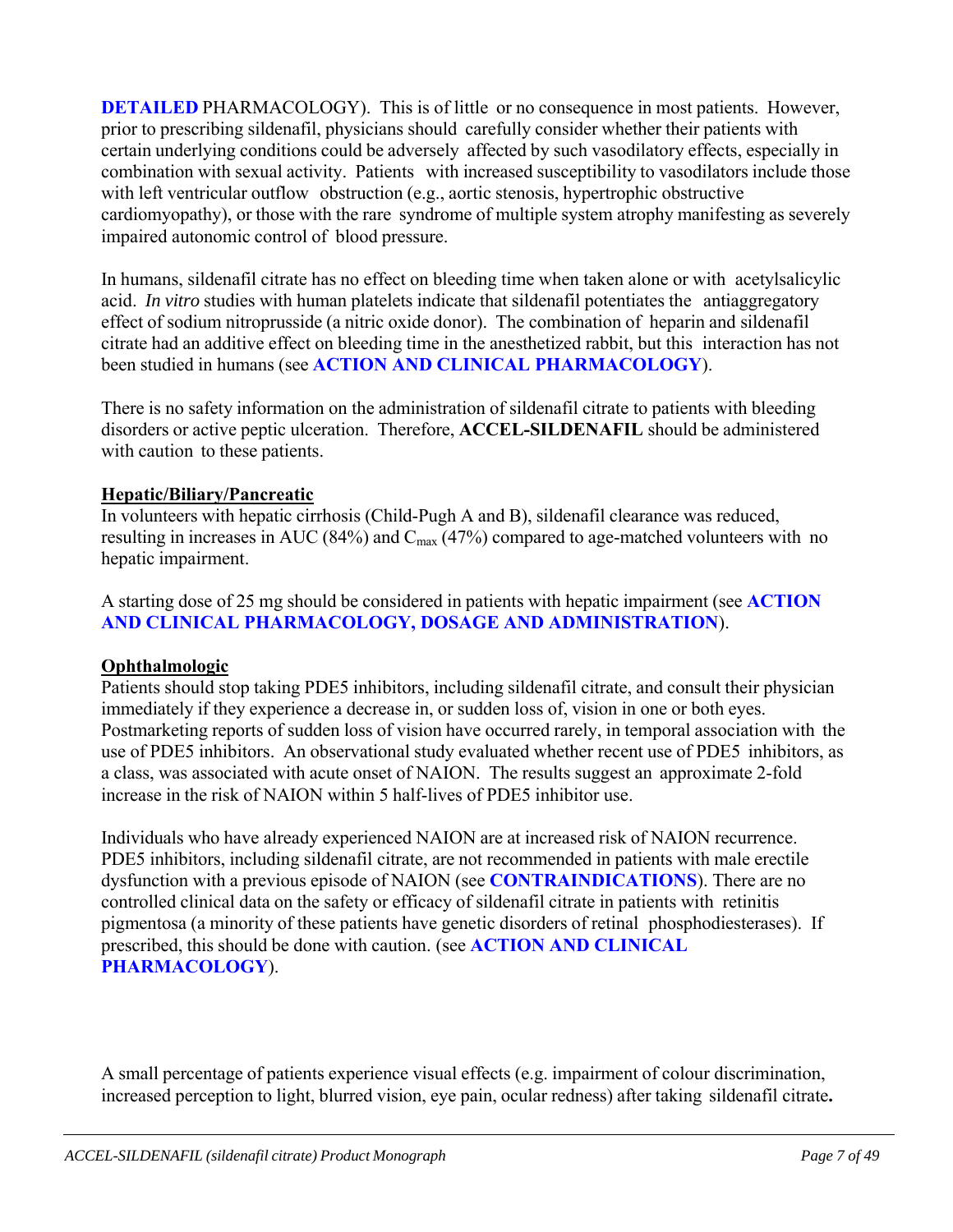If this happens, then the patient should not operate a motor vehicle or any heavy machinery until the adverse effects disappear (see **ACTION AND CLINICAL PHARMACOLOGY**).

Rare cases of central serous chorioretinopathy have been reported during the post-marketing period in temporal association with the use of sildenafil citrate. It is not known if medical and other facts were reported that may have also played a role in the development of the condition. It is not possible to determine whether the development of the condition was related directly to the use of sildenafil, to the patient's possible underlying risk factors, a combination of these factors, or to other factors. These cases of central serous chorioretinopathy in patients receiving sildenafil did not provide evidence of serious or permanent alteration in visual function. (See **Post-Market Adverse Drug Reactions).**

# **Otologic**

Sudden decrease or loss of hearing has been reported in a few number of postmarketing and clinical trials cases with the use of PDE5 inhibitors, including sildenafil citrate**.** These events, which may be accompanied by tinnitus and dizziness, have been reported in temporal association to the intake of PDE5 inhibitors, including sildenafil citrate. In some of the cases, medical conditions and other factors were reported that may have also played a role in the otologic adverse events. In many cases, medical follow-up information was limited. It is not possible to determine whether these events are related directly to the use of PDE5 inhibitors or to other factors (see **ADVERSE REACTIONS, Post-Market Adverse Drug Reactions** and **PART III: CONSUMER INFORMATION**). Physicians should advise patients to stop taking **ACCEL-SILDENAFIL** and seek prompt medical attention in case of sudden decrease or loss of hearing.

# **Renal**

In volunteers with mild (CLcr = 50-80 mL/min) and moderate (CLcr = 30-49 mL/min) renal impairment, the pharmacokinetics of a single oral dose of sildenafil citrate (50 mg) was not altered. In volunteers with severe (CLcr <30 mL/min) renal impairment, sildenafil clearance was reduced, resulting in increases in AUC (100%) and  $C_{\text{max}}$  (88%) compared to age-matched volunteers with no renal impairment.

A starting dose of 25 mg should be considered in patients with severe renal impairment (see **ACTION AND CLINICAL PHARMACOLOGY, DOSAGE AND ADMINISTRATION**).

# **Sexual Function/Reproduction**

Although **priapism** had not been reported during clinical trials, prolonged erection greater than 4 hours and priapism (painful erections greater than 6 hours in duration) have been reported infrequently during the post-marketing surveillance of sildenafil citrate. In the event of an erection that persists longer than 4 hours, the patient should seek immediate medical assistance. If priapism is not treated immediately, penile tissue damage and permanent loss of potency could result (see **ADVERSE REACTIONS**).

Agents for the treatment of erectile dysfunction should be used with caution in patients with anatomical deformation of the penis (such as angulation, cavernosal fibrosis or Peyronie's disease) or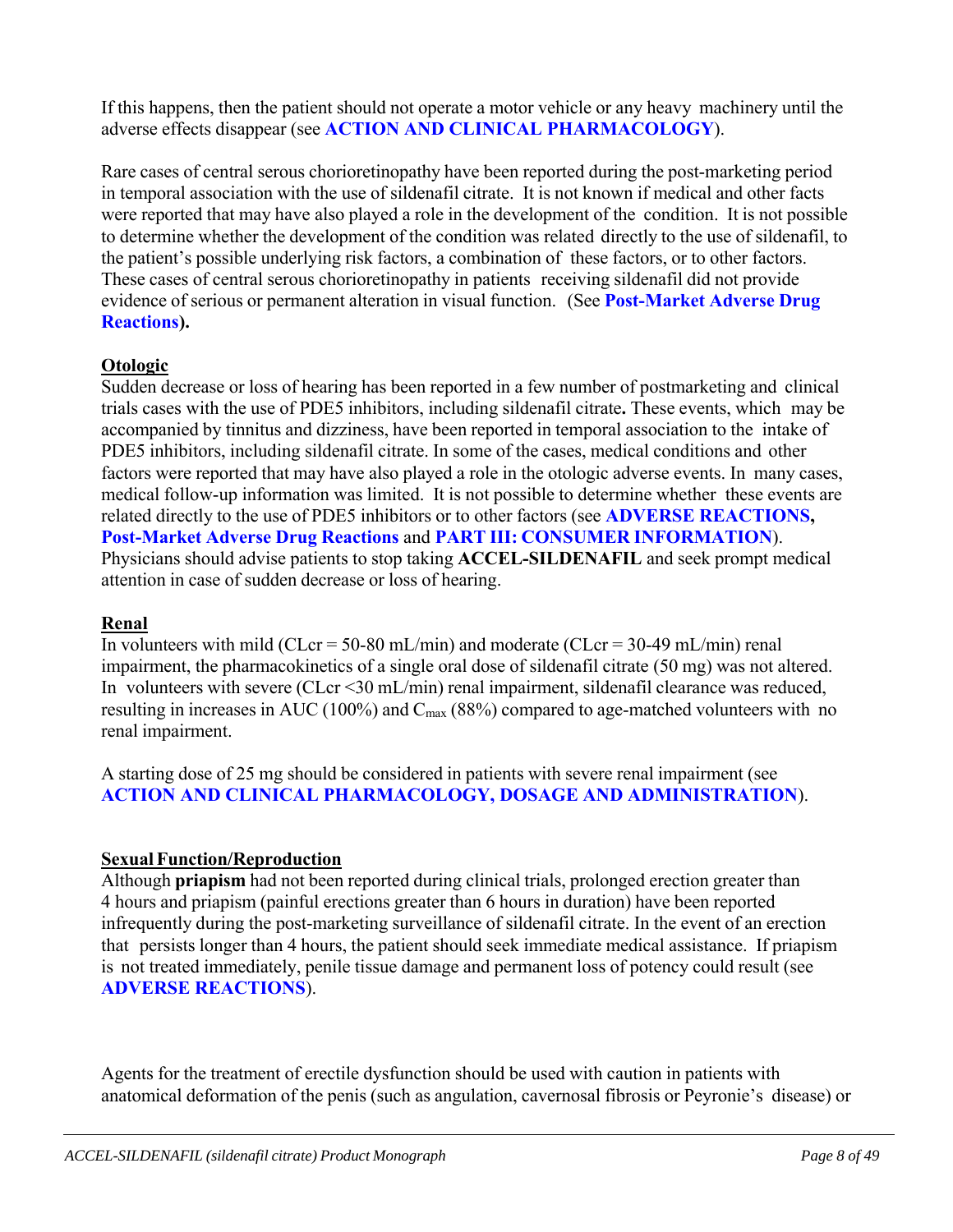in patients who have conditions which may predispose them to priapism (such as sickle cell anemia, multiple myeloma or leukemia).

The safety and efficacy of combinations of sildenafil citrate with other PDE5 inhibitors, or other pulmonary arterial hypertension (PAH) treatments containing sildenafil, or other agents for the treatment of erectile dysfunction have not been studied. Therefore, the use of such combinations is not recommended.

### **Skin/Appendages**

Rare cases of Stevens-Johnson's Syndrome (SJS) and Toxic Epidermal Necrolysis (TEN) have been reported during the post-marketing period.

### **Special Populations**

**Women, Nursing Mothers, Pregnancy:** Sildenafil citrate is not indicated for use in women. There are no adequate and well-controlled studies in pregnant or lactating women.

**Pediatrics**: Sildenafil citrate is not indicated for use in children.

**Geriatrics (> 65 years of age)**: Healthy elderly volunteers had a reduced clearance of sildenafil, with free plasma concentrations approximately 40% greater than those seen in younger volunteers (18 to 45 years). Since higher plasma levels may increase both the pharmacological action and incidence of some adverse events, a starting dose of 25 mg should be considered (see **ACTION AND CLINICAL PHARMACOLOGY**, **DOSAGE AND ADMINISTRATION**).

# **ADVERSE REACTIONS**

# **Adverse Drug Reaction Overview**

#### **Pre-Marketing Experience:**

Sildenafil citrate was administered to over 3700 patients (aged 19-87 years) during clinical trials worldwide. Over 550 patients were treated for longer than one year.

In placebo-controlled clinical studies, the discontinuation rate due to adverse events for sildenafil citrate (2.5%) was not significantly different from placebo (2.3%). The adverse events were generally transient and mild to moderate in nature.

# **Clinical Trial Adverse Drug Reactions**

*Because clinical trials are conducted under very specific conditions the adverse reaction rates observed in the clinical trials may not reflect the rates observed in practice and should not be compared to the rates in the clinical trials of another drug. Adverse drug reaction information from clinical trials is useful for identifying drug-related adverse events and for approximating rates*.

In trials of all designs, adverse events reported by patients receiving sildenafil citrate were generally similar. In fixed-dose studies, the incidence of some adverse events increased with dose. The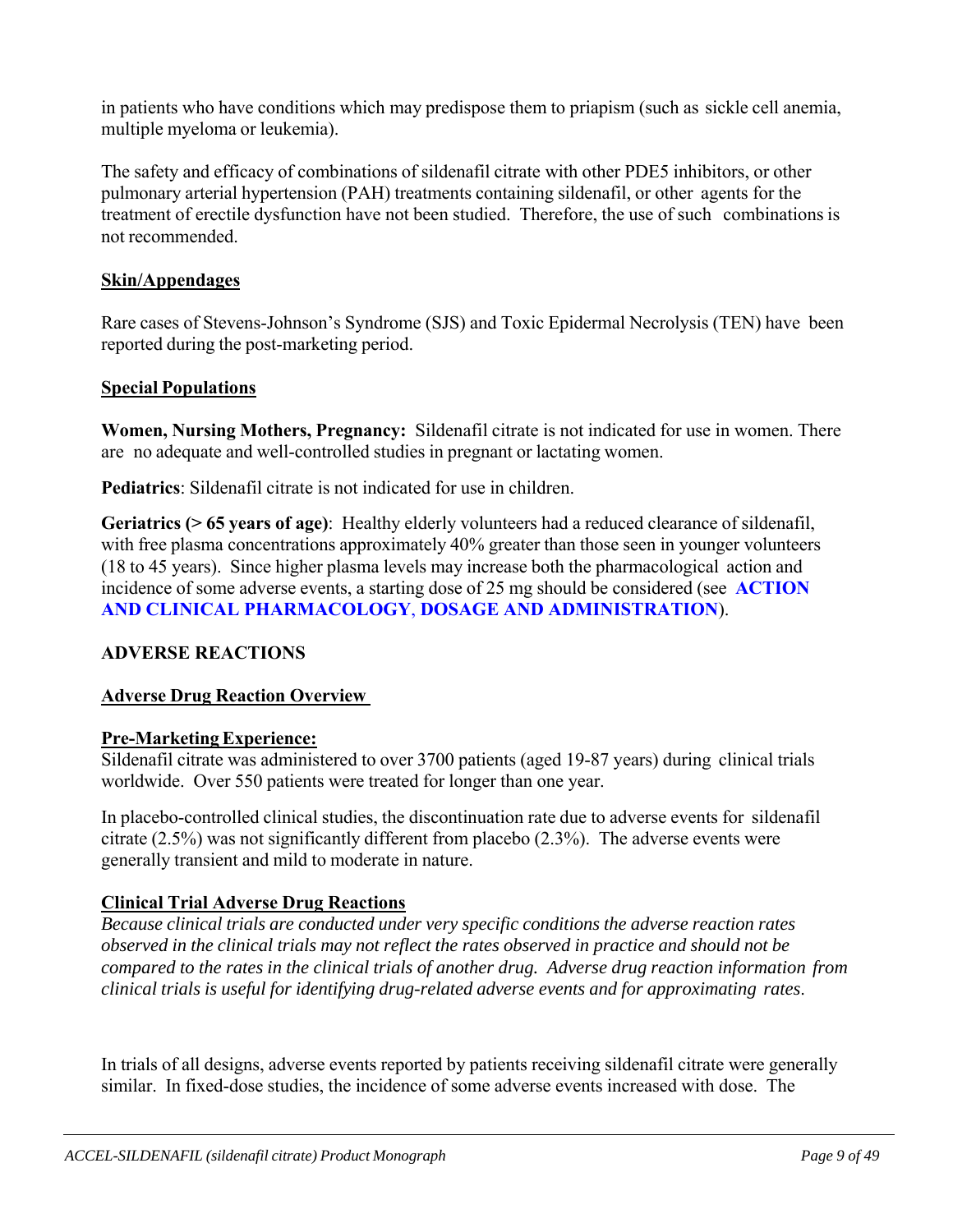nature of the adverse events in flexible-dose studies, which more closely reflect the recommended dosage regimen, was similar to that for fixed-dose studies.

When sildenafil citrate was taken as recommended (on an as-needed basis) in flexible-dose, placebo-controlled clinical trials, the following adverse events were reported:

|                                    | <b>Percentage of Patients Reporting</b> |                |
|------------------------------------|-----------------------------------------|----------------|
| <b>Adverse Event</b>               | <b>SILDENAFIL CITRATE</b>               | <b>PLACEBO</b> |
|                                    | $(n=734)$                               | $(n=725)$      |
| Headache                           | 15.8%                                   | 3.9%           |
| Flushing                           | 10.5%                                   | 0.7%           |
| Dyspepsia                          | 6.5%                                    | 1.7%           |
| <b>Nasal Congestion</b>            | 4.2%                                    | 1.5%           |
| <b>Respiratory Tract Infection</b> | 4.2%                                    | 5.4%           |
| Flu Syndrome                       | 3.3%                                    | 2.9%           |
| <b>Urinary Tract Infection</b>     | 3.1%                                    | 1.5%           |
| Abnormal Vision                    | 2.7%                                    | 0.4%           |
| Diarrhea                           | 2.6%                                    | 1.0%           |
| <b>Dizziness</b>                   | 2.2%                                    | 1.2%           |
| Rash                               | 2.2%                                    | 1.4%           |
| <b>Back Pain</b>                   | 2.2%                                    | 1.7%           |
| Arthralgia                         | 2.0%                                    | 1.5%           |

## **Table 1. Adverse Events Reported by ≥2% of Patients Treated with sildenafil citrate or Placebo in PRN Flexible-Dose Phase II/III Studies**

\* Abnormal Vision: Mild and transient changes, predominantly impairment of colour discrimination (blue/green), but also increased perception to light or blurred vision.

At doses above the recommended dose range, adverse events were similar to those detailed above but generally were reported more frequently.

# **Less Common Clinical Trial Adverse Drug Reactions (<2%)**

The following events occurred in <2% of patients in in phase II/III controlled clinical trials where a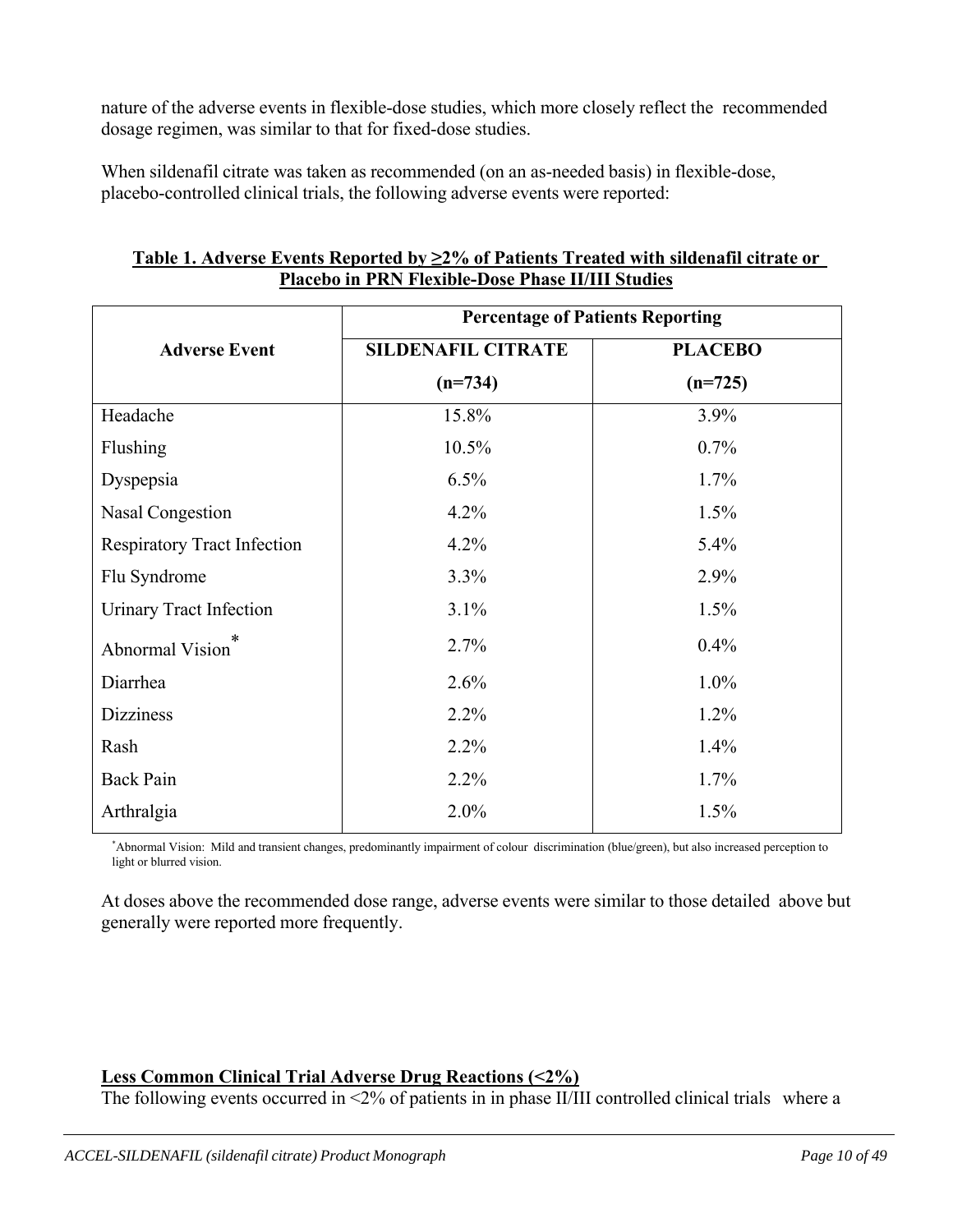causal relationship is uncertain:

| Autonomic:                                                | sweating, dry mouth;                                                                                                                                                                                                                                                                |
|-----------------------------------------------------------|-------------------------------------------------------------------------------------------------------------------------------------------------------------------------------------------------------------------------------------------------------------------------------------|
| Cardiovascular:                                           | abnormal electrocardiogram, angina pectoris, arrhythmia, AV block,<br>cardiac arrest, cardiomyopathy, heart failure, hypertension,<br>hypotension, palpitation, postural hypotension, myocardial ischemia,<br>syncope, tachycardia, varicose vein, vascular anomaly;                |
| <b>Central &amp; Peripheral</b><br><b>Nervous System:</b> | tremor, abnormal dreams, anxiety, agitation, ataxia, depression,<br>insomnia, nervousness, somnolence, paresthesia, vertigo, speech<br>disorder, reflexes decreased, hyperesthesia, neuropathy, migraine,<br>myasthenia, oculogyric crisis, neuralgia, hypertonia;                  |
| Gastrointestinal:                                         | vomiting, gastritis, gastrointestinal disorder, flatulence, increased<br>appetite, gastroenteritis, stomatitis, eructation, dysphagia, colitis,<br>glossitis, constipation, rectal hemorrhage, mouth ulceration,<br>esophagitis, rectal disorder, gingivitis, tooth disorder;       |
| Hematopoietic:                                            | anemia and leukopenia;                                                                                                                                                                                                                                                              |
| Liver/Biliary:                                            | liver function tests abnormal, ALT increased;                                                                                                                                                                                                                                       |
| <b>Metabolic/Nutritional:</b>                             | edema, thirst, gout, hyperuricemia, hypoglycemic reaction, unstable<br>diabetes, hyperglycemia, hyperlipidemia, hypernatremia;                                                                                                                                                      |
| Musculoskeletal:                                          | myalgia, bone disorder, arthrosis, arthritis, tendon rupture,<br>tenosynovitis, bone pain, joint disorder, synovitis;                                                                                                                                                               |
| <b>Respiratory:</b>                                       | asthma, dyspnea, laryngitis, pharyngitis, sinusitis, bronchitis,<br>respiratory disorder, carcinoma of lung, sputum increased, cough<br>increased;                                                                                                                                  |
| Skin/Appendages:                                          | skin carcinoma, skin disorder, skin hypertrophy, skin ulcer, contact<br>dermatitis, exfoliative dermatitis, pruritus, urticaria, photosensitivity<br>reaction, nail disorder, acne, herpes simplex, furunculosis;                                                                   |
| <b>Special Senses:</b>                                    | Sudden decrease or loss of hearing, mydriasis, conjunctivitis,<br>photophobia, eye pain, tinnitus, ear pain, lacrimation disorder, eye<br>disorder, eye hemorrhage, ear disorder, cataract, dry eyes;                                                                               |
| Urogenital:                                               | penile erection, other sexual dysfunction, cystitis, nocturia, balanitis,<br>urinary frequency, breast enlargement, prostatic disorder, testis<br>disorder, urinary incontinence, urinary tract disorder, urine<br>abnormality, abnormal ejaculation, genital edema and anorgasmia; |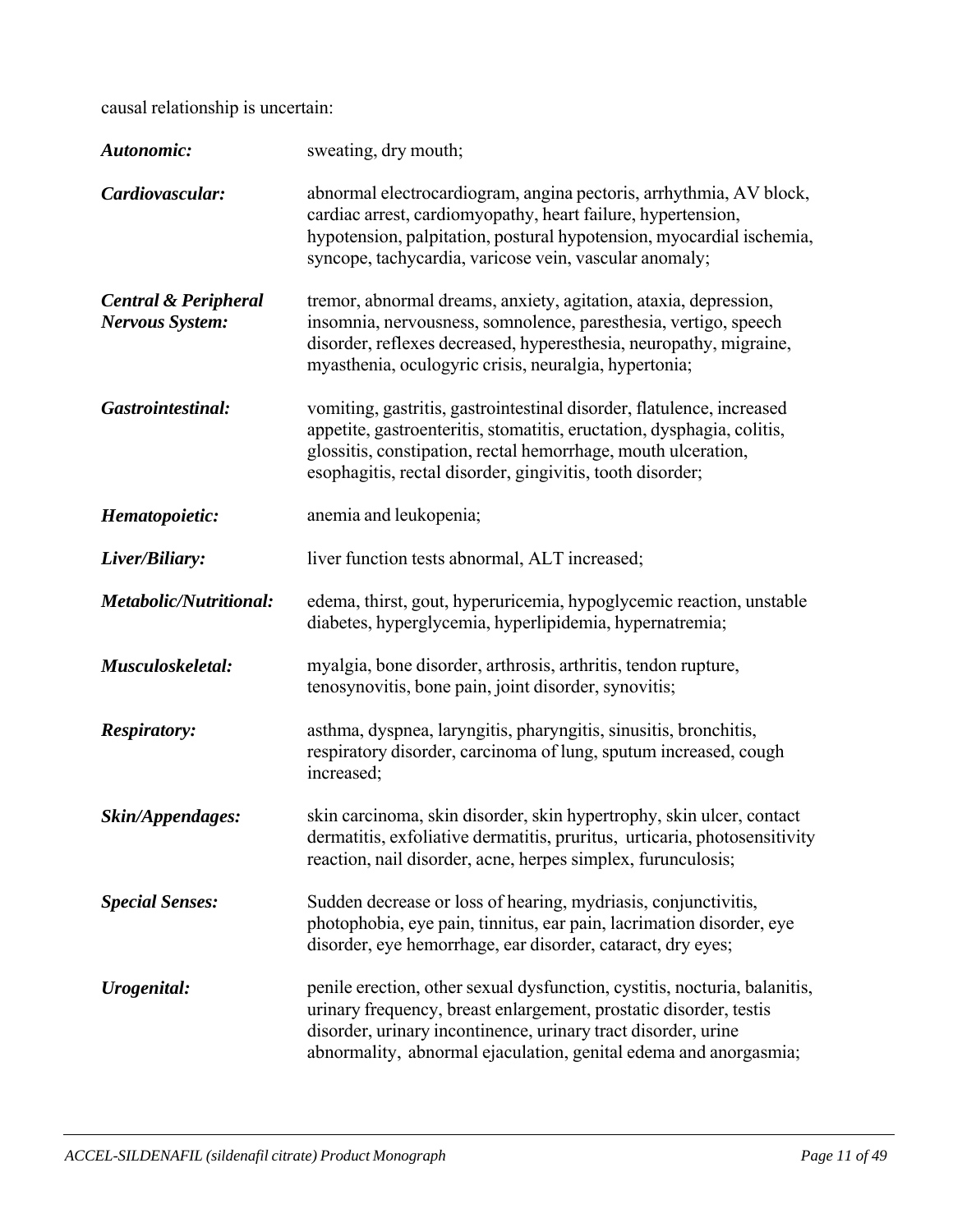| <b>Vascular Disorders:</b> | cerebrovascular disorder, cerebral thrombosis;                                                                                                     |  |  |
|----------------------------|----------------------------------------------------------------------------------------------------------------------------------------------------|--|--|
| General:                   | face edema, peripheral edema, chills, allergic reaction, asthenia, pain,<br>infection, shock, hernia, accidental fall, abdominal pain, chest pain, |  |  |
|                            | accidental injury, intentional overdose.                                                                                                           |  |  |

Myocardial Infarction and Cardiovascular Mortality

In an analysis of double blind placebo controlled clinical trials encompassing over 700 person-years of observation on placebo and over 1300 person-years on sildenafil, there were no differences in the incidence rate of myocardial infarction (MI) or in the rate of cardiovascular mortality for patients receiving sildenafil compared to those receiving placebo. The rates of MI were 1.1 per 100 person-years for men receiving sildenafil and for those receiving placebo. The rates of cardiovascular mortality were 0.3 per 100 person-years for men receiving sildenafil and those receiving placebo.

#### Clinical Trial Adverse Drug Reactions Reported in 74 Double-Blind Placebo-Controlled Phase II/III/IV Studies

When sildenafil citrate was taken as recommended in 74 randomized double-blind, placebo-controlled (DBPC) Phase II/III/IV studies, adverse reactions reported by  $\geq 2\%$  of patients treated with sildenafil citrate (n=9,570) and more frequently than placebo (n=7,237) were headache, flushing, dyspepsia, nasal congestion and dizziness. The nature and frequency of adverse reactions reported by  $\geq 2\%$  of patients in this pooled dataset of 74 DBPC studies was consistent with the adverse reactions reported in the 6 flexible-dose studies detailed above in **Table 1**.

The following adverse reactions occurred in <2% of patients in the 74 DBPC clinical trials.

| Cardiac disorders:                                                                | palpitations, tachycardia;                                                                                                                                                                                                                                                                                                           |
|-----------------------------------------------------------------------------------|--------------------------------------------------------------------------------------------------------------------------------------------------------------------------------------------------------------------------------------------------------------------------------------------------------------------------------------|
| Eye disorders:                                                                    | vision blurred, chromatopsia, cyanopsia, photophobia, visual<br>disturbance, photopsia, ocular hyperaemia, eye pain, visual brightness,<br>abnormal sensation in eye, asthenopia, conjunctival hyperaemia, dry<br>eye, erythropsia, eye disorder, eye irritation, eye edema, eyelid edema,<br>eye swelling, halo vision, xanthopsia; |
| <i><b>Gastrointestinal</b></i><br>disorders:                                      | nausea, dry mouth, abdominal pain upper, vomiting, gastroesophageal<br>reflux disease, oral hypoaesthesia;                                                                                                                                                                                                                           |
| <b>General conditions and</b><br><i>administration site</i><br><i>conditions:</i> | feeling hot, irritability;                                                                                                                                                                                                                                                                                                           |
| <b>Immune</b> system<br>disorders:                                                | hypersensitivity;                                                                                                                                                                                                                                                                                                                    |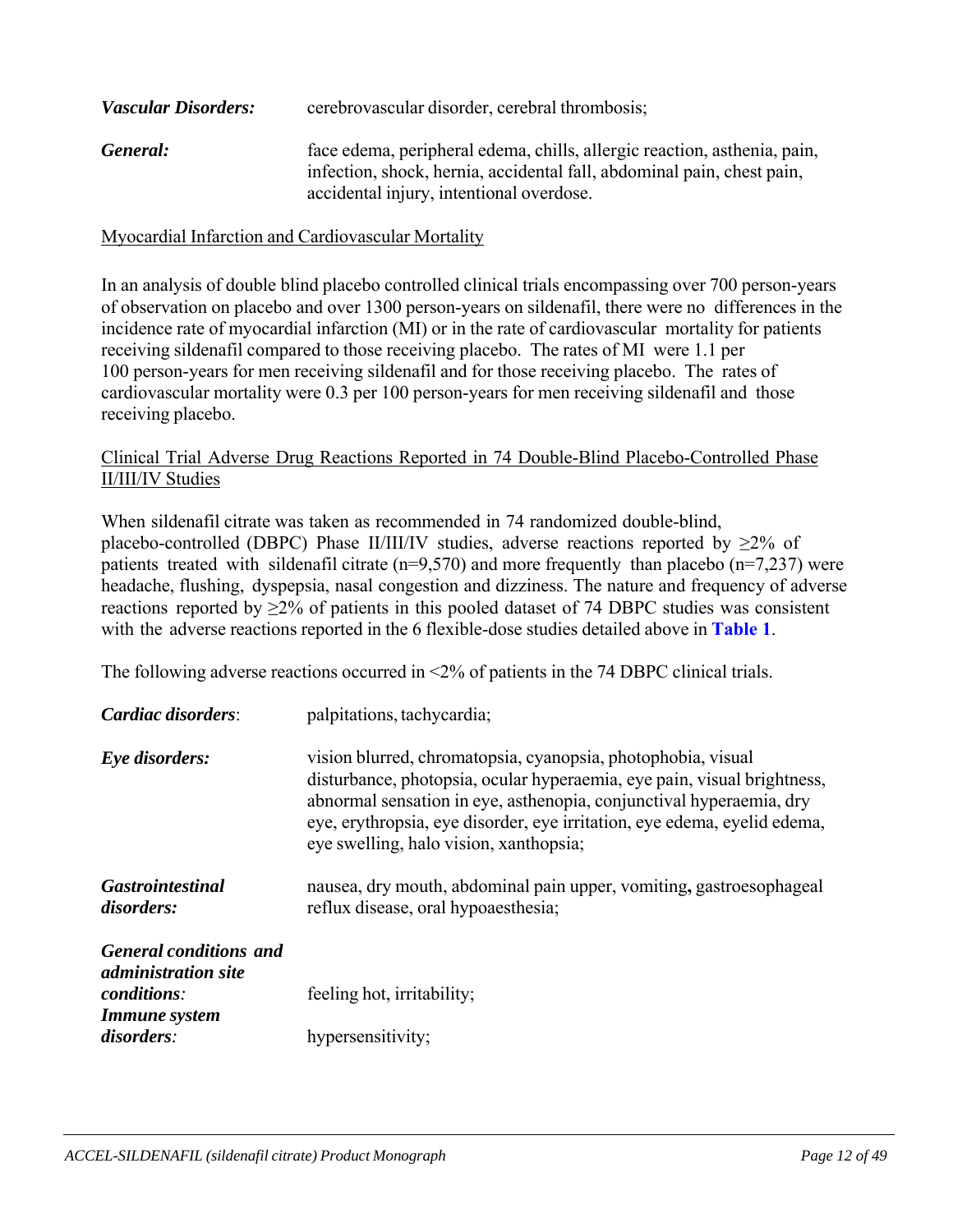| <b>Infections</b> and<br><i>infestations:</i>                 | rhinitis;                                                                      |
|---------------------------------------------------------------|--------------------------------------------------------------------------------|
| <b>Investigations:</b>                                        | heart rate increased;                                                          |
| Musculoskeletal and<br>connective tissue<br>disorders:        | pain in extremity, myalgia;                                                    |
| Nervous system<br>disorders:                                  | syncope, somnolence;                                                           |
| <b>Reproductive system</b><br>and breast disorders:           | erection increased;                                                            |
| <b>Respiratory, thoracic</b><br>and mediastinal<br>disorders: | epistaxis, sinus congestion, nasal oedema, nasal dryness, throat<br>tightness; |
| <b>Skin and subcutaneous</b><br>tissue disorders:             | rash;                                                                          |
| Vascular disorders:                                           | hot flush, hypotension.                                                        |

### **Post-Market Adverse Drug Reactions**

Reports of adverse events temporally associated with sildenafil citrate during post-marketing surveillance that are not listed above and for which the causal relationship is unknown, include the following:

#### *Cardiovascular:*

Epistaxis; serious cardiovascular events - including myocardial infarction, sudden cardiac death, ventricular arrhythmia, cerebrovascular hemorrhage, and transient ischemic attack - have been reported. Most of these patients had pre-existing cardiovascular risk factors. Many of these events were reported to occur during or shortly after sexual activity, and a few were reported to occur shortly after the use of sildenafil citrate without sexual activity. Others were reported to have occurred hours to days after the use of sildenafil citrate with sexual activity. It is not possible to determine whether these events are related directly to sildenafil citrate, to sexual activity, to the patient's underlying cardiovascular disease, to combination of these factors, or to other factors (see **WARNINGS AND PRECAUTIONS**).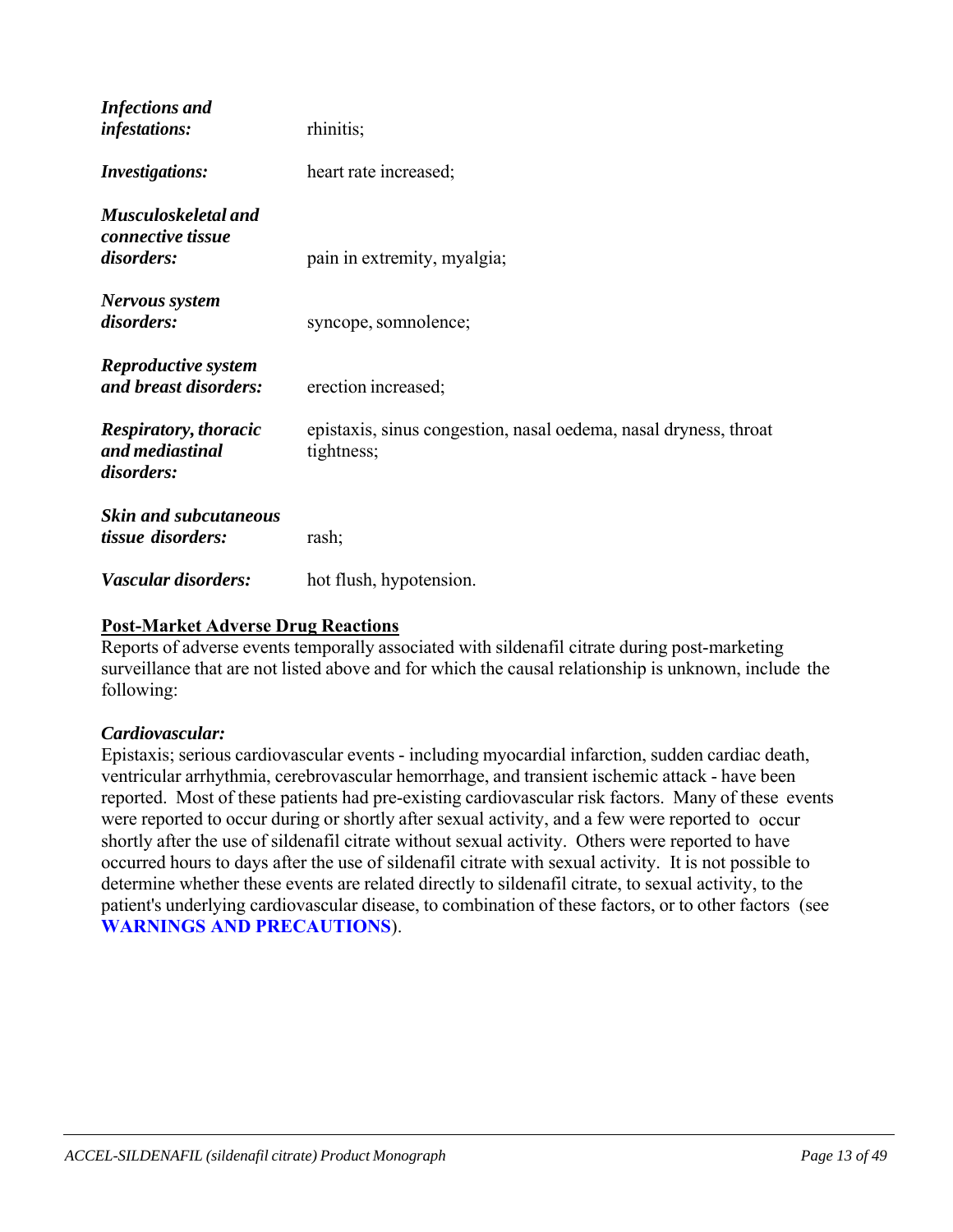| <b>Central &amp; Peripheral</b><br><b>Nervous System:</b> | seizure, seizure recurrence, transient global amnesia;                                                                                                                                                                                                                                                                                                                                                        |
|-----------------------------------------------------------|---------------------------------------------------------------------------------------------------------------------------------------------------------------------------------------------------------------------------------------------------------------------------------------------------------------------------------------------------------------------------------------------------------------|
| Gastrointestinal:                                         | vomiting;                                                                                                                                                                                                                                                                                                                                                                                                     |
| Urogenital:                                               | prolonged erection, priapism (see WARNINGS AND<br><b>PRECAUTIONS</b> ) and hematuria;                                                                                                                                                                                                                                                                                                                         |
| Skin / Appendages:                                        | Stevens-Johnson Syndrome (SJS) and Toxic Epidermal Necrolysis (TEN)                                                                                                                                                                                                                                                                                                                                           |
| <b>Special Senses:</b>                                    | diplopia, temporary vision loss/decreased vision, blurred vision,<br>Non-Arteritic Anterior Ischemic Optic Neuropathy (NAION), retinal<br>vein occlusion, visual field defect, eye pain, ocular redness or bloodshot<br>appearance, ocular burning, ocular swelling/pressure, increased<br>intraocular pressure, retinal vascular disease of bleeding, vitreous<br>detachment/traction and paramacular edema. |

Cases of sudden decrease or loss of hearing have been reported post-marketing in temporal association with the use of PDE5 inhibitors, including sildenafil citrate. In some of the cases, medical conditions and other factors were reported that may have also played a role in the otologic adverse events. In many cases, medical follow-up information was limited. It is not possible to determine whether these events are related directly to the use of sildenafil citrate, to the patient's underlying risk factors for hearing loss, a combination of these factors, or to other factors (see **WARNINGS AND PRECAUTIONS, ADVERSE REACTIONS** and **PART III: CONSUMER INFORMATION**).

Rare cases of central serous chorioretinopathy have been reported during the post-marketing period in temporal association with the use of sildenafil citrate. It is not known if medical and other facts were reported that may have also played a role in the development of the condition. It is not possible to determine whether the development of the condition was related directly to the use of sildenafil, to the patient's possible underlying risk factors, a combination of these factors, or to other factors. These cases of central serous chorioretinopathy in patients receiving sildenafil did not provide evidence of serious or permanent alteration in visual function. (see **WARNINGS AND PRECAUTIONS).**

# **DRUG INTERACTIONS**

### **Serious Drug Interactions**

 Use of organic nitrates in any form is absolutely contraindicated (see **CONTRAINDICATIONS** section)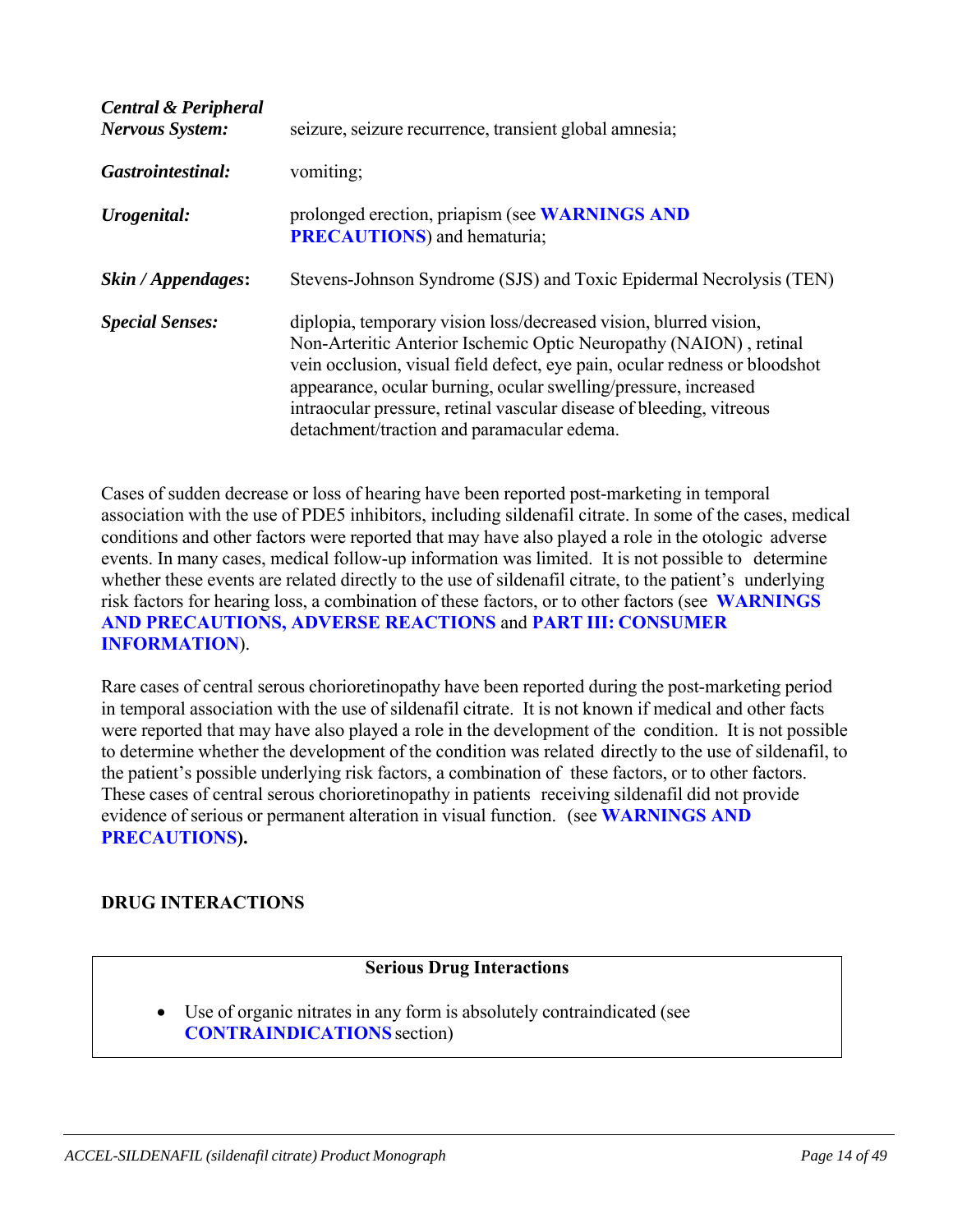# **Overview**

# *In vitro* **studies:**

Sildenafil metabolism is principally mediated by the cytochrome P-450 (CYP) isoforms 3A4 (major route) and 2C9 (minor route) (see **ACTION AND CLINICAL PHARMACOLOGY**). Therefore, inhibitors of these isoenzymes may reduce sildenafil clearance and inducers of these isoenzymes may increase sildenafil clearance.

Sildenafil is a weak inhibitor of the cytochrome P-450 isoforms 1A2, 2C9, 2C19, 2D6, 2E1 and 3A4  $(IC_{50} > 150 \mu M)$ . Given sildenafil peak plasma concentrations of approximately 1  $\mu$ M after recommended doses, it is unlikely that sildenafil citrate will alter the clearance of the substrates of these isoenzymes.

# *In vivo* **studies:**

Sildenafil (50 mg) did not potentiate the hypotensive effect of alcohol in healthy volunteers with mean maximum blood alcohol levels of 0.08%.

# **Drug-Drug Interactions**

# **Effects of Other Drugs on sildenafil citrate**

Pharmacokinetic data from patients in clinical trials showed no effect on sildenafil pharmacokinetics of CYP2C9 inhibitors (such as tolbutamide, warfarin), CYP2D6 inhibitors (such as selective serotonin reuptake inhibitors, tricyclic antidepressants), thiazide and related diuretics, angiotensin converting enzyme (ACE) inhibitors, and calcium channel blockers. The AUC of the active metabolite, N-desmethyl sildenafil, was increased 62% by loop and potassium-sparing diuretics and 102% by nonspecific beta-blockers. These effects on the metabolite are not expected to be of clinical consequence.

In healthy male volunteers, there was no evidence of an effect of azithromycin (500 mg daily for 3 days) on the AUC,  $C_{\text{max}}$ ,  $T_{\text{max}}$ , elimination rate constant, or subsequent half-life of sildenafil or its principle circulating metabolite.

# CYP3A4 Inhibitors

The concomitant use of potent cytochrome P-450 3A4 inhibitors (e.g. erythromycin, saquinavir, ritonavir, ketoconazole, itraconazole) as well as the non-specific CYP inhibitor, cimetidine, is associated with increased plasma levels of sildenafil (see **DOSAGE AND ADMINISTRATION,**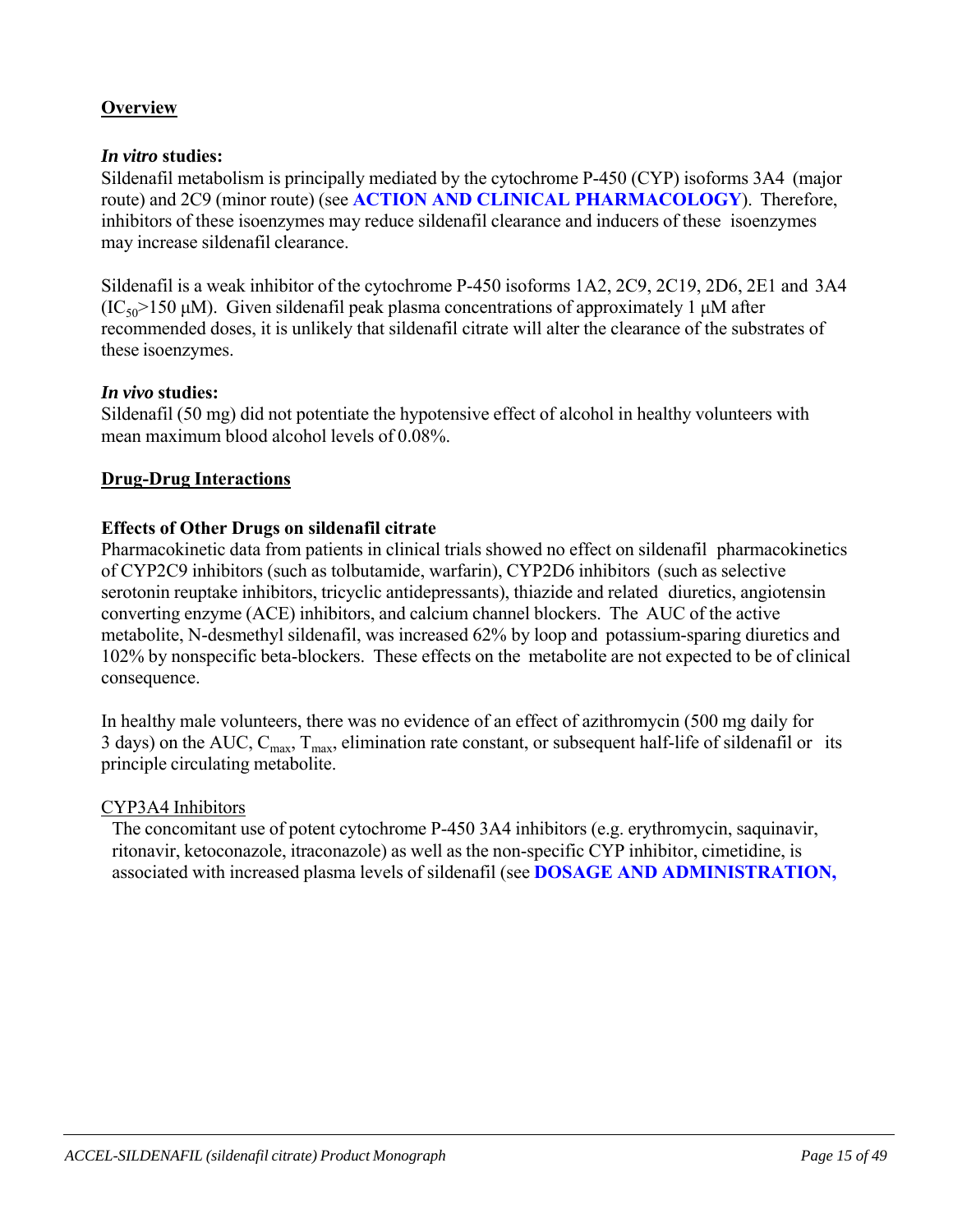# **DETAILED** PHARMACOLOGY).

When a single 100 mg dose of sildenafil citrate was administered with erythromycin, a moderate CYP3A4 inhibitor, at steady state (500 mg b.i.d. for 5 days), there was a 182% increase in sildenafil systemic exposure (AUC).

When the dose of sildenafil for subjects receiving potent CYP3A4 inhibitors was administered as recommended, the maximum free plasma sildenafil concentration did not exceed 200 nM for any individual and was consistently well tolerated.

In a study of healthy male volunteers, co-administration of the endothelin antagonist bosentan, (an inducer of CYP3A4 [moderate], CYP2C9 and possibly of CYP2C19) at steady state (125 mg twice a day) with sildenafil at steady state (80 mg three times a day) resulted in 62.6% and 55.4% decrease in sildenafil AUC and  $C_{\text{max}}$ , respectively. Sildenafil increased bosentan AUC and  $C_{\text{max}}$  by 49.8% and 42%, respectively. Concomitant administration of strong CYP3A4 inducers, such as rifampin, is expected to cause greater decreases in plasma concentrations of sildenafil.

Cimetidine (800 mg), a cytochrome P450 inhibitor and a non-specific CYP3A4 inhibitor, caused a 56% increase in plasma sildenafil concentrations when co-administered with sildenafil citrate (50 mg) to healthy volunteers.

Population pharmacokinetic analysis of clinical trial data indicated a reduction in sildenafil clearance when co-administered with CYP3A4 inhibitors (such as ketoconazole, erythromycin, cimetidine). However, there was no increased incidence of adverse events in these patients.

#### HIV Protease Inhibitor

In addition, coadministration of the HIV protease inhibitor saquinavir, also CYP3A4 inhibitor, at steady state (1200 mg t.i.d) with sildenafil (100 mg single dose) resulted in a 140 % increase in sildenafil  $C_{\text{max}}$  and a 210% increase in sildenafil AUC. Sildenafil had no effect on saquinavir pharmacokinetics. Stronger CYP3A4 inhibitors such as ketoconazole, itraconazole would be expected to have still greater effects (see **DOSAGE AND ADMINISTRATION**).

Coadministration with the HIV protease inhibitor ritonavir, which is a highly potent P-450 inhibitor, at steady state (500 mg b.i.d) with sildenafil (100 mg single dose) resulted in a 300% (4-fold) increase in sildenafil  $C_{\text{max}}$  and a 1000% (11-fold) increase in sildenafil plasma AUC. At 24 hours the plasma levels of sildenafil were still approximately 200 ng/mL, compared to approximately 5 ng/mL when sildenafil was dosed alone. This is consistent with the marked effects of ritonavir on a broad range of P-450 substrates. Sildenafil had no effect on ritonavir pharmacokinetics (see **DOSAGE AND ADMINISTRATION**).

#### CYP3A4 Inducers

It can be expected that concomitant administration of CYP3A4 inducers, such as rifampin, will decrease plasma levels of sildenafil.

#### CYP2C9 Substrate

No significant interactions were shown with tolbutamide (single 250 mg dose) or warfarin (single 40 mg dose), both of which are metabolized by CYP2C9, when co-administered with 50 mg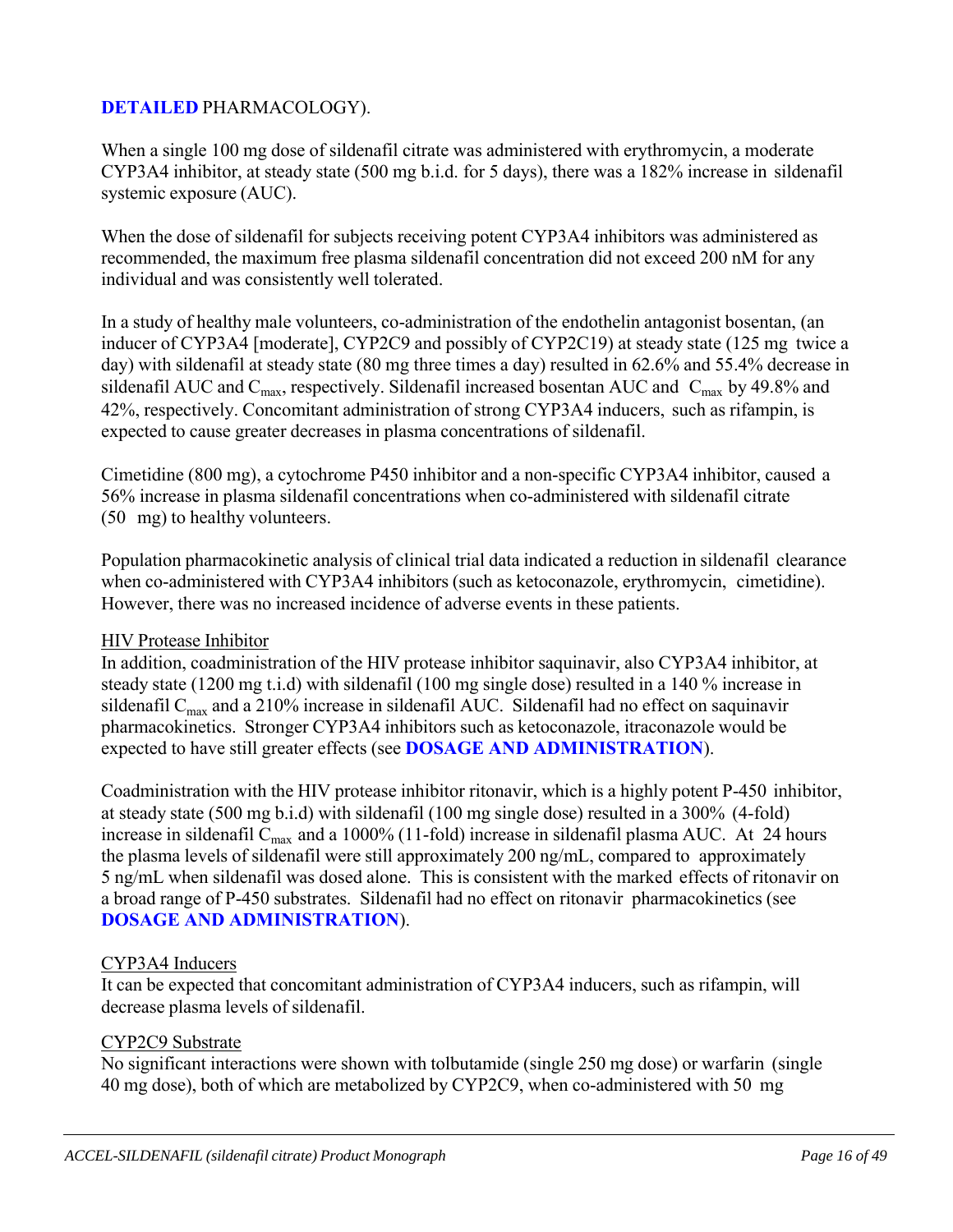sildenafil.

# Antacids

In normal healthy male volunteers, co-administration of single doses of antacid (magnesium hydroxide/aluminium hydroxide) with sildenafil did not affect the AUC,  $C_{\text{max}}$ , elimination rate constant, or subsequent half-life of sildenafil. The  $T_{\text{max}}$  was reduced by 0.42 hours.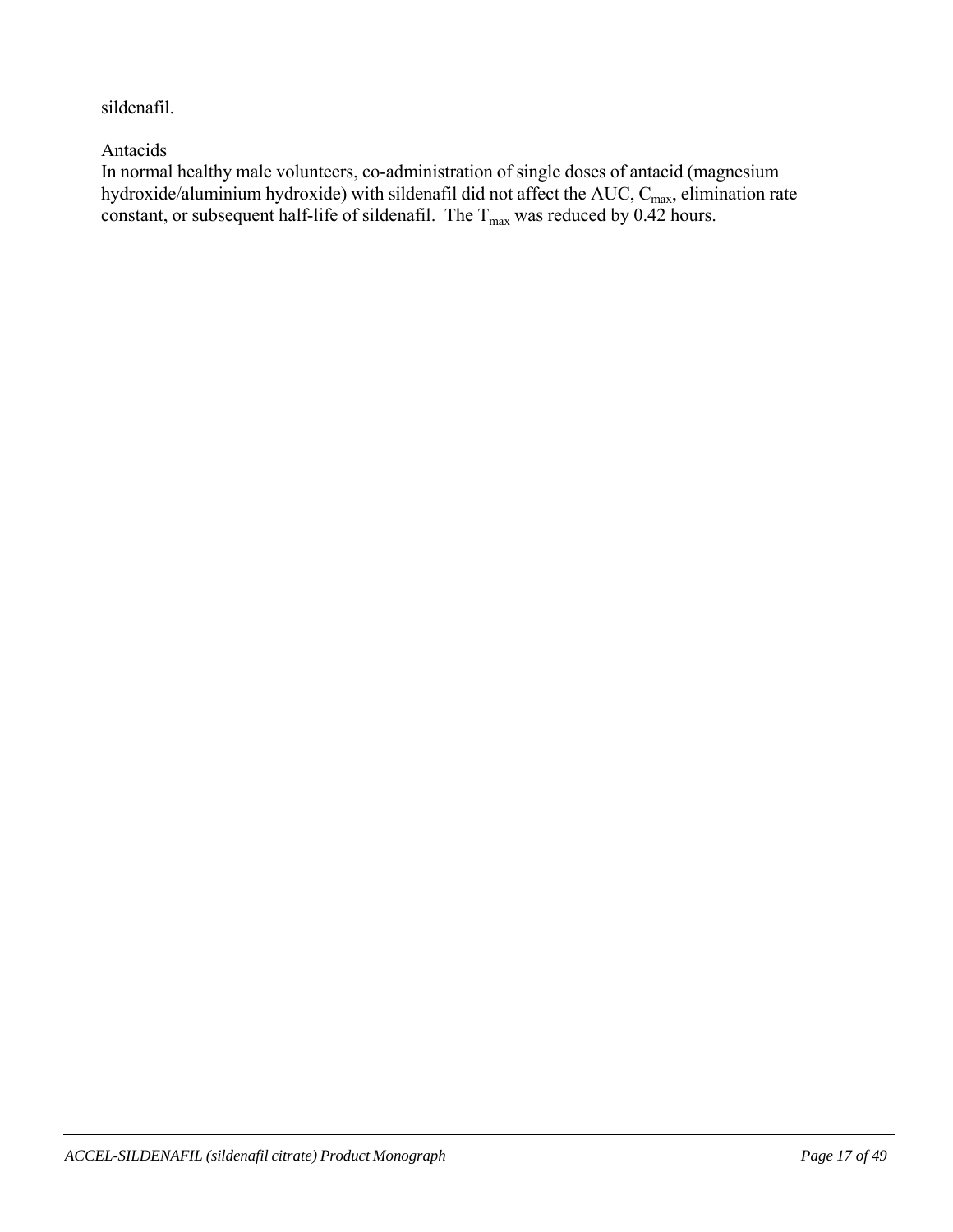# **Effect of sildenafil citrate on Other Drugs**

#### Alpha-blockers

In three specific drug-drug interaction studies, the alpha-blocker doxazosin (4 mg and 8 mg) and sildenafil (25 mg, 50 mg, or 100 mg) were administered simultaneously to patients with benign prostatic hyperplasia (BPH) stabilized on doxazosin therapy. In these study populations, mean additional reductions of supine blood pressure of 7/7 mmHg, 9/5 mmHg, and 8/4 mmHg, and mean additional reductions of standing blood pressure of 6/6 mmHg, 11/4 mmHg, and 4/5 mmHg, for 25 mg, 50 mg, or 100 mg respectively, were observed. When sildenafil and doxazosin were administered simultaneously to patients stabilized on doxazosin therapy, there were infrequent reports of patients who experienced symptomatic postural hypotension. These reports included dizziness and lightheadedness, but not syncope. Concomitant administration of sildenafil to patients taking alpha-blocker therapy may lead to symptomatic hypotension in a few susceptible individuals (see **WARNINGS AND PRECAUTIONS**).

Some alpha-blockers and antidepressants have reported priapism or prolonged/painful erections in their labels.

#### Bleeding Time

Sildenafil citrate (50 mg) did not potentiate the increase in bleeding time, measured using a standard simplate method, caused by acetylsalicylic acid (150 mg).

#### **Use with Other Concomitant Therapies:**

#### **Antihypertensives**

When sildenafil citrate (100 mg) was co-administered with amlodipine, 5 mg or 10 mg, in hypertensive patients, the mean additional reduction of supine blood pressure was 8 mm Hg systolic and 7 mm Hg diastolic (see **ACTION AND CLINICAL PHARMACOLOGY**).

Patients on multiple antihypertensive medications were included in the pivotal clinical trials for sildenafil citrate. Analysis of the safety database was carried out after pooling of the following classes of antihypertensive medication: diuretics, beta-blockers, ACE inhibitors, angiotensin II antagonists, antihypertensive medicinal products (vasodilator and centrally-acting), adrenergic neurone blockers, calcium channel blockers and alpha-adrenoceptor blockers. The analysis showed no differences in the adverse effect profile of patients taking sildenafil citrate with and without antihypertensive medication.

A large controlled study was performed in men with erectile dysfunction and arterial hypertension who were taking combinations of diuretics, beta blockers, ACE inhibitors and calcium channel blockers. The incidence rate of all adverse events, including those possibly related to hypotensive episodes, was consistent with observations in other patient populations. Also, there was no evidence of an increased incidence rate of any adverse event in the subgroups taking 2 antihypertensive agents and 3 or more antihypertensive agents. There was no indication of additional safety risk of sildenafil use in this subject population (see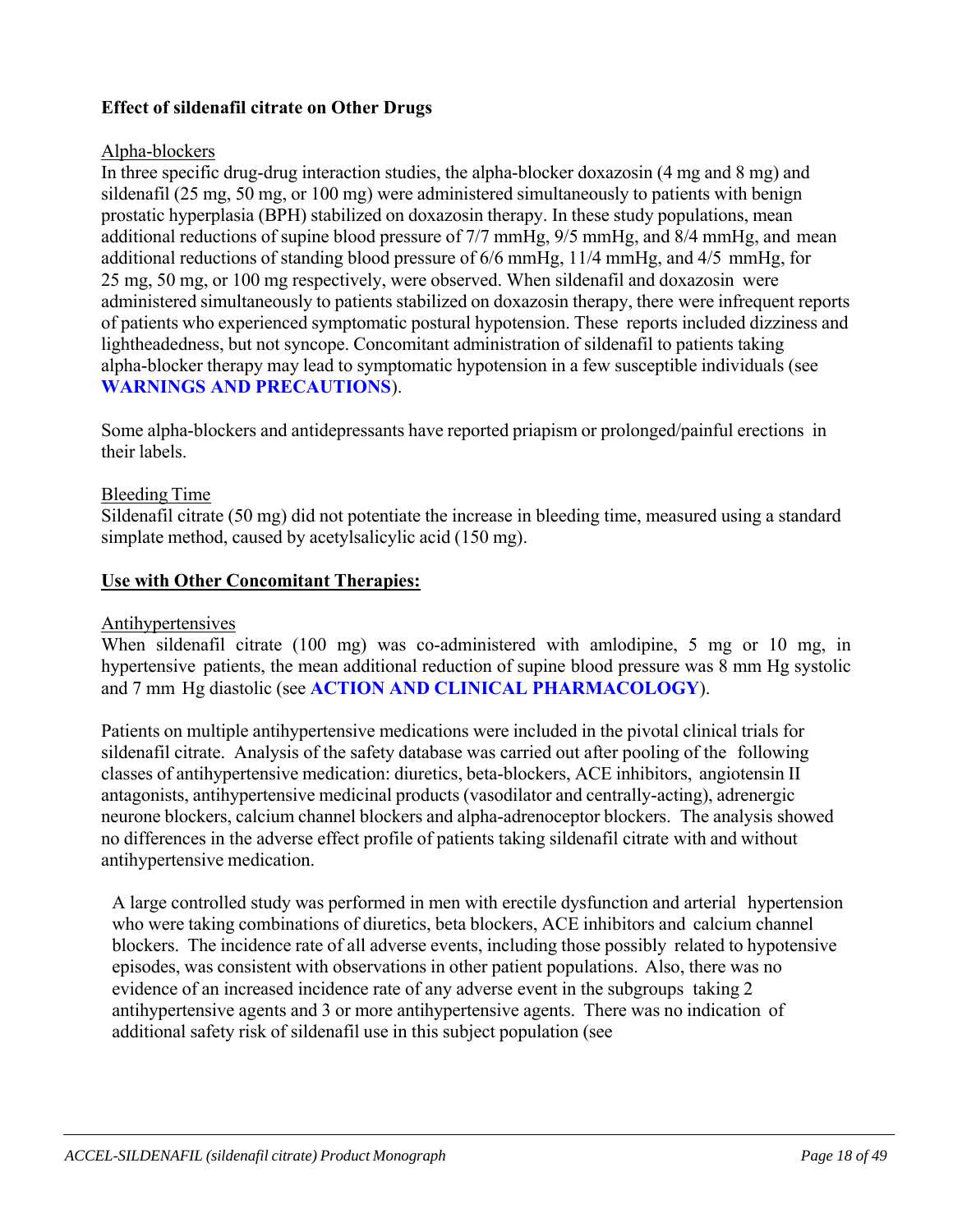# **DETAILED** PHARMACOLOGY).

#### Bosentan

Sildenafil at steady state (80 mg three times a day) resulted in a 49.8% increase in bosentan AUC and a 42% increase in bosentan Cmax (125 mg twice a day) (see **DRUG INTERACTIONS**).

#### **Drug-Food Interactions**

Grapefruit juice being a weak inhibitor of CYP3A4 gut wall metabolism may give rise to modest increases in plasma levels of sildenafil.

**ACCEL-SILDENAFIL** (s**i**ldenafil citrate) can be taken with or without food. However, when sildenafil citrate is taken with a high-fat meal, the rate of absorption is reduced with a mean delay in  $T_{\text{max}}$  of 60 minutes and a mean reduction in  $C_{\text{max}}$  of 29%. AUC is decreased by 11%. The patient may find that it takes longer to work if taken with a high-fat meal (see **ACTION AND CLINICAL PHARMACOLOGY**).

#### **DOSAGE AND ADMINISTRATION**

#### **Dosing Considerations**

The following factors are associated with increased plasma levels (AUC) of sildenafil:

- age 65 years or over  $(40\%)$
- hepatic impairment (e.g. cirrhosis: 84%)
- severe renal impairment (e.g. creatinine clearance <30 mL/min: 100%)
- concomitant use of potent cytochrome P-450 3A4 inhibitors (e.g. erythromycin: 182%; saquinavir: 210%; ritonavir: 1000%). It can also be expected that more potent cytochrome P-450 3A4 inhibitors such as ketoconazole and itraconazole would result in increased levels of sildenafil.

### (see **Recommended Dose and Dosage Adjustment, ACTION AND CLINICAL PHARMACOLOGY, WARNINGS AND PRECAUTIONS**).

Sildenafil citrate has been shown to potentiate the hypotensive effects of nitrates in healthy volunteers and in patients, and is therefore contraindicated in patients who are taking any type of nitrate drug therapy, or who utilize short-acting nitrate-containing medications, due to the risk of developing potentially life-threatening hypotension. The use of organic nitrates, either regularly and/or intermittently, in any form (e.g. oral, sublingual, transdermal, by inhalation) is absolutely contraindicated (see **ACTION AND CLINICAL PHARMACOLOGY, CONTRAINDICATIONS**).

#### **Recommended Dose and Dosage Adjustment**

For most patients, the recommended dose of **ACCEL-SILDENAFIL** is 50 mg taken as needed. The maximum recommended dose is 100 mg. Dosage may be decreased to 25 mg if necessary.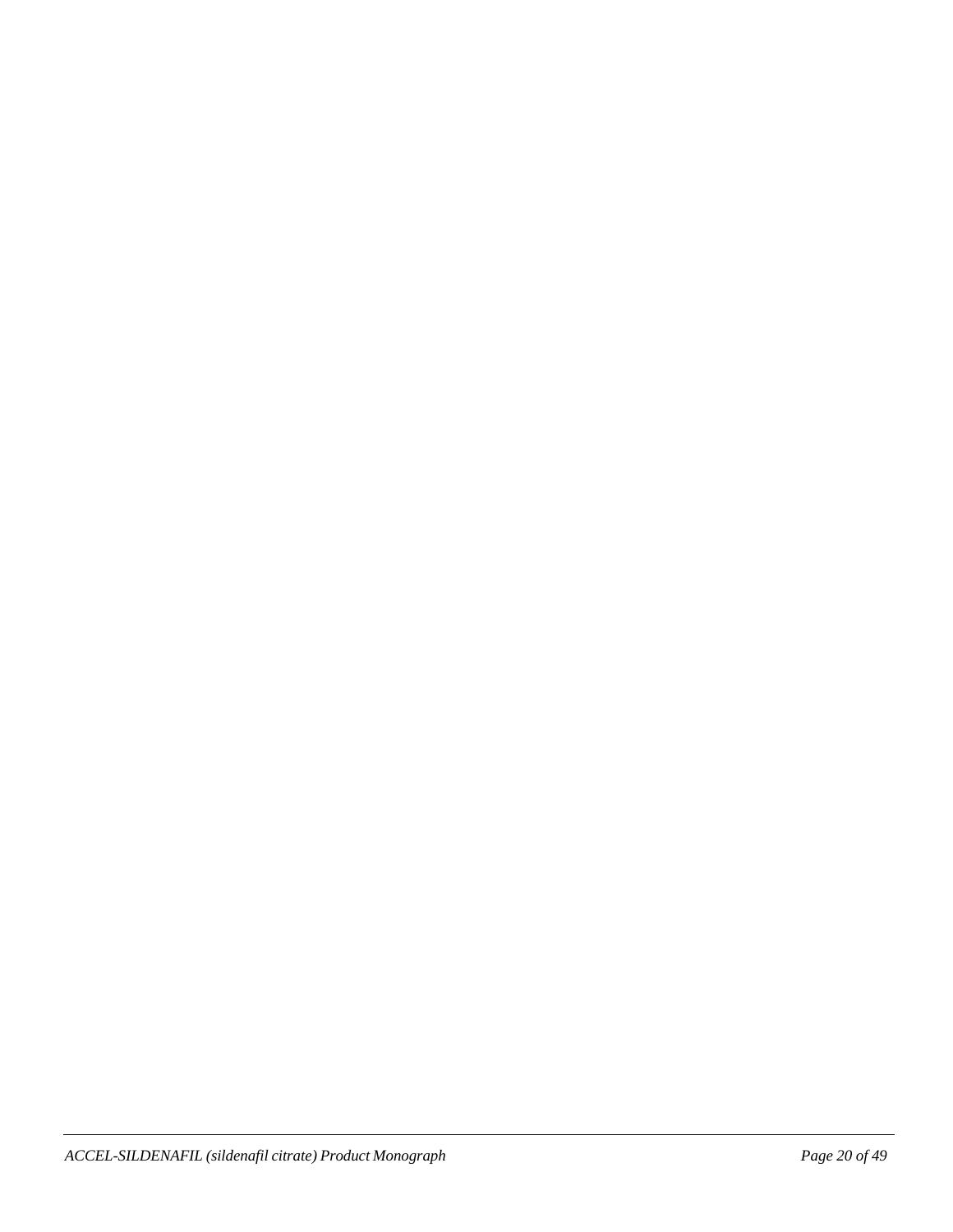Since higher plasma levels may increase both efficacy and the incidence of adverse events, a starting dose of 25 mg should be considered in patients, age 65 years or over, on concomitant CYPA4 inhibitors, with severe renal impairment, with hepatic impairment and on ritonavir (see **Dosing Considerations** above, **ACTION AND CLINICAL PHARMACOLOGY**, **WARNINGS AND PRECAUTIONS**).

The concomitant use of the potent cytochrome P-450 3A4 inhibitor, ritonavir is associated with a 1000% (11-fold) increase in plasma levels (AUC) of sildenafil. Given the extent of the interaction with patients receiving concomitant therapy with ritonavir, it is recommended not to exceed a maximum single dose of 25 mg of sildenafil in a 48-hour period (see **WARNINGS AND PRECAUTIONS**).

#### **Administration**

To be taken as needed approximately 30 – 60 minutes before sexual activity. However, **ACCEL-SILDENAFIL** may be taken anywhere from 0.5 hour to 4 hours before sexual activity. The maximum recommended dosing frequency is once per day.

### **OVERDOSAGE**

For management of a suspected drug overdose, contact your regional Poison Control Centre immediately.

In studies with healthy volunteers of single doses of up to 800 mg, adverse events were similar to those seen at lower doses but incidence rates and severities were increased. In cases of overdose, standard supportive measures should be adopted as required. Renal dialysis is not expected to accelerate clearance as sildenafil is highly bound to plasma proteins and not eliminated in the urine.

#### Treatment of Priapism

Patients should be instructed to report any erections persisting for more than 4 hours to a physician. The treatment of priapism/prolonged erection should be according to established medical practice. Physicians may refer to two suggested protocols for detumescence presented below.

#### Detumescence Protocols

1) Aspirate 40 to 60 mL blood from either left or right *corpora* using vacutainer and holder for drawing blood. Patient will often detumesce while aspirating. Apply ice for 20 minutes post aspiration if erection remains.

If procedure 1) is unsuccessful, then try procedure 2).

2) Put patient in supine position. Dilute 10 mg phenylephrine into 20 mL distilled water for injection (0.05%). With an insulin syringe, inject 0.1 to 0.2 mL (50-100 µg) into the corpora every 2 to 5 minutes, until the detumescence occurs. The occasional patient may experience transient bradycardia and hypertension when given phenylephrine injections, therefore monitor patient's blood pressure and pulse every 10 minutes. Patients at risk include those with cardiac arrhythmias and diabetes. Refer to the prescribing information for phenylephrine before use. **Do not give phenylephrine to patients on MAO**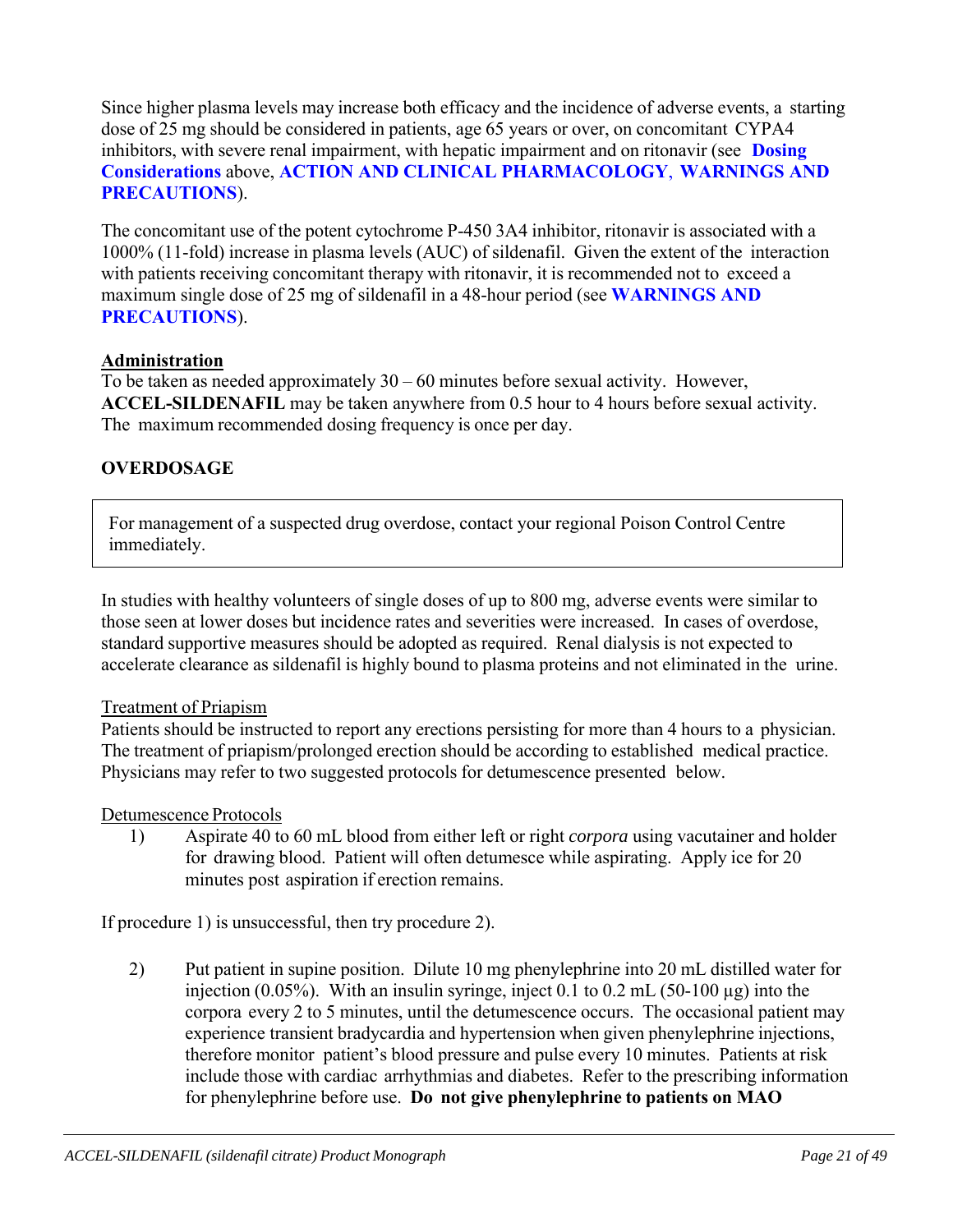**inhibitors**. When phenylephrine is used within the first 12 hours of erection, the majority of patients will respond.

If procedure 2) is unsuccessful, then try procedure 3).

3) If the above measures fail to detumesce the patient, a urologist should be consulted as soon as possible, especially if the erection has been present for many hours. If priapism is not treated immediately, penile tissue damage and/or permanent loss of potency may result.

# **ACTION AND CLINICAL PHARMACOLOGY**

#### **Mechanism of Action**

Sildenafil citrate is a cGMP-specific phosphodiesterase type 5 (PDE5) inhibitor, used for the treatment of male erectile dysfunction.

The physiological mechanism responsible for erection of the penis involves the release of nitric oxide (NO) in the *corpus cavernosum* in response to sexual stimulation. Nitric oxide then activates the enzyme guanylate cyclase, which results in increased levels of cyclic guanosine monophosphate (cGMP), producing smooth muscle relaxation in the *corpus cavernosum* and allowing inflow of blood.

Sildenafil has no direct relaxant effect on isolated human *corpus cavernosum*, but enhances the effect of NO by inhibiting PDE5, which is responsible for the biodegradation of cGMP in the *corpus cavernosum*. When sexual stimulation causes local release of NO, inhibition of PDE5 by sildenafil produces increased levels of cGMP in the *corpus cavernosum*, resulting in smooth muscle relaxation and increased inflow of blood to the *corpus cavernosum*. Sildenafil, at recommended doses, has no effect in the absence of sexual stimulation.

Studies *in vitro* have shown that sildenafil has between 10 and 10,000-fold greater selectivity for PDE5 than for other phosphodiesterase isoforms namely PDEs 1, 2, 3, 4, and 6 and greater than 700-fold effect on PDE7-PDE11. In particular, sildenafil has greater than 4,000-fold selectivity for PDE5 over PDE3, the cAMP-specific phosphodiesterase isoform involved in the control of cardiac contractility. Sildenafil is about 10-fold as potent for PDE5 compared to PDE6, an isoenzyme found in the retina; this lower selectivity is thought to be the basis for colour vision abnormalities observed with higher doses or plasma levels of sildenafil (see **WARNINGS AND PRECAUTIONS**,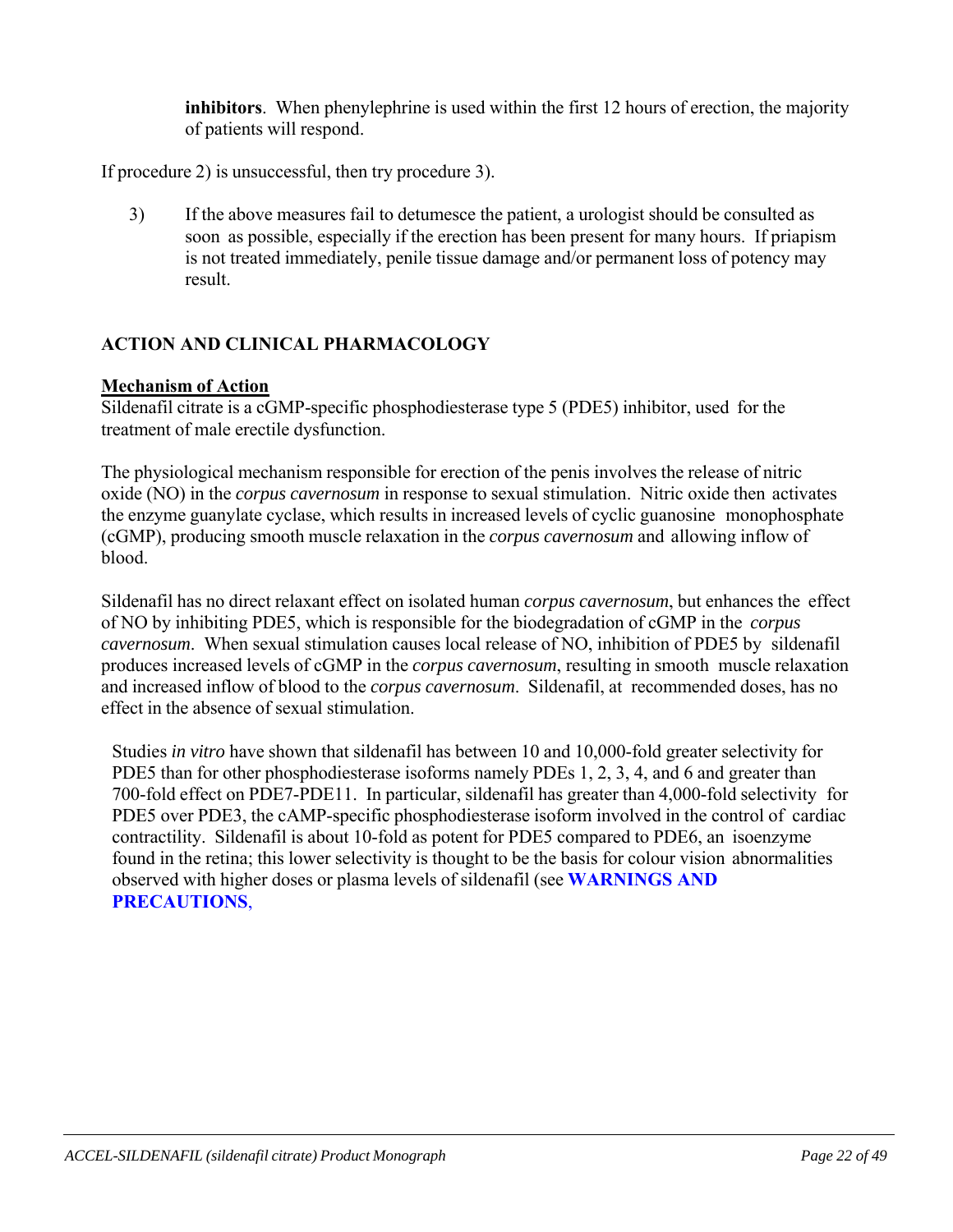# **DETAILED** PHARMACOLOGY).

PDE5 is also found in lower concentrations in platelets, vascular and visceral smooth muscles, and skeletal muscle. The sildenafil-induced inhibition of PDE5 in these tissues appears to be the basis for the enhanced platelet antiaggregatory activity of nitric oxide observed *in vitro*, and inhibition of platelet thrombus formation *in vivo*, and peripheral arterial-venous dilation *in vivo* (see **WARNINGS AND PRECAUTIONS**).

#### **Pharmacodynamics**

#### **Effects of sildenafil citrate on Blood Pressure (BP):**

Single oral doses of sildenafil (100 mg) administered to healthy volunteers produced decreases in supine blood pressure (mean maximum decrease of 8.3/5.3 mm Hg). The decrease in blood pressure was most notable approximately 1-2 hours after dosing. The effects are not related to dose or plasma levels*.* Larger effects were recorded among patients receiving concomitant nitrates (see **CONTRAINDICATIONS**).

#### **Effects of sildenafil citrate on Cardiac Parameters:**

Single oral doses of sildenafil citrate up to 100 mg in healthy volunteers produced no clinically relevant effects on ECG.

#### **Effects of sildenafil citrate on Erectile Response:**

Sildenafil citrate was studied in clinical trials of various designs. In fixed-dose clinical trials, 62%, 74%, and 82% of patients on 25 mg, 50 mg and 100 mg of sildenafil citrate, respectively, reported an improvement in their erections, compared to 25% on placebo (p <0.0001, see **CLINICAL TRIALS**).

In eight double-blind, placebo-controlled, cross-over studies using RigiScan® (a device used to objectively measure penile rigidity and duration of erections), erections during sexual stimulation improved significantly on sildenafil citrate compared to placebo. These studies included patients with organic etiologies (such as spinal cord injury and diabetes mellitus), and patients without an established organic cause. Most studies assessed the efficacy of sildenafil citrate approximately 60 minutes post-dose.

All eight studies investigating the effects of sildenafil on penile plethysmography (RigiScan<sup>®</sup>) after visual sexual stimulation (VSS) under laboratory conditions, consistently showed that doses of up to 100 mg resulted in statistically significant improvements in duration of erections of 60% rigidity (considered hard enough for penetrative sexual intercourse), compared with placebo. In patients who respond, the median time to onset of erections (60% rigidity) in response to VSS, was 25 minutes after an oral dose of 50 mg sildenafil. The mean total duration of erections 60% rigidity at the base of the penis was 3, 24 and 32 minutes for subjects receiving placebo, 25 mg and 50 mg doses, respectively, when exposed to VSS for 2 hours.

Sildenafil citrate increases couples' ability to have sexual intercourse (see **CLINICAL TRIALS**).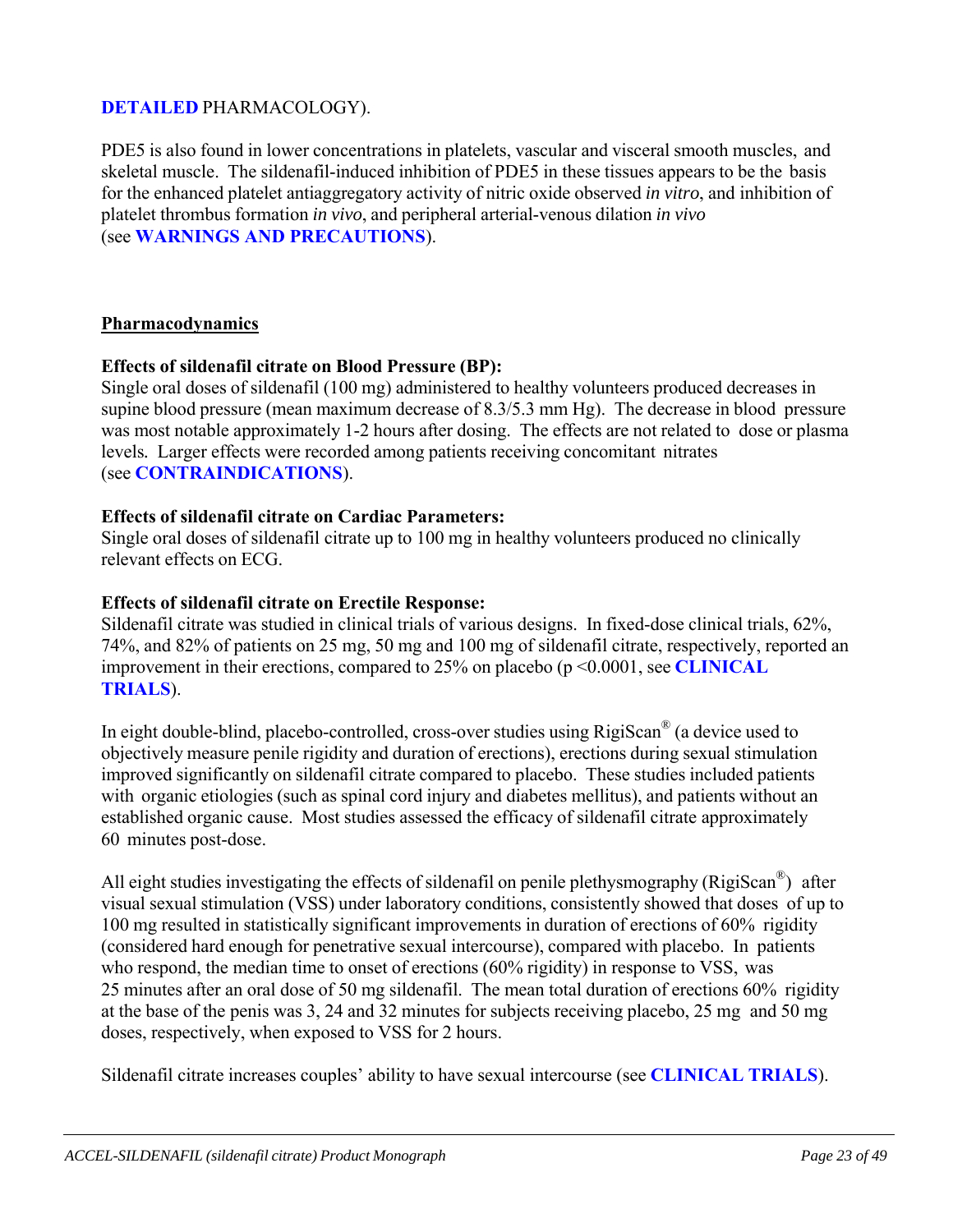# **Pharmacokinetics**

**Absorption:** Sildenafil is rapidly absorbed. Maximum observed plasma concentrations are reached within 30 to 120 minutes (median 60 minutes) of oral dosing in the fasted state. The mean absolute bioavailability is 41% (range 25%-63%). The oral pharmacokinetics of sildenafil citrate is proportional over the recommended dose range studied (25 mg to 100 mg).

Sildenafil inhibits the human PDE5 enzyme *in vitro* by 50% at a concentration of 3.5 nM. In man, the mean maximum free plasma concentration of sildenafil following a single oral dose of 100 mg is approximately 18 ng/mL, or 38 nM.

When sildenafil citrate was administered with a high-fat meal, the rate of absorption was significantly decreased, with a 29% reduction in  $C_{\text{max}}$  and a 60-minute delay in  $T_{\text{max}}$  The patient may find that it takes longer to work if taken with a high-fat meal. However, although it was statistically significant (AUC decreased by 11%), the decrease in the extent of absorption was not clinically relevant. The relative bioavailability fed/fasted was 89% (90% CI; 84-94%) (see **DRUG INTERACTIONS**).

**Distribution:** The mean steady state volume of distribution  $(V_{ss})$  for sildenafil is 105 litres, indicating distribution into the tissues. Sildenafil and its major circulating N-desmethyl metabolite are both approximately 96% bound to plasma proteins. Protein binding is independent of total drug concentrations.

Based upon measurements of sildenafil in the semen of healthy volunteers, less than 0.001% of the ingested dose may appear in the semen of patients 90 minutes after drug intake.

**Metabolism:** Sildenafil is cleared predominantly by the CYP3A4 (major route) and CYP2C9 (minor route) hepatic microsomal isoenzymes. The major circulating metabolite results from N-demethylation of sildenafil at the N-methyl piperazine moiety. This metabolite has a PDE selectivity profile similar to sildenafil and an *in vitro* potency against PDE5 approximately 50% that of the parent drug. Plasma concentrations of this metabolite are approximately 40% of those seen for sildenafil. The N-desmethyl metabolite is further metabolised, with a terminal half-life of approximately 4 hours.

**Excretion:** The total body clearance of sildenafil is 41 L/h with a resultant terminal phase half-life of 3-5 hours. After either oral or intravenous administration, sildenafil is excreted as metabolites predominantly in the feces (approximately 80% of administered dose) and to a lesser extent in the urine (approximately 13% of the administered dose).

# **Special Populations and Conditions**

**Geriatrics:** Healthy elderly subjects (65 years or older) had a reduced clearance of sildenafil, resulting in approximately 90 % higher plasma concentrations of sildenafil and the active N-desmethyl metabolite compared to those seen in healthy younger volunteers (18-45 years). Due to age-differences in plasma protein binding, the corresponding increase in free sildenafil plasma concentration was approximately 40 %.

**Hepatic Insufficiency:** In volunteers with hepatic cirrhosis (Child-Pugh A and B), sildenafil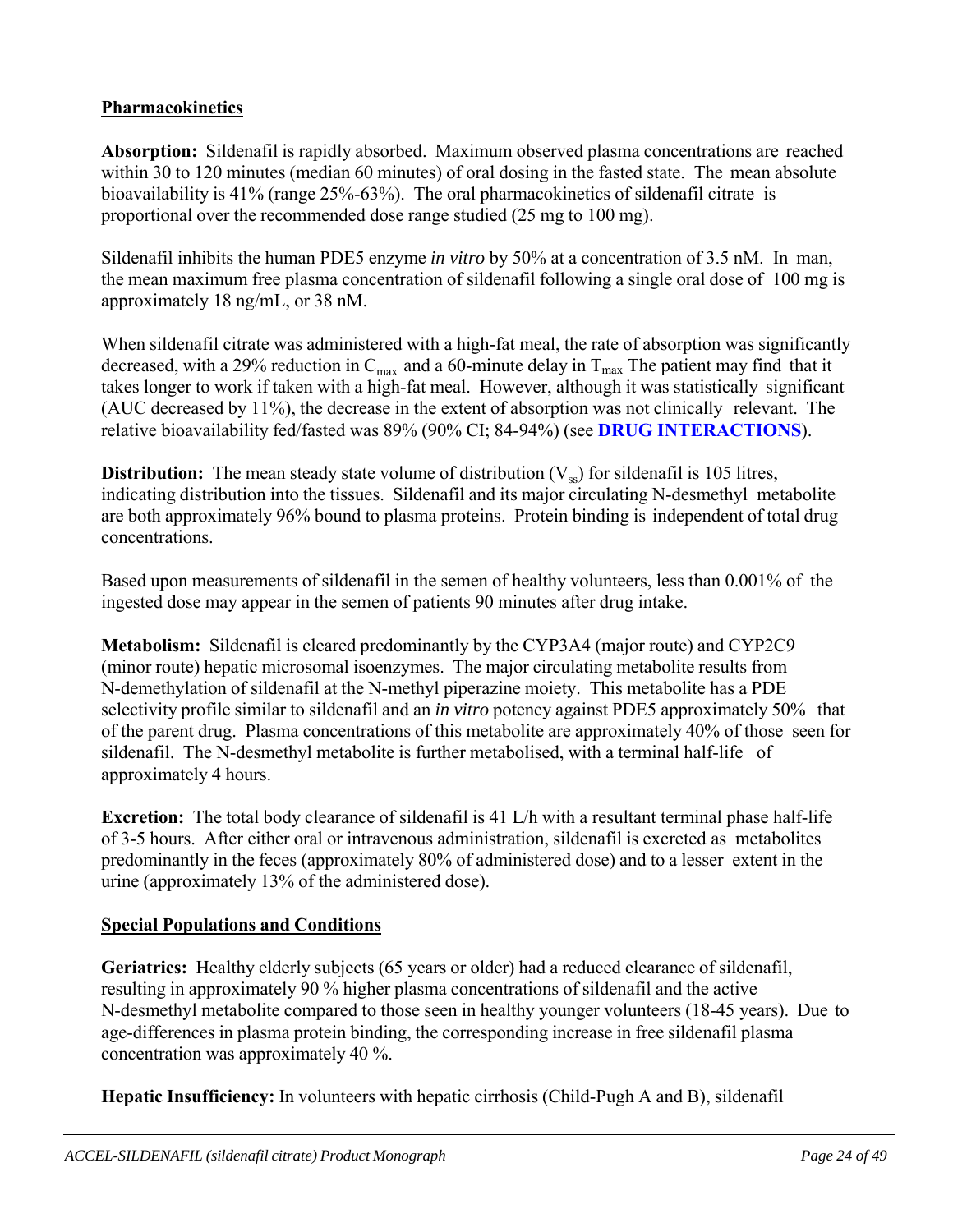clearance was reduced, resulting in increases in AUC (85%) and  $C_{\text{max}}$  (47%) compared to age-matched volunteers with no hepatic impairment. The pharmacokinetics of sildenafil in patients with severe hepatic impairment (Child-Pugh class C) have not been studied.

Since sildenafil clearance is reduced in geriatric patients (65 years or older), patients with renal impairment or patients with hepatic impairment, a starting dose of 25 mg should be considered. Based on efficacy and toleration, the dose may be increased to 50 mg or 100 mg (see **WARNINGS AND PRECAUTIONS**, **DOSAGE AND ADMINISTRATION**).

**Renal Insufficiency:** In volunteers with mild (CLcr = 50-80 mL/min) and moderate  $(CLcr = 30-49$  mL/min) renal impairment, the pharmacokinetics of a single oral dose of sildenafil citrate (50 mg) were not altered. In volunteers with severe (CLcr <30 mL/min) renal impairment, sildenafil clearance was reduced, resulting in increases in AUC (100%) and  $C_{\text{max}}$  (88%) compared to age-matched volunteers with no renal impairment.

In addition, N-desmethyl metabolite AUC and  $C_{\text{max}}$  values were significantly increased by 200 % and 79 % respectively in subjects with severe renal impairment compared to subjects with normal renal function.

# **STORAGE AND STABILITY**

Store at controlled room temperature between 15 and 30°C.

# **SPECIAL HANDLING INSTRUCTIONS**

Not Applicable.

# **DOSAGE FORMS, COMPOSITION AND PACKAGING**

**ACCEL-SILDENAFIL** - 25 mg tablets (sildenafil citrate equivalent to 25 mg of sildenafil per tablet) are elliptic, blue, film-coated tablets, embossed with a "-" on one side, and supplied as follows:

- Cartons of 4 tablets

**ACCEL-SILDENAFIL** - 50 mg tablets (sildenafil citrate equivalent to 50 mg of sildenafil per tablet) are elliptic, blue, film-coated tablets, and supplied as follows:

- Cartons of 4 tablets or 8 tablets

**ACCEL-SILDENAFIL** - 100 mg tablets (sildenafil citrate equivalent to 100 mg of sildenafil per tablet) are elliptic, blue, film-coated tablets, embossed with a "+" on one side, and supplied as follows:

- Cartons of 4 tablets or 8 tablets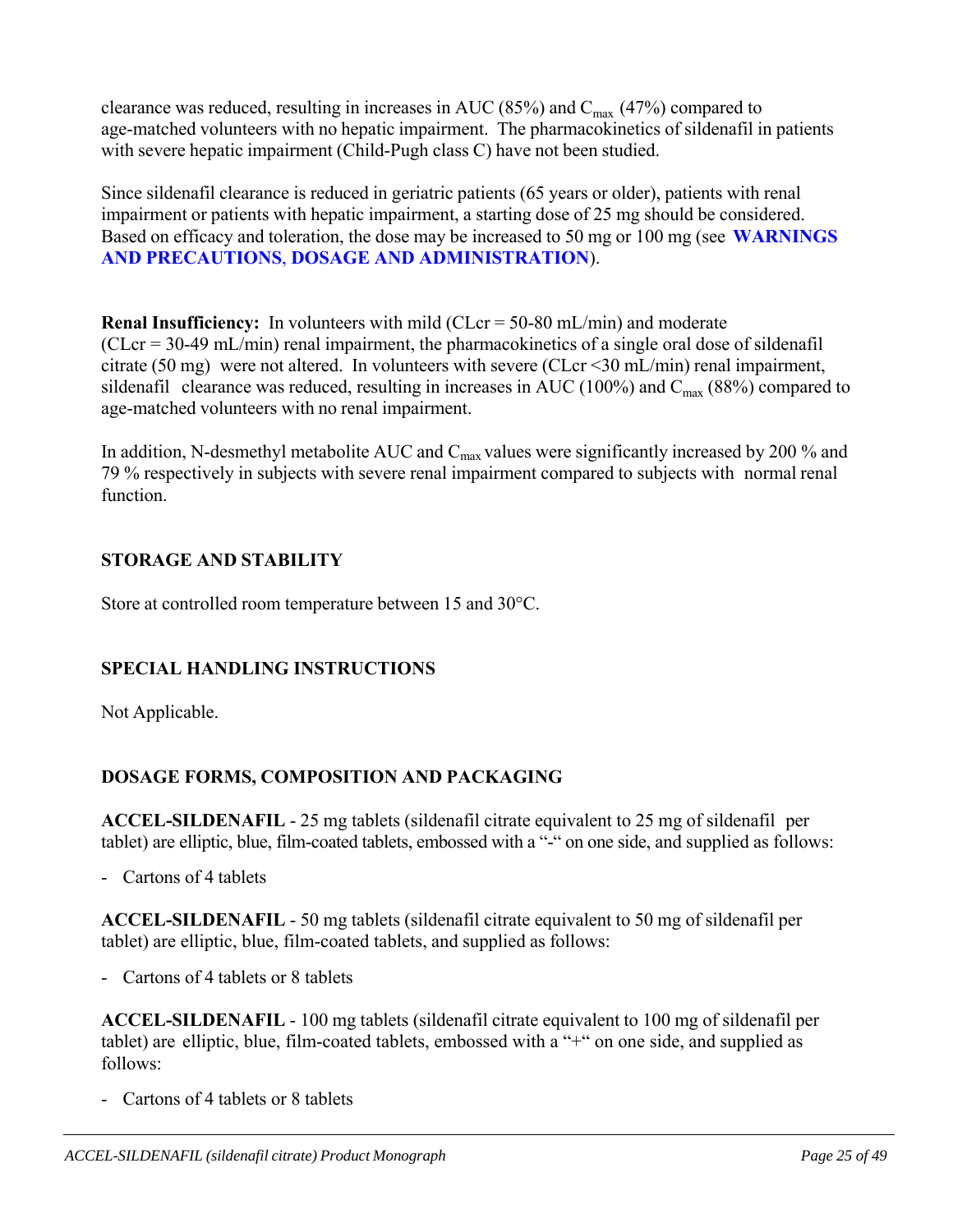Each tablet contains the following non-medicinal ingredients: calcium hydrogen phosphate anhydrous, FD&C Blue #2/indigo carmine aluminum lake, macrogol, magnesium stearate, microcrystalline cellulose, polyvinyl alcohol, sodium croscarmellose, talc and titanium dioxide.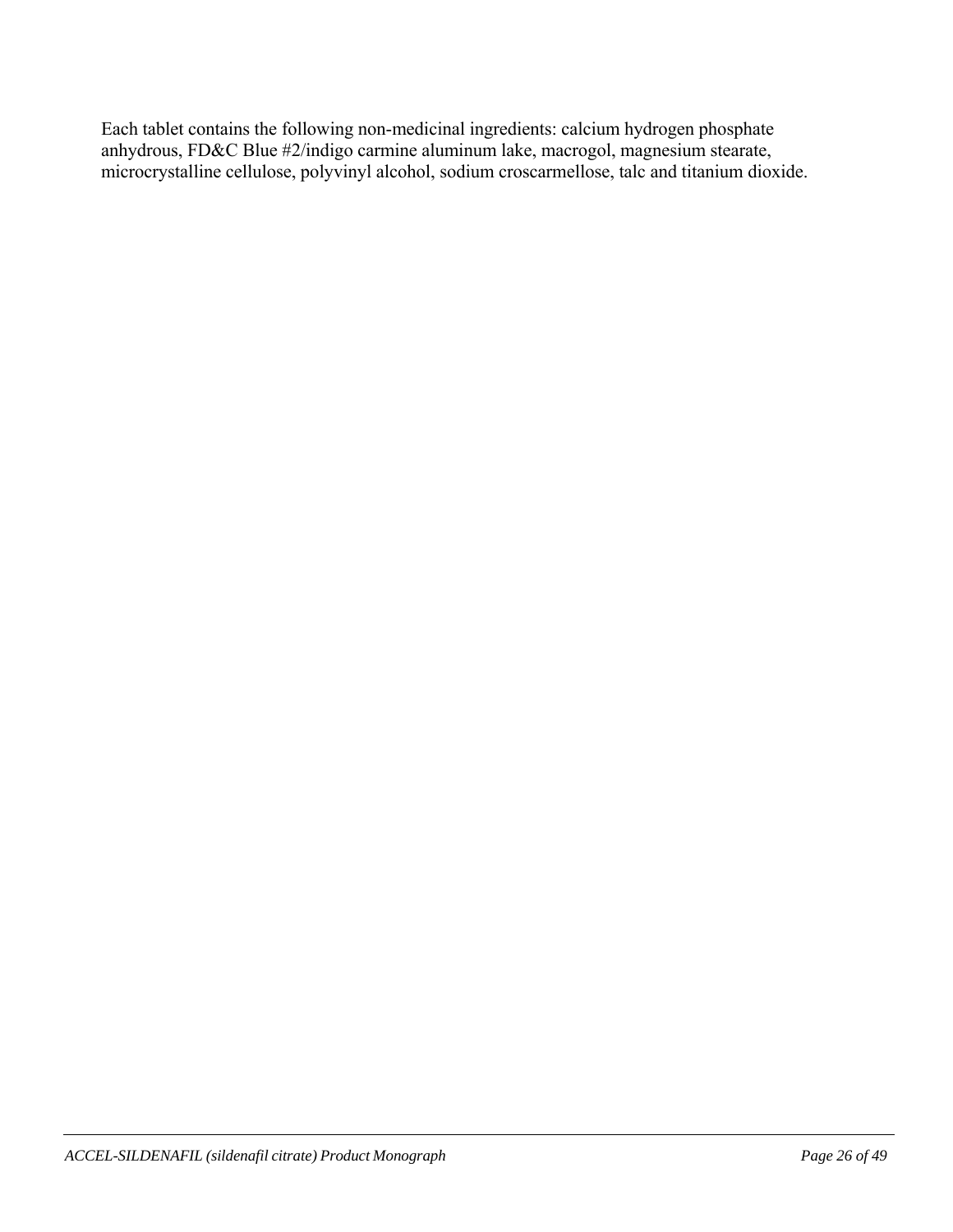### - **PART II: SCIENTIFIC INFORMATION**

## **PHARMACEUTICAL INFORMATION**

#### **Drug Substance**

Proper name: sildenafil citrate

Chemical name:

1-[[3-(6,7-dihydro-1-methyl- 7-oxo-3-propyl-1*H*-pyrazolo[4,3-*d*]pyrimidin-5-yl)-4 ethoxyphenyl]sulfonyl]-4- methylpiperazine citrate

Molecular formula and molecular mass:  $C_{22}H_{30}N_6O_4S \cdot C_6H_8O_7$ ; 666.7

Structural formula:



| Physicochemical properties: | Sildenafil citrate is a white or almost white, slightly hygroscopic,<br>crystalline powder. |                                                                    |  |
|-----------------------------|---------------------------------------------------------------------------------------------|--------------------------------------------------------------------|--|
| $pk_a$ :                    | protonation of tertiary amine                                                               | 6.53                                                               |  |
|                             | deprotonation of pyrimidinone moiety                                                        | 9.17                                                               |  |
| Partition coefficient:      | octanol/water                                                                               | 2.7                                                                |  |
| Solubility:                 | Water<br>1M HCl<br>1M NaOH                                                                  | $3.5 \text{ mg/mL}$<br>$5.8 \text{ mg/mL}$<br>$42.3 \text{ mg/mL}$ |  |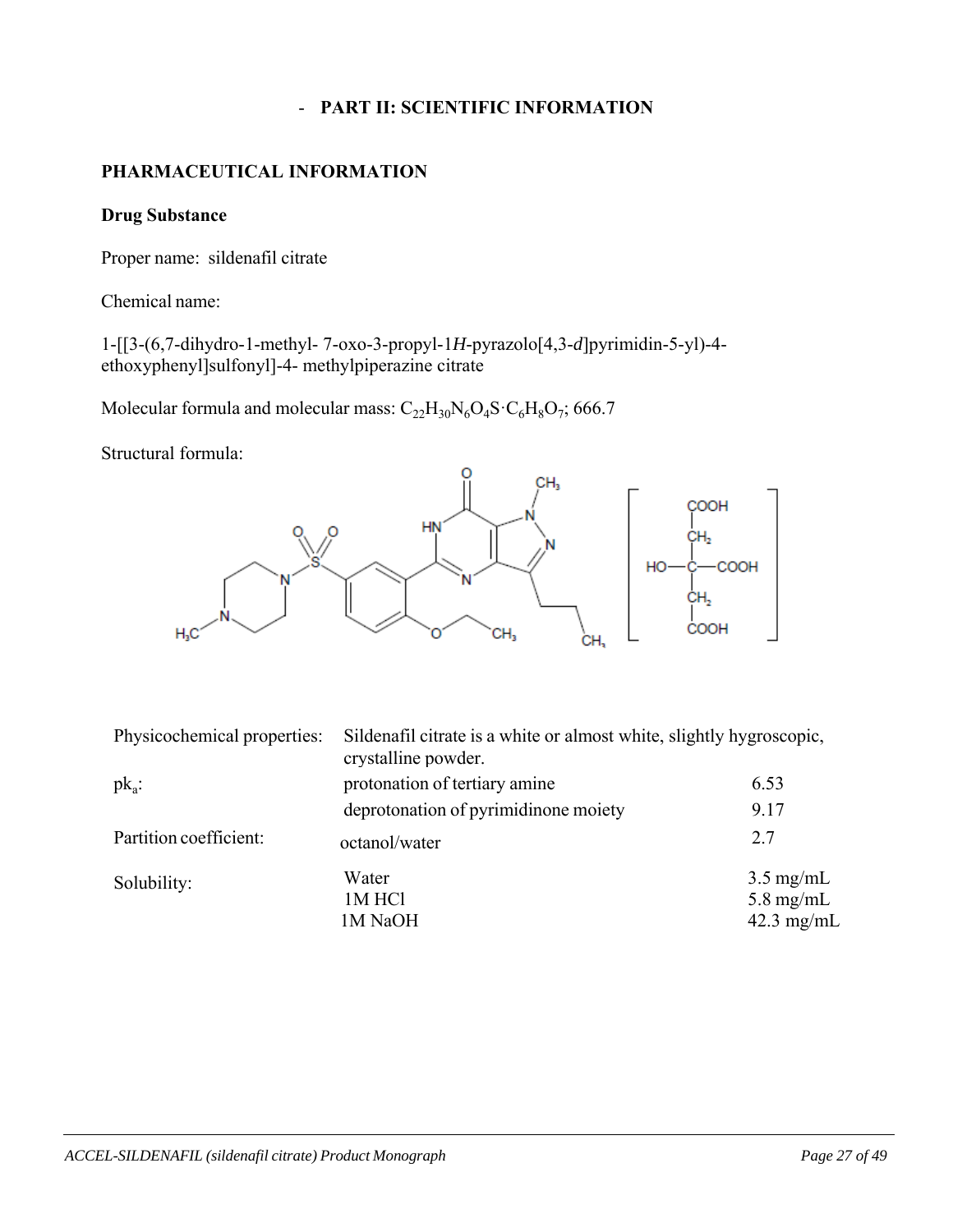# **CLINICAL TRIALS**

### **Comparative Bioavailability**

A randomized, double blind, two-treatment, two-sequence, two-period, single-dose, crossover study comparing ACCEL-SILDENAFIL (sildenafil citrate) 100 mg tablets (Accel Pharma Inc.) with Viagra (sildenafil citrate) 100 mg tablets (Pfizer Canada Inc.) was conducted in 24 healthy, adult, male subjects under fasting conditions. A summary of the bioavailability data is presented in the following table.

| Sildenafil<br>$(1 \times 100 \text{ mg}$ sildenafil citrate)<br>From measured data<br>Geometric Mean<br>Arithmetic Mean $(CV\%)$ |                            |                                                                          |        |                                   |
|----------------------------------------------------------------------------------------------------------------------------------|----------------------------|--------------------------------------------------------------------------|--------|-----------------------------------|
| Test <sup>*</sup><br>Parameter                                                                                                   |                            | % Ratio of<br>Reference <sup>†</sup><br><b>Geometric</b><br><b>Means</b> |        | 90% Confidence<br><b>Interval</b> |
| $AUC_T$ (ng·h/mL)                                                                                                                | 1355.94<br>1507.34 (47.13) | 1324.75<br>1449.16 (44.77)                                               | 102.35 | $93.76 - 111.74$                  |
| $AUC_I$ (ng·h/mL)                                                                                                                | 1371.74<br>1524.43 (47.07) | 1341.76<br>1467.32 (44.62)                                               | 102.23 | $93.71 - 111.53$                  |
| $C_{\text{max}}$ (ng/mL)                                                                                                         | 384.26<br>428.95 (51.52)   | 366.78<br>404.05 (47.17)                                                 | 104.76 | $92.08 - 119.20$                  |
| $T_{\text{max}}^{\S}$ (h)                                                                                                        | $0.92(0.50 -$<br>3.50)     | $1.13(0.50 -$<br>4.00)                                                   |        |                                   |
| $T_{1/2}^{\epsilon}$ (h)                                                                                                         | 4.23(29.37)                | 4.29(25.11)                                                              |        |                                   |

\* Accel-Sildenafil 100 mg Tablets

† Viagra (sildenafil citrate) 100 mg Tablets (Pfizer Canada Inc.) were purchased in Canada.

§ Expressed as the median (range) only

 $\epsilon$  Expressed as the arithmetic mean (CV%) only

#### **Study demographics and trial design**

Sildenafil citrate was evaluated at doses including 25 mg, 50 mg and 100 mg in 21 randomized, double-blind, placebo-controlled trials of up to 6 months duration. In these studies, sildenafil citrate was administered to more than 3000 patients aged 19 to 87 years, with ED of various etiologies (organic, psychogenic, mixed) with a mean duration of 5 years.

This patient population included men with the following concomitant conditions: angina, benign prostatic hyperplasia (BPH), depression, type I and type II diabetes mellitus, hypertension, previous myocardial infarction, radical prostatectomy, spinal cord injury, transurethral resection of the prostate (TURP), and vasculogenic disease.

Efficacy was demonstrated in all 21 studies and results were consistent regardless of baseline severity, etiology and age. Efficacy was maintained over the long-term (1 year). Sildenafil citrate was effective in a broad range of ED patients, including those with a history of coronary artery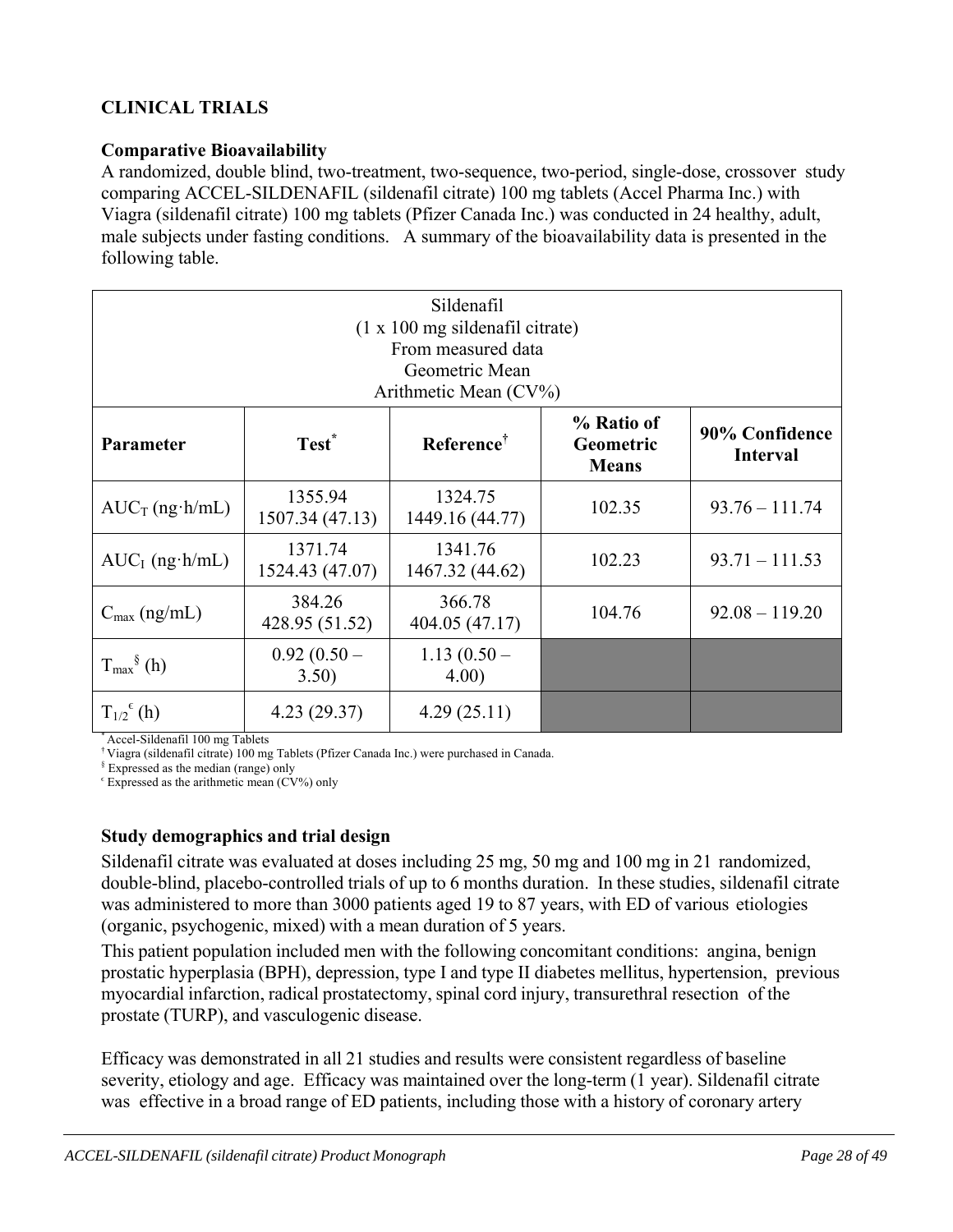disease (myocardial infarction, angina), hypertension, other cardiac disease (arrhythmias, congestive heart failure), peripheral vascular disease, diabetes mellitus, depression, coronary artery bypass graft (CABG), radical prostatectomy and TURP, and in patients taking antidepressants, antihypertensives, antipsychotics, and diuretics.

### **Study results**

Sildenafil citrate was studied in clinical trials of various designs. In fixed-dose clinical trials, 62%, 74%, and 82% of patients on 25 mg, 50 mg and 100 mg of sildenafil citrate, respectively, reported an improvement in their erections, compared to 25% on placebo (see **Figure 1**).



**Figure 1 -** Percentage of Patients reporting an Improvement in Erections

The primary efficacy endpoints were the ability to both achieve and maintain an erection sufficient for sexual intercourse, as measured by patient responses to the International Index of Erectile Function (IIEF), a sexual function questionnaire. The results from the partner questionnaire corroborated the data from the study subjects, with analyses showing clear treatment related improvements in the ability to achieve and maintain erections.

Responses to the IIEF are scored on a five-point scale ranging from 'almost never/never' (1) to 'almost always/always' (5), with a score of (0) assigned for no attempts at sexual intercourse. During IIEF validation, scores for the primary efficacy endpoints for men without erectile dysfunction were 4.38 and 4.34, respectively. Compared to baseline treatment over 12 weeks, sildenafil citrate patients reported the following statistically significant changes (see **Figure 2**).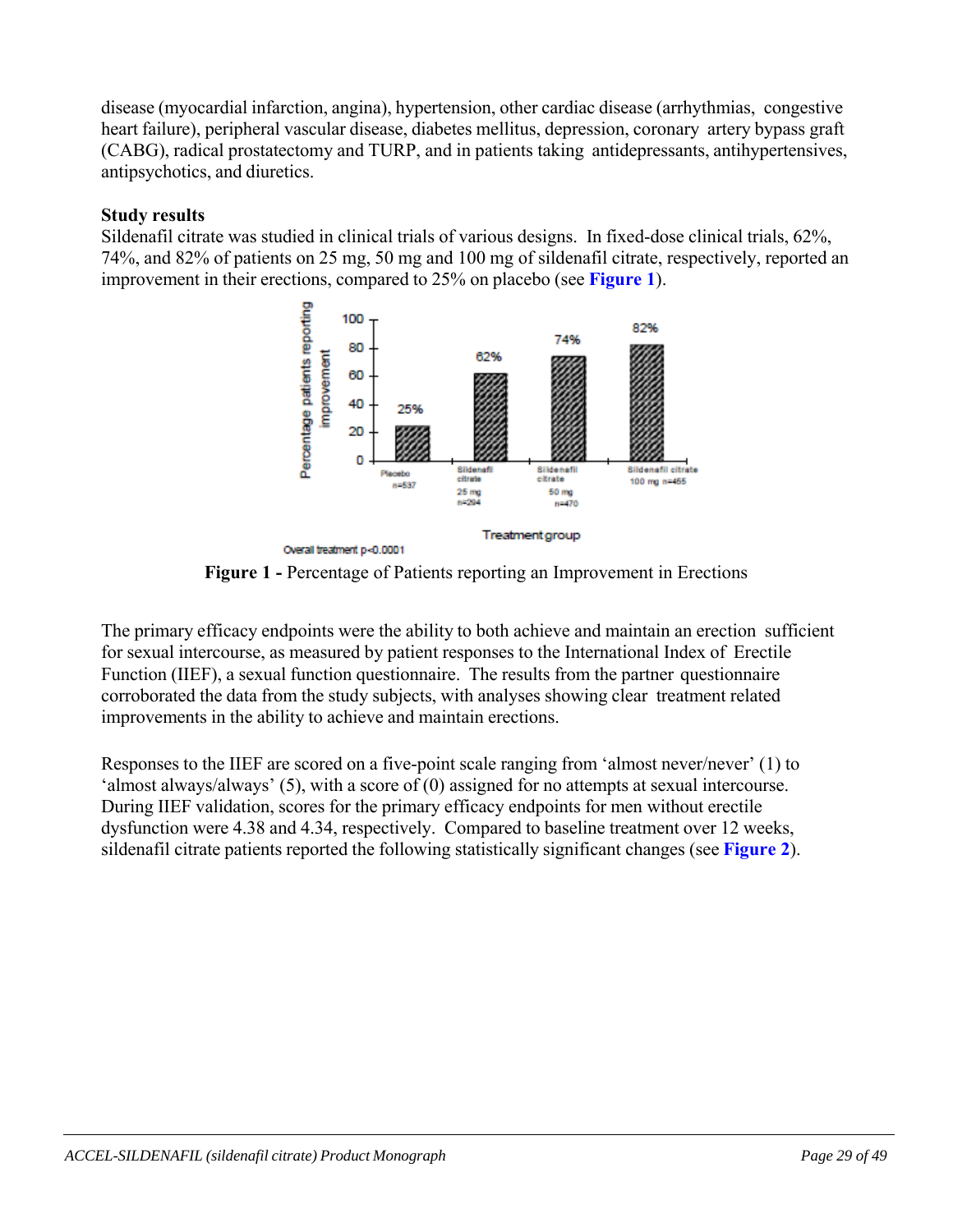

**Figure 2** - Effect of sildenafil citrate on Ability to Achieve and Maintain an Erection Sufficient for Sexual Intercourse

Men with untreated ED have lower scores (**Figure 3**, Bar 1) for all sexual function domains of the IIEF (erection, orgasm, desire, overall satisfaction, intercourse satisfaction). In these men, sildenafil citrate restores the values of the domains (**Figure 3**, Bar 2) towards the values of age matched controls without ED (**Figure 3**, Bar 3).



Male sexual function domain

**Figure 3** - Effect of sildenafil citrate on Male Sexual Function Domains of the IIEF

Sildenafil citrate increases couples' ability to have sexual intercourse. With sildenafil citrate, 64%, 67% and 72% of attempts resulted in successful sexual intercourse on doses of 25 mg, 50 mg, and 100 mg, respectively, compared to 23% on placebo. Of sildenafil citrate patients with one or more successful attempt at intercourse, 81% of attempts were successful.

The efficacy of sildenafil citrate was maintained over time. In a long-term, open-label trial of 12-month duration, 88% (256/292) of patients reported that sildenafil citrate treatment improved their erections.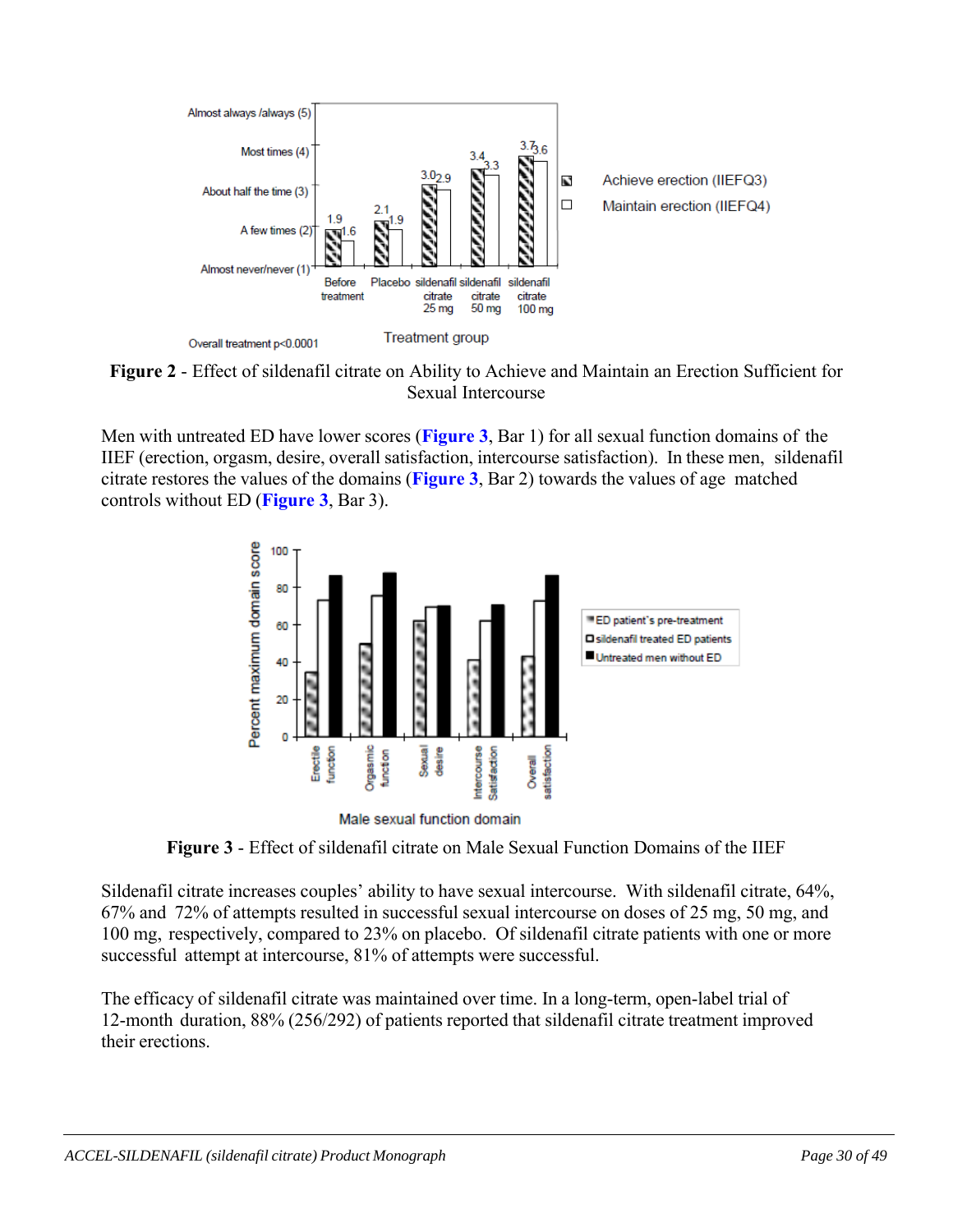Eighty-seven percent (87%) of patients completed the one-year study. When these patients were followed for an additional year (total exposure of 24-months), oral sildenafil was an effective, well tolerated treatment for erectile dysfunction of organic, pyschogenic or mixed aetiology.

In a controlled clinical study which reflects the recommended dosage regimen, 74% of patients were taking sildenafil citrate 100 mg after 12 weeks of treatment, compared to 23% and 3% taking sildenafil citrate 50 mg and 25 mg, respectively.

# **Other Patient Populations:**

Across all trials, sildenafil citrate improved the erections of 59% of diabetic patients, and 43% of radical prostatectomy patients (versus 16% and 15% on placebo, respectively). This was assessed using the GAQ.

In a study of patients with spinal cord injury, sildenafil citrate improved the ability to have sexual intercourse in 80% of patients versus 10% on placebo.

Subgroup analyses of responses to a global improvement question in patients with psychogenic etiology in two fixed-dose studies and two titrations studies showed 84% of sildenafil citrate patients reported improvement in erections compared with 26% of placebo patients.

These studies confirm that sildenafil enhances the erectile response to sexual stimulation in subjects with erectile dysfunction (ED) of psychogenic and broad-spectrum etiology, including patients with diabetes mellitus and with spinal cord injury.

# **Use with Other Concomitant Therapies:**

# Antihypertensives

A large (n=568) randomized, double-blind, placebo-controlled, parallel group, multicenter, flexible-dose study (sildenafil citrate up to 100 mg) in males with erectile dysfunction and arterial hypertension taking 2 or more antihypertensive agents was conducted (the majority of these were diuretics, beta blockers, ACE inhibitors and calcium channel blockers). Fifty-eight percent of the patients were taking 2 antihypertensive agents and 42% were taking 3 or more antihypertensive agents composed of similar groups of drugs for blood pressure control. Sildenafil citrate improved the erections in 71% of men compared to 18% in the placebo group, and 62% of attempts at sexual intercourse were successful with sildenafil citrate compared to 26% on placebo. The incidence rate of all adverse events, including those possibly related to hypotensive episodes, was consistent with observations in other patient populations. Also, there was no evidence of an increased incidence rate of any adverse event in the subgroups taking 2 antihypertensive agents and 3 or more antihypertensive agents. There was no indication of additional safety risk of sildenafil use in this subject population (see **WARNINGS AND PRECAUTIONS**).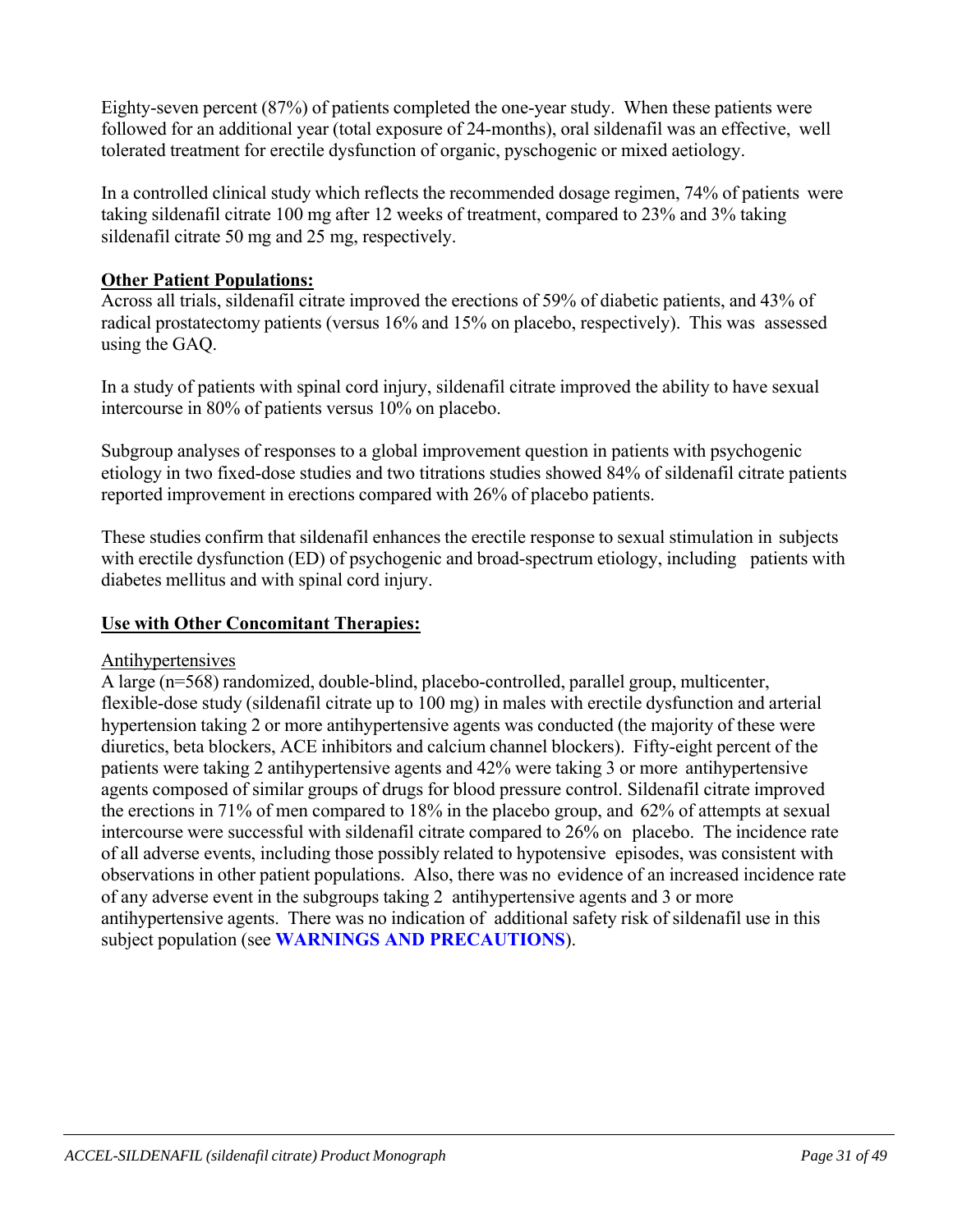# **DETAILED PHARMACOLOGY**

### **Human**

### **Pharmacodynamic Studies**

Oral doses of sildenafil of 50 mg, 100 mg and 200 mg produced statistically significant decreases in supine systolic and diastolic blood pressure (a mean maximum decrease of approximately 8 mm Hg and 5 mm Hg, respectively) compared with placebo, with no effect on pulse rate. The mean maximum fall in systolic and diastolic blood pressure occurred at peak plasma levels (approximately 1 hour post-dose), and there was a tendency for blood pressure to return to baseline values by 4 hours post-dose.

In healthy volunteers, there were no clinically significant changes in cardiac index (derived from bio-impedence measures of cardiac output) up to 12 hours post-dose for sildenafil administered orally (100 mg, 150 mg and 200 mg), nor intravenously (20-80 mg), compared with placebo. Sildenafil has both arteriodilator and venodilator effects on the peripheral vasculature.

In a study of the hemodynamic effects of a single oral 100 mg dose of sildenafil in 14 patients with severe coronary artery disease (CAD) (>70% stenosis of at least one coronary artery), the mean resting systolic and diastolic blood pressures decreased by 7% and 6%, respectively compared to baseline. Mean pulmonary systolic blood pressure decreased by 9%. Sildenafil had no effect on cardiac output, and did not impair blood flow through the stenosed coronary arteries, and resulted in improvement (approximately 13%) in adenosine-induced coronary flow reserve (in both stenosed and reference arteries).

In a double-blind study, 144 patients with erectile dysfunction and chronic stable angina limited by exercise, not receiving chronic oral nitrates, were randomized to a single dose of placebo or sildenafil citrate 100 mg 1 hour prior to exercise testing. The primary endpoint was time to limiting angina in the evaluable cohort. The mean times (adjusted for baseline) to onset of limiting angina were 423.6 and 403.7 seconds for sildenafil (N=70) and placebo, respectively. These results demonstrated that the effect of sildenafil citrate on the primary endpoint was statistically non-inferior to placebo. It should be noted that the results presented were from a controlled clinical research trial in which selected patients were carefully screened and monitored.

After patients have taken sildenafil citrate, it is unknown when nitrates, if necessary, can be safely administered. Based on the pharmacokinetic profile of a single 100 mg oral dose given to healthy normal volunteers, the plasma levels of sildenafil at 24 hours post-dose are approximately 2 ng/mL (compared to peak plasma levels of approximately 440 ng/mL). In the following patients: age  $>65$ , hepatic impairment (e.g. cirrhosis), severe renal impairment (e.g. creatine clearance <30 mL/min), and concomitant use of potent cytochrome P-450 3A4 inhibitors (erythromycin), plasma levels of sildenafil at 24 hours post-dose have been found to be 3 to 8 times higher than those seen in healthy volunteers. Although plasma levels of sildenafil at 24 hours post-dose are much lower than at peak concentration, it is unknown whether nitrates can be safely coadministered at this time point (see **CONTRAINDICATIONS**).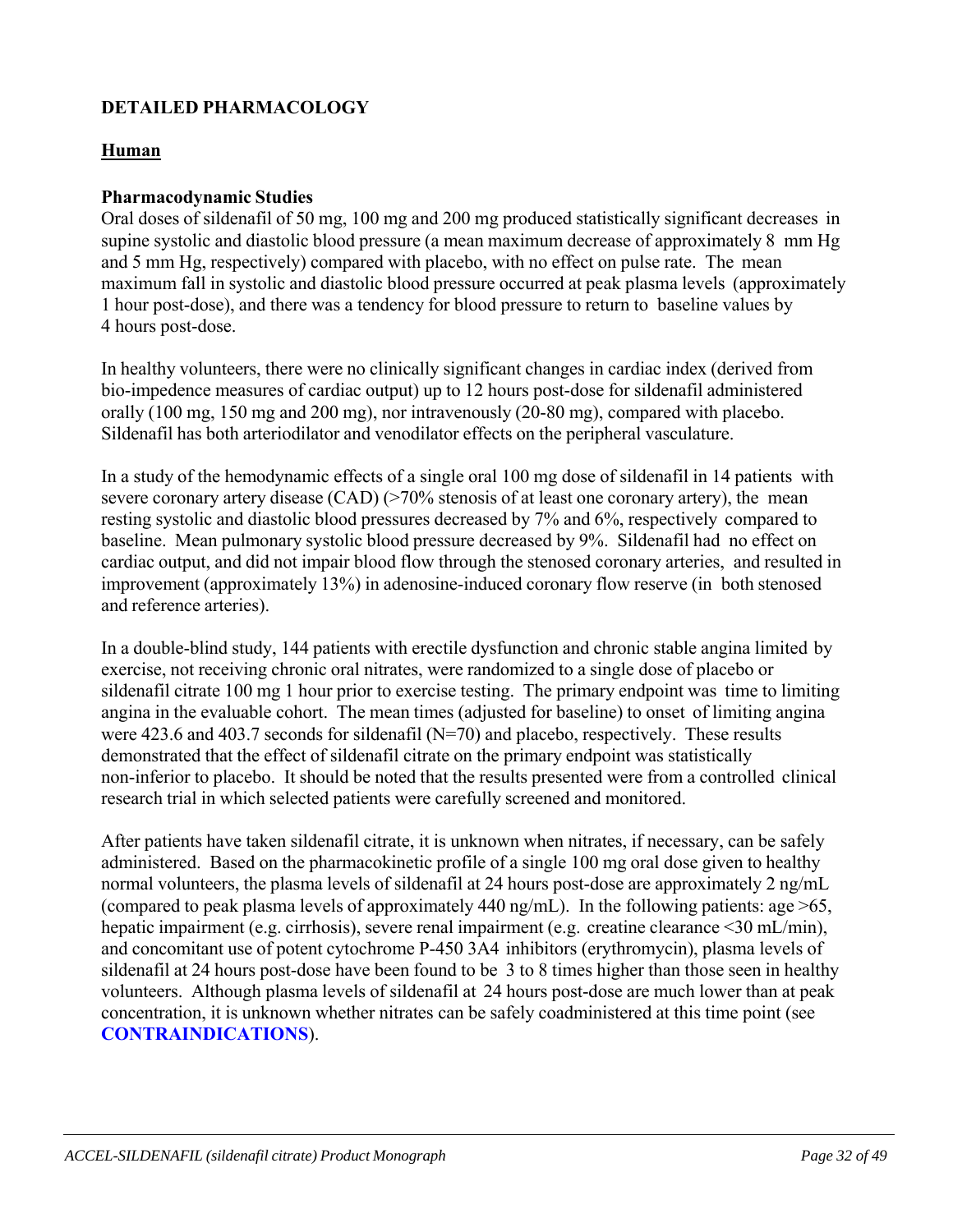Single oral doses of sildenafil above 15 mg were generally associated with a potentiation of the antiaggregatory effects of sodium nitroprusside (SNP) on ADP aggregation of *ex vivo* platelets. Sildenafil had no effect on other *ex vivo* tests (ADP-induced platelet aggregation of whole blood and ADP-induced aggregation of platelet-rich plasma in the absence of SNP). Sildenafil therefore has no direct effect on platelet function *ex vivo*, but potentiates the action of a nitric oxide (NO) donor, SNP. This confirms the need for an NO drive before sildenafil will produce its pharmacological effects. These modest effects on platelet activity, *ex vivo*, did not result in a clinically significant effect on bleeding time in healthy volunteers.

# **Effect of sildenafil citrate on Sperm Motility:**

Sildenafil had no effect on sperm motility, morphology, count, density, vitality, ejaculate volume or viscosity. The concentrations of sildenafil in the ejaculate, 1.5 hours and 4 hours post-dose, were 18% and 17%, respectively, of the concentrations in plasma at the same time points. The concentrations of the metabolite, at the same time points were 5% and 15%, respectively.

There was no effect on sperm motility or morphology after single 100 mg oral doses of sildenafil citrate in healthy volunteers.

# **Effects of sildenafil citrate on Vision:**

At single oral doses of 100 mg and 200 mg, transient dose-related impairment of colour discrimination (blue/green) was detected using the Farnsworth-Munsell 100-hue test, with peak effects near the time of peak plasma levels. This finding is consistent with the inhibition of PDE6, which is involved in phototransduction in the retina. An evaluation of visual function at doses up to twice the maximum recommended dose revealed no effects of sildenafil citrate on visual acuity, contrast sensitivity, ERGs, intraocular pressure, or pupillometry. In flexible titration studies of 4 to 26 weeks, 3% of patients on sildenafil reported visual disturbances: mild and transient impairment of colour discrimination (predominantly blue/green), and also increased perception to light or blurred vision (see **WARNINGS AND PRECAUTIONS**).

In healthy volunteers aged 40-65 years, single doses of sildenafil up to 200 mg had no clinically relevant effect on visual acuity, contrast sensitivity, pupil diameter and constriction velocity, visual fields, recovery time following dazzle, electroretinogram or intraocular pressure. Modest, transient changes in colour discrimination were observed (Farnsworth-Munsell 100 Hue test) after 100 mg and 200 mg doses, but not at 50 mg. At 100 mg, this effect was apparent only at one hour after dose and at 200 mg, up to two hours after dose.

In a placebo-controlled, crossover study of patients with documented early age-related macular degeneration (n=9), sildenafil (single dose, 100mg) was well-tolerated and demonstrated no clinically significant changes in the visual tests conducted (visual acuity, Amsler grid, color discrimination, simulated traffic light, Humphrey perimeter and photostress).

# **Pharmacokinetic Studies**

When administered orally to healthy male volunteers in the fasted state, sildenafil was rapidly absorbed, with maximum observed plasma concentrations  $(C_{\text{max}})$  occurring 0.5-2 hours after dosing in most subjects.  $C_{\text{max}}$  and areas under the plasma concentration time curve to infinite time (AUC) increased in a proportional manner with dose over the clinical dose range 25-100 mg.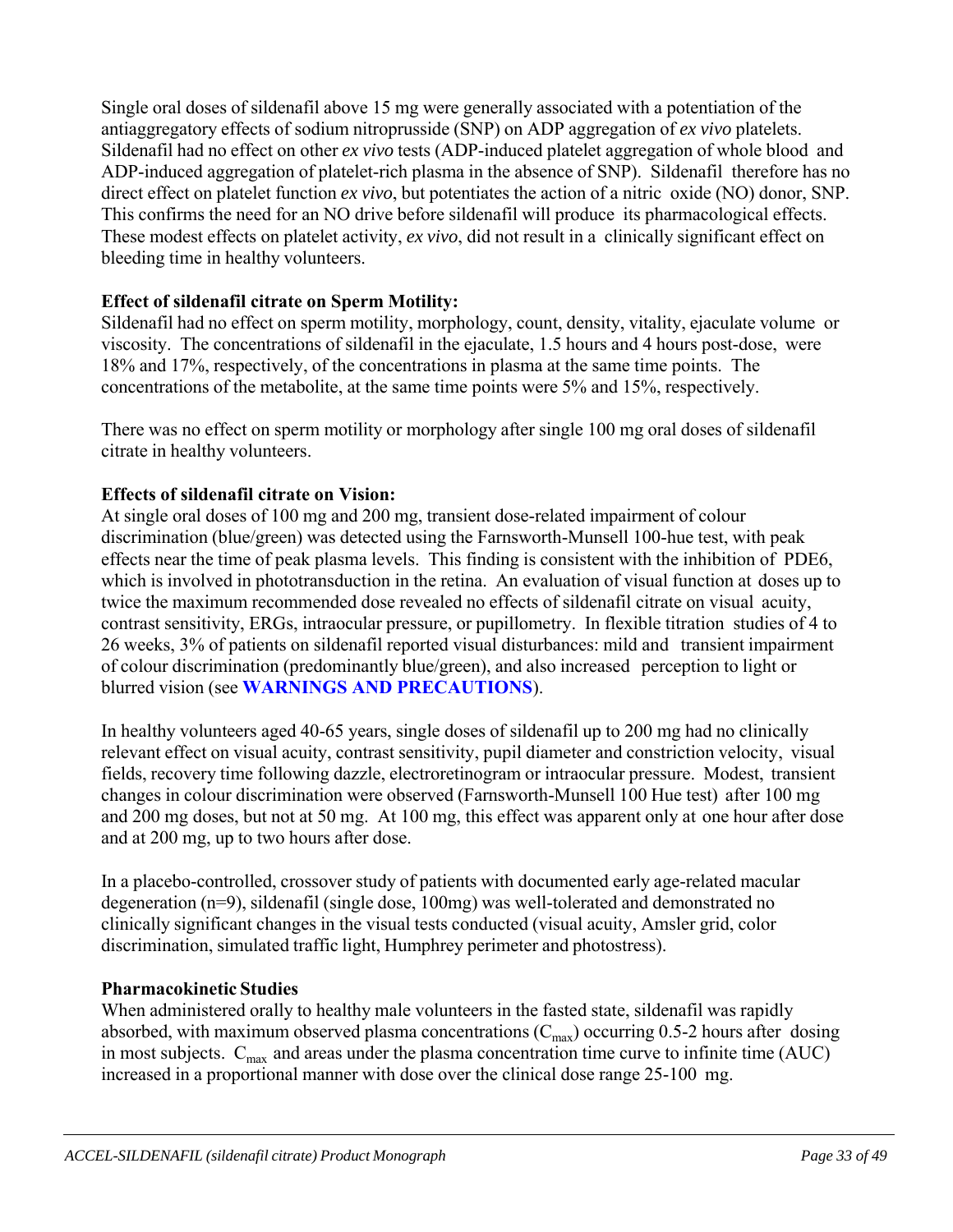Sildenafil has an apparent volume of distribution at steady state  $(V_{ss})$  of 105 litres and a mean plasma clearance (CL) of 41 L/h. Both  $V_{ss}$  and CL were shown to be significantly correlated to body weight. The absolute oral bioavailability was 41%. Sildenafil has a terminal half-life of approximately 4 hours (range 2-8 hours). Approximately 96% of sildenafil is bound to plasma proteins.

### **Metabolism and Elimination**

The major circulating metabolite of sildenafil, results from N-demethylation of sildenafil at the N-methyl piperazine moiety. It has a similar selectivity for PDE isozymes as sildenafil, but exhibits around 50% of the potency of sildenafil. The metabolism of sildenafil occurs in human hepatic microsomes and is mediated by two cytochrome P-450 isoforms [CYP2C9 (minor route) and CYP3A4 (major route)].

The concomitant use of potent cytochrome P-450 3A4 inhibitors (e.g. erythromycin, saquinavir, ritonavir, ketoconazole, itraconazole) as well as the non-specific CYP inhibitor, cimetidine, is associated with increased plasma levels of sildenafil (see **WARNINGS AND PRECAUTIONS, DOSAGE AND ADMINISTRATION**).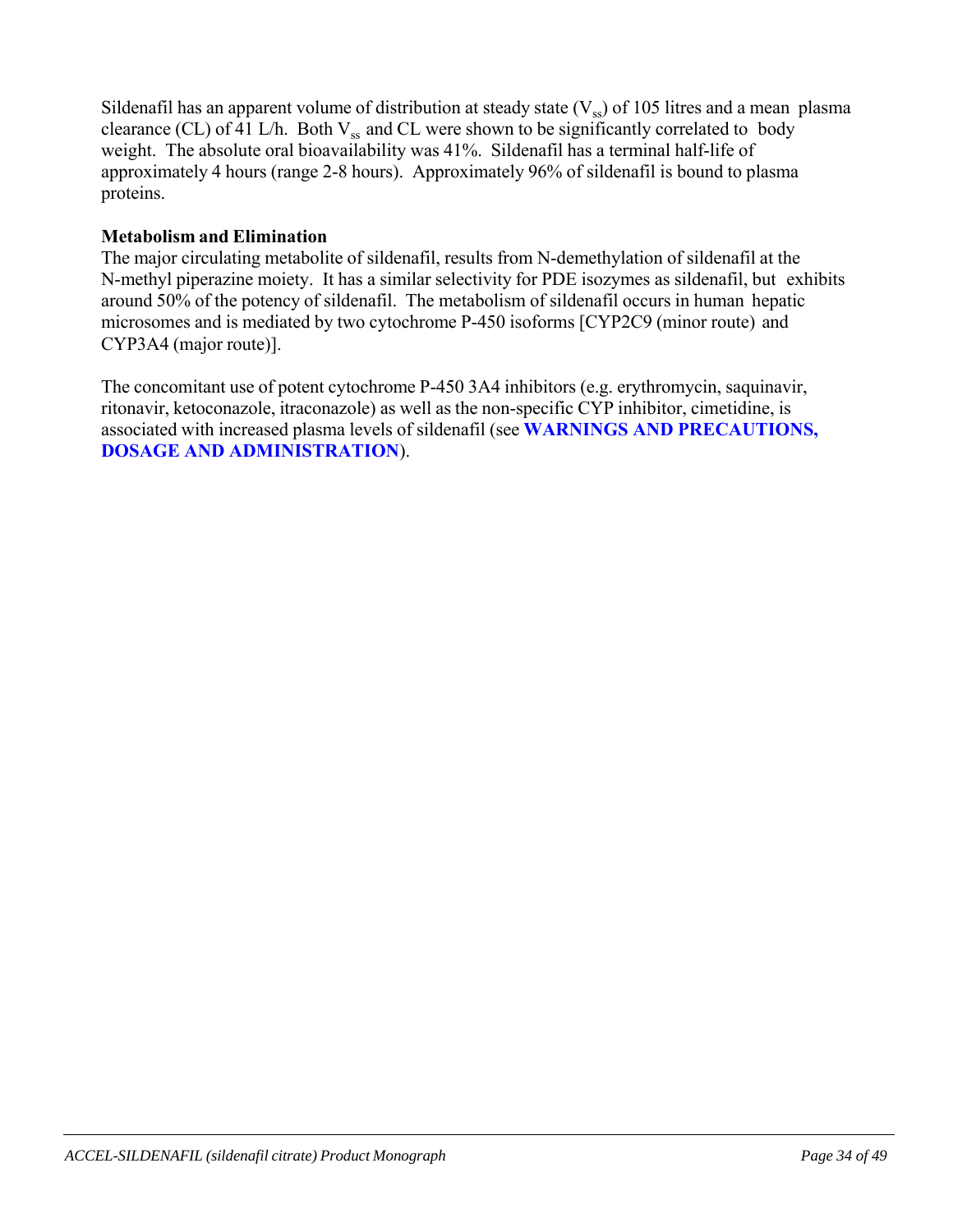# **TOXICOLOGY**

# **Acute Toxicity Mice and Rats:**

| <b>Species</b>                           | Route                                                         | <b>Dose</b><br>mg/kg/<br>dav                       | <b>#Animals Duration</b><br>/ dose<br>level           |         | <b>Findings</b>                                                                                                                                                                                                                                                                                                                                                                                                                                                                                                                                                                                                                                                                                                                                                                                                                                                                                                                                                                                                                                                                                                                                                                              |
|------------------------------------------|---------------------------------------------------------------|----------------------------------------------------|-------------------------------------------------------|---------|----------------------------------------------------------------------------------------------------------------------------------------------------------------------------------------------------------------------------------------------------------------------------------------------------------------------------------------------------------------------------------------------------------------------------------------------------------------------------------------------------------------------------------------------------------------------------------------------------------------------------------------------------------------------------------------------------------------------------------------------------------------------------------------------------------------------------------------------------------------------------------------------------------------------------------------------------------------------------------------------------------------------------------------------------------------------------------------------------------------------------------------------------------------------------------------------|
|                                          |                                                               |                                                    | Single dose oral toxicity in mice and rats (90155/56) |         |                                                                                                                                                                                                                                                                                                                                                                                                                                                                                                                                                                                                                                                                                                                                                                                                                                                                                                                                                                                                                                                                                                                                                                                              |
| Sprague-<br>Dawley<br>rat<br>CD1<br>mice | Oral<br>(gavage)                                              | rat:<br>300<br>500<br>1000<br>mice:<br>500<br>1000 | $5/\text{sex}$                                        | 1 day   | At 1000 mg/kg one male mouse died within 24 hours after drug administration. In rats,<br>mortality occurred in three females at 1000 mg/kg and in one female at 500 mg/kg. The<br>dose of 1000 mg/kg induced clinical signs in both species, generally within 24 hours<br>following the administration, which persisted less than 24-48 hours. Some of these signs<br>were similar in mice and rats and consisted of partially-closed eyes, hunched posture,<br>tremours, depression, coldness to the touch (with pallor of ears and paws in rats) and<br>prostration. Female rats were more affected than male rats. Dyspnea was limited to one<br>mouse, and chromodacryorrhea to four female rats. Clinical signs at 500 mg/kg included<br>partially-closed eyes in one mouse and subdued behaviour in the female rat which died.<br>No clinical signs were observed in rats at 300 mg/kg. In both species, the doses<br>administered induced no changes in body weight gain and there were no treatment-<br>related macroscopical changes at gross necropsy.<br>These results indicate that the no observed adverse effect level (NOAEL) was 500 mg/kg<br>in mice and 300 mg/kg in rats. |
|                                          | Single dose intravenous toxicity in mice and rats (91045/046) |                                                    |                                                       |         |                                                                                                                                                                                                                                                                                                                                                                                                                                                                                                                                                                                                                                                                                                                                                                                                                                                                                                                                                                                                                                                                                                                                                                                              |
| Sprague-<br>Dawley<br>rat<br>CD1<br>mice | $L$ V.                                                        | rat: 10<br>mice:20                                 | $5/\text{sex}$                                        | $1$ day | All animals survived the treatment and gained weight over the 14-day study period.<br>There were no clinical signs during the study and no abnormalities at necropsy. Under<br>the conditions of this study, the no observed effect level (NOAEL) after intravenous<br>administration was 20 mg/kg in mice and 10 mg/kg in rats.                                                                                                                                                                                                                                                                                                                                                                                                                                                                                                                                                                                                                                                                                                                                                                                                                                                             |

# **Long-Term Toxicity - Mice:**

| <b>Species</b> | Route            | <b>Dose</b><br>mg/kg/<br>dav | ' dose<br>level | <b>#Animals Duration</b> | <b>Findings</b>                                                                                                                                                                                                                                                                                                                                                                                                                                                                                                                                                                                                                                                                                                                                                                                                                                                                                                                                                                                                                                                                                                                                                                                                                                                                                       |
|----------------|------------------|------------------------------|-----------------|--------------------------|-------------------------------------------------------------------------------------------------------------------------------------------------------------------------------------------------------------------------------------------------------------------------------------------------------------------------------------------------------------------------------------------------------------------------------------------------------------------------------------------------------------------------------------------------------------------------------------------------------------------------------------------------------------------------------------------------------------------------------------------------------------------------------------------------------------------------------------------------------------------------------------------------------------------------------------------------------------------------------------------------------------------------------------------------------------------------------------------------------------------------------------------------------------------------------------------------------------------------------------------------------------------------------------------------------|
|                |                  |                              |                 |                          | 3-Month oral (gavage) prechronic toxicity study in mice (94049)                                                                                                                                                                                                                                                                                                                                                                                                                                                                                                                                                                                                                                                                                                                                                                                                                                                                                                                                                                                                                                                                                                                                                                                                                                       |
| CD1            | Oral<br>(gavage) | 10<br>50<br>100<br>200       | $10$ /sex       | 3 months                 | The exposure to sildenafil and its metabolite UK-103,320 was similar in males and<br>females and approximately dose-related. Treatment-related mortality occurred in 3/20<br>animals in each group given 50, 100 or 200 mg/kg. A marked gastrointestinal dilation<br>was the cause of the death and was associated with a number of clinical signs, in<br>particular dyspnea and/or swollen abdomen. This dilation resulted in gastrointestinal<br>inflammation, fatty changes and focal/multifocal necrosis in the liver, atrophy of adipose<br>tissues and hemoconcentration. There was also a mild gastrointestinal dilation in a few<br>survivors of these groups. In males treated with 50, 100 or 200 mg/kg, there was an<br>apparent decrease in body weight gain. However, in the absence of dose relationship and<br>consistent statistical significance, the association with treatment is questionable. Plasma<br>cholesterol was slightly increased in females treated with 50, 100 or 200 mg/kg and<br>plasma triglycerides were slightly decreased in males treated with 100 or 200 mg/kg.<br>However we consider these changes to be of minor toxicological importance.<br>The NOAEL in this study was 10 mg/kg, given the mortality and gastrointestinal dilation<br>at higher doses. |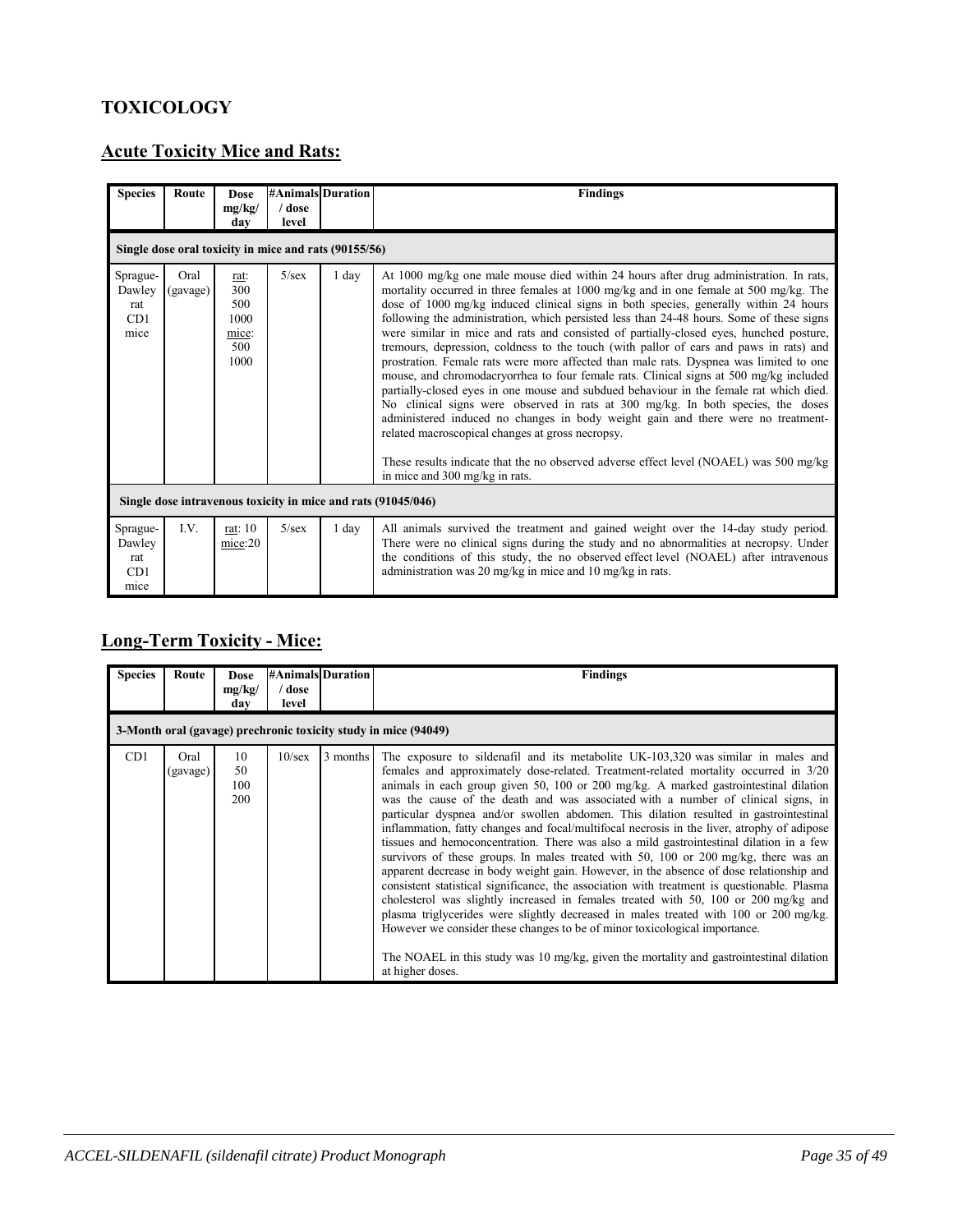| <b>Species</b> | Route                                                            | <b>Dose</b><br>mg/kg/<br>dav | dose /<br>level | <b>#Animals Duration</b> | <b>Findings</b>                                                                                                                                                                                                                                                                                                                                                                                                                                                                                                                                                                                                          |  |  |
|----------------|------------------------------------------------------------------|------------------------------|-----------------|--------------------------|--------------------------------------------------------------------------------------------------------------------------------------------------------------------------------------------------------------------------------------------------------------------------------------------------------------------------------------------------------------------------------------------------------------------------------------------------------------------------------------------------------------------------------------------------------------------------------------------------------------------------|--|--|
|                | 3-Month oral (gavage) exploratory toxicity study in mice (94101) |                              |                 |                          |                                                                                                                                                                                                                                                                                                                                                                                                                                                                                                                                                                                                                          |  |  |
| CD1            | Oral<br>(gavage)                                                 | 20<br>40<br>100              | $10$ /sex       | 3 months                 | The exposure to sildenafil and its metabolite UK-103,320 was similar in males and<br>females and increased superproportionally with dose level. Treatment-related mortality<br>occurred in $1/20$ animals in each group given 40 or 100 mg/kg. A marked<br>gastrointestinal dilation was the cause of the death and was associated with a number of<br>clinical signs, in particular dyspnea and/or swollen abdomen. There was also a transient<br>abdominal swelling in a few survivors of these groups.<br>The NOAEL in this study was 20 mg/kg, given the mortality and gastrointestinal dilation<br>at higher doses. |  |  |

# **Long-Term Toxicity - Rats:**

| <b>Species</b>    | Route            | <b>Dose</b><br>mg/kg/<br>dav | / dose<br>level | <b>#Animals Duration</b>                           | <b>Findings</b>                                                                                                                                                                                                                                                                                                                                                                                                                                                                                                                                                                                                                                                                                                                                                                                                                                                                                                                                                                                                                                                                                                                                                                                                                                                                                                                                                                                                                                                                                                                                                                                                                                                                                                                                                                                                                                                 |
|-------------------|------------------|------------------------------|-----------------|----------------------------------------------------|-----------------------------------------------------------------------------------------------------------------------------------------------------------------------------------------------------------------------------------------------------------------------------------------------------------------------------------------------------------------------------------------------------------------------------------------------------------------------------------------------------------------------------------------------------------------------------------------------------------------------------------------------------------------------------------------------------------------------------------------------------------------------------------------------------------------------------------------------------------------------------------------------------------------------------------------------------------------------------------------------------------------------------------------------------------------------------------------------------------------------------------------------------------------------------------------------------------------------------------------------------------------------------------------------------------------------------------------------------------------------------------------------------------------------------------------------------------------------------------------------------------------------------------------------------------------------------------------------------------------------------------------------------------------------------------------------------------------------------------------------------------------------------------------------------------------------------------------------------------------|
|                   |                  |                              |                 | 10-Day oral range-finding toxicity in rats (90080) |                                                                                                                                                                                                                                                                                                                                                                                                                                                                                                                                                                                                                                                                                                                                                                                                                                                                                                                                                                                                                                                                                                                                                                                                                                                                                                                                                                                                                                                                                                                                                                                                                                                                                                                                                                                                                                                                 |
| Sprague<br>Dawley | Oral<br>(gavage) | 50<br>150<br>500             | $5/\text{sex}$  | $10 \text{ days}$                                  | Measurement of plasma concentrations of sildenafil and UK-103,320 showed that<br>females were exposed predominantly to the drug while males were exposed mainly to the<br>metabolite, UK-103,320, and a lower level of unchanged compound. Concentrations of<br>UK-95,340 were generally below the limit of determination $(30 \text{ ng/mL})$ . Exposure<br>increased with dose but not in linear manner. At 500 mg/kg, 1/5 females died after the<br>second dose with no apparent cause of death. Of the animals used for plasma drug<br>determination, $1/10$ rats at 150 mg/kg and $2/10$ rats at 500 mg/kg died after the first or<br>second dose. As these animals died after taking blood samples, they were not considered<br>in the analysis of mortality. Food consumption was decreased between day 1 and 4 in<br>mid- and high-dose males and in all treated female groups. A dose-related decrease of<br>plasma triglycerides occurred in males, and an increase of plasma cholesterol was seen in<br>high-dose females. Blood urea increased in mid- and high-dose males and in the 3<br>treated female groups. Relative heart weight was slightly increased in high-dose males.<br>Kidney and liver weights were increased in mid- and high-dose females, and in high-<br>dose males. The increase of liver weight was associated with centrilobular hypertrophy.<br>Changes in red blood cell parameters were seen in females. They indicate a decrease of<br>circulating red blood cells at the 3 dose levels, with some evidence of regenerative<br>response at the high dose. An increase of white blood cell counts was recorded at the<br>mid dose in females and at the high dose in both sexes. Changes at the dose of 50 mg/kg<br>were considered minor.<br>The NOAEL in this study was 150 mg/kg, based on the mortality at 500 mg/kg. |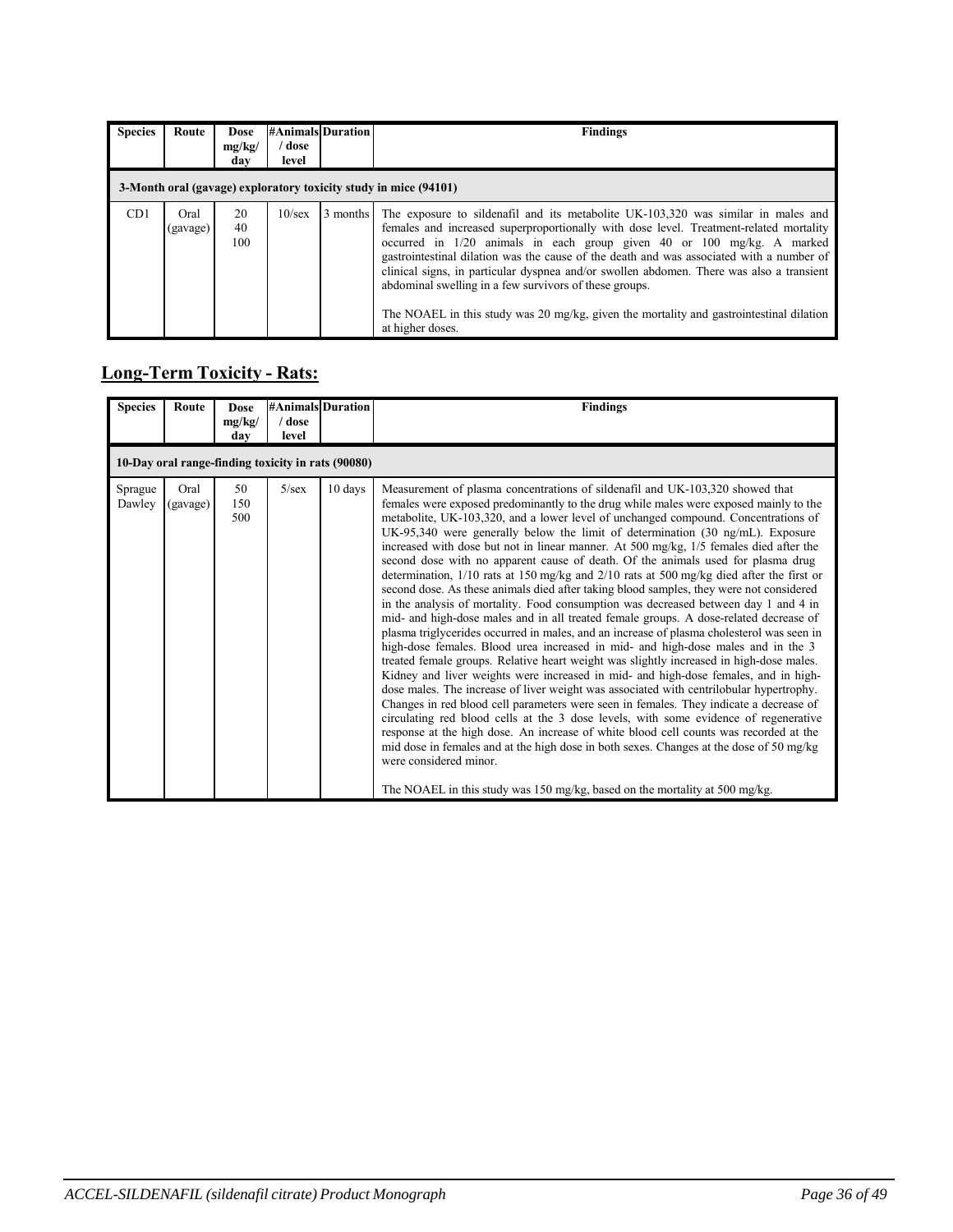| <b>Species</b>     | Route            | <b>Dose</b>                           | #Animals Duration  |                                                        | <b>Findings</b>                                                                                                                                                                                                                                                                                                                                                                                                                                                                                                                                                                                                                                                                                                                                                                                                                                                                                                                                                                                                                                                                                                                                                                                                                                                                                                                                                                                                                                                                                                                                                                                                                                                                                                                                                                                                                                                                                                                                                                                                           |
|--------------------|------------------|---------------------------------------|--------------------|--------------------------------------------------------|---------------------------------------------------------------------------------------------------------------------------------------------------------------------------------------------------------------------------------------------------------------------------------------------------------------------------------------------------------------------------------------------------------------------------------------------------------------------------------------------------------------------------------------------------------------------------------------------------------------------------------------------------------------------------------------------------------------------------------------------------------------------------------------------------------------------------------------------------------------------------------------------------------------------------------------------------------------------------------------------------------------------------------------------------------------------------------------------------------------------------------------------------------------------------------------------------------------------------------------------------------------------------------------------------------------------------------------------------------------------------------------------------------------------------------------------------------------------------------------------------------------------------------------------------------------------------------------------------------------------------------------------------------------------------------------------------------------------------------------------------------------------------------------------------------------------------------------------------------------------------------------------------------------------------------------------------------------------------------------------------------------------------|
|                    |                  | mg/kg/<br>dav                         | / dose<br>level    |                                                        |                                                                                                                                                                                                                                                                                                                                                                                                                                                                                                                                                                                                                                                                                                                                                                                                                                                                                                                                                                                                                                                                                                                                                                                                                                                                                                                                                                                                                                                                                                                                                                                                                                                                                                                                                                                                                                                                                                                                                                                                                           |
|                    |                  | 1-Month oral toxicity in rats (90143) |                    |                                                        |                                                                                                                                                                                                                                                                                                                                                                                                                                                                                                                                                                                                                                                                                                                                                                                                                                                                                                                                                                                                                                                                                                                                                                                                                                                                                                                                                                                                                                                                                                                                                                                                                                                                                                                                                                                                                                                                                                                                                                                                                           |
| Sprague<br>Dawley  | Oral<br>(gavage) | 10<br>45<br>200                       | $10$ /sex          | 1 month                                                | Plasma concentrations of sildenafil were higher in females than in males, while<br>concentrations of the metabolite, UK-103,320, were higher in males than in females. As<br>a result, females were exposed predominantly to the unchanged drug and males to an<br>almost equal balance of drug and metabolite. These data indicate that N-demethylation<br>of sildenafil to UK-103,320 is an important route of sildenafil biotransformation in male<br>rats. Concentrations of UK-95,340 were generally below the limit of determination<br>$(30 \text{ ng/mL}).$<br>One of the high-dose females used for plasma drug level determination died after the<br>first dose, before blood samples had been taken. Clinical signs were limited to a few<br>high-dose animals and consisted of chromodacryorrhea and palpebral closure. Slight<br>increases in water and food intake were seen generally in mid- and high-dose animals. A<br>mild dose-related decrease in circulating red blood cells with evidence of a regenerative<br>response was found in mid- and high-dose females and, to a smaller extent, in high-dose<br>males. A moderate neutrophilia was seen in high-dose males, while a moderate<br>lymphocytosis occurred in mid- and high-dose females. Plasma chemistry changes at the<br>high dose consisted of increases in urea, decreases in triglycerides (males) and increases<br>in cholesterol (females), but remained within our normal range of values. Doses of 45<br>and/or 200 mg/kg were associated with an increase in liver weight and centrilobular<br>hypertrophy in both sexes. Hypertrophy of the zona glomerulosa of the adrenal glands<br>was seen in the high-dose males and in the mid- and high-dose females. Thyroid<br>follicular hypertrophy occurred at the high dose in both sexes. In addition, mesenteric<br>arteritis was found in two mid-dose and one high-dose males, but was not considered to<br>be related to the treatment. The NOAEL was 45 mg/kg in this study. |
|                    |                  |                                       |                    | 28-Day oral exploratory toxicity study in rats (94085) |                                                                                                                                                                                                                                                                                                                                                                                                                                                                                                                                                                                                                                                                                                                                                                                                                                                                                                                                                                                                                                                                                                                                                                                                                                                                                                                                                                                                                                                                                                                                                                                                                                                                                                                                                                                                                                                                                                                                                                                                                           |
| Sprague-<br>Dawley | Oral<br>(gavage) | $\mathbf{0}$<br>60<br>120             | 10 males/<br>group | 28 days                                                | A 2-year rat carcinogenicity study with sildenafil citrate at a contract laboratory (Study<br>No. 911/002), at doses of 1.5, 5 and 60 mg/kg, was terminated after unexpectedly high<br>mortality and severe toxic effects in high-dose males during weeks 3 and 4. An<br>exploratory study was performed to confirm that the batch of sildenafil used at the<br>contract laboratory did not induce severe toxicity.<br>The only treatment-related effects were a mild dose-related increase in liver and kidney<br>weights and possibly a slight decrease in body weight gain. Importantly, the absence of<br>death in this study confirms the results of previous studies up to 200 mg/kg, and contrasts<br>with the results of the study at the contract laboratory. Subsequently, it was shown that<br>the mortality in the carcinogenicity study (Study No. 911/002) was due to dosing with a<br>cytotoxic compound from another company and not sildenafil. Consequently, the contracted<br>carcinogenicity study was invalid.                                                                                                                                                                                                                                                                                                                                                                                                                                                                                                                                                                                                                                                                                                                                                                                                                                                                                                                                                                                       |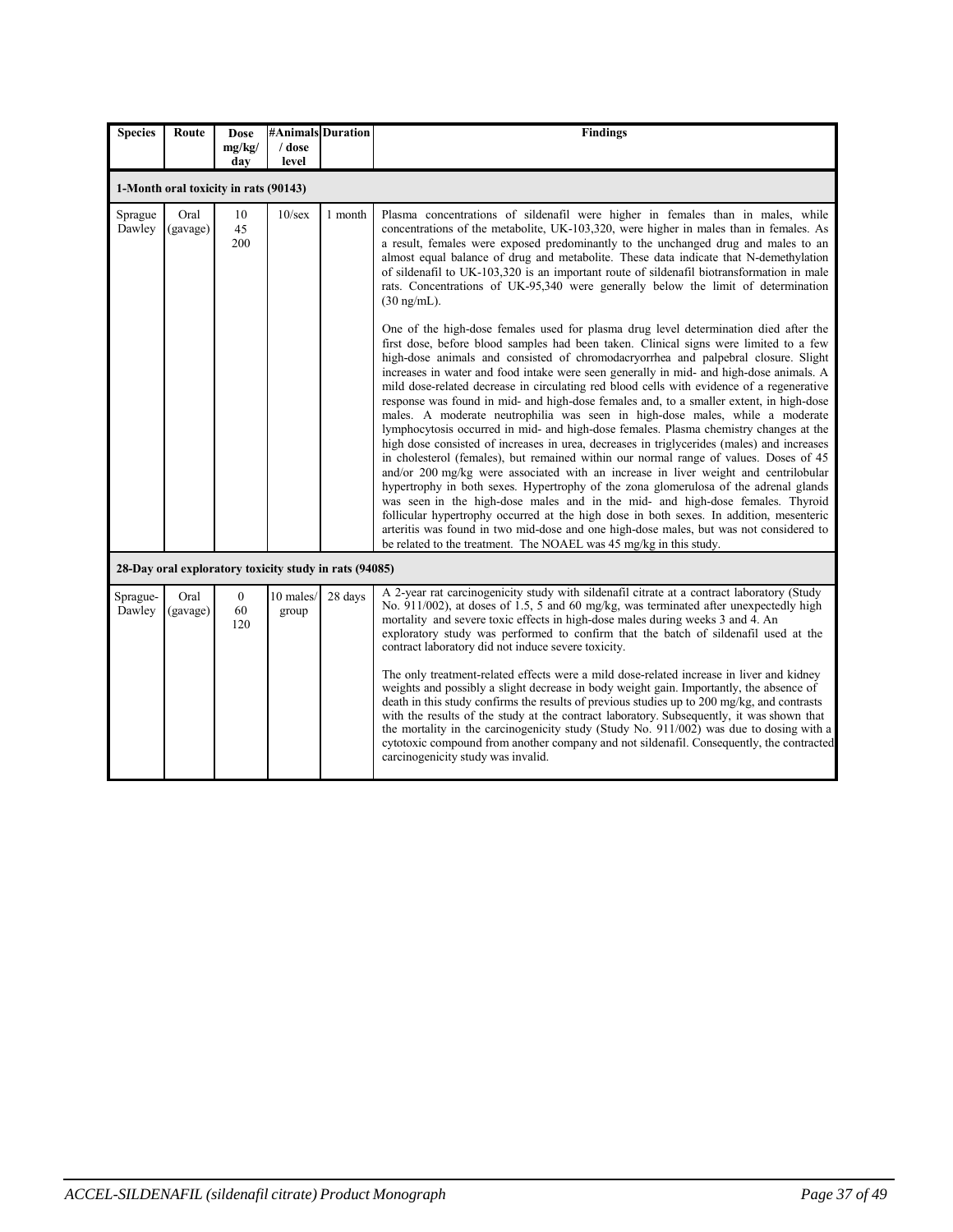| <b>Species</b>     | Route                                                                                                    | <b>Dose</b><br>mg/kg/ | / dose         | #Animals Duration                                  | <b>Findings</b>                                                                                                                                                                                                                                                                                                                                                                                                                                                                                                                                                                                                                                                                                                                                                                                                                                                                                                                                                                                                                                                                                                                                                                                                                                                                                                                                                                                                                                                                                                                                                         |  |  |  |
|--------------------|----------------------------------------------------------------------------------------------------------|-----------------------|----------------|----------------------------------------------------|-------------------------------------------------------------------------------------------------------------------------------------------------------------------------------------------------------------------------------------------------------------------------------------------------------------------------------------------------------------------------------------------------------------------------------------------------------------------------------------------------------------------------------------------------------------------------------------------------------------------------------------------------------------------------------------------------------------------------------------------------------------------------------------------------------------------------------------------------------------------------------------------------------------------------------------------------------------------------------------------------------------------------------------------------------------------------------------------------------------------------------------------------------------------------------------------------------------------------------------------------------------------------------------------------------------------------------------------------------------------------------------------------------------------------------------------------------------------------------------------------------------------------------------------------------------------------|--|--|--|
|                    |                                                                                                          | day                   | level          |                                                    |                                                                                                                                                                                                                                                                                                                                                                                                                                                                                                                                                                                                                                                                                                                                                                                                                                                                                                                                                                                                                                                                                                                                                                                                                                                                                                                                                                                                                                                                                                                                                                         |  |  |  |
|                    | Investigation of the relationship between liver enzyme induction and thyroxine clearance in rats (96010) |                       |                |                                                    |                                                                                                                                                                                                                                                                                                                                                                                                                                                                                                                                                                                                                                                                                                                                                                                                                                                                                                                                                                                                                                                                                                                                                                                                                                                                                                                                                                                                                                                                                                                                                                         |  |  |  |
| Sprague-<br>Dawley | Oral<br>(gavage)                                                                                         | 200                   | 10<br>females  | 1 month                                            | Following the appearance of thyroid follicular hypertrophy in rats, an investigative study<br>was conducted to examine the relationship between liver enzyme induction and thyroid<br>hypertrophy in rats. Two groups of 10 female rats were treated orally with sildenafil<br>citrate at 200 mg/kg for 29 days, and two control groups received the vehicle alone. One<br>treated group and one control group were used for assessment of exogenous thyroxine<br>clearance. The other treated group and the other control group were used for<br>measurement of plasma TSH and thyroid hormones, for histopathological examination of<br>the liver and thyroid, and for determination of UDP-glucuronyl transferase (UDPGT)<br>activity in the liver.<br>The treatment caused the deaths of 2/20 rats on days 2 or 3. In the treated group, there<br>was an increase in the weight of liver and thyroid, associated with minimal centrilobular<br>hypertrophy of the liver and thyroid follicular cell hypertrophy. There was also an<br>increase in hepatic UDPGT activity, an increase in TSH, and a decrease in T3 and T4<br>hormones. In addition, the clearance of exogenous thyroxine was increased in treated<br>animals.<br>These results are consistent with the view that the thyroid hypertrophy associated with<br>treatment of rats with sildenafil was due to induction of hepatic UDPGT which increased<br>the clearance of thyroid hormone and consequently caused a compensatory increase in<br>plasma TSH which stimulated the thyroid gland.        |  |  |  |
|                    | 6-Month oral toxicity study in rats (91098)                                                              |                       |                |                                                    |                                                                                                                                                                                                                                                                                                                                                                                                                                                                                                                                                                                                                                                                                                                                                                                                                                                                                                                                                                                                                                                                                                                                                                                                                                                                                                                                                                                                                                                                                                                                                                         |  |  |  |
| Sprague-<br>Dawley | Oral<br>(gavage)                                                                                         | 3<br>12<br>60         | $20$ /sex      | 6 months                                           | Drug and metabolite plasma level determinations showed that females were exposed<br>predominantly to sildenafil while males were exposed almost exclusively to the<br>metabolite. No treatment-related deaths were recorded. Chromodacryorrhea was seen in<br>the 3 treated groups. Body weight gain and food consumption were increased at the low<br>dose and, to a lesser extent, at the mid dose. A trend towards a reduced body weight gain<br>was seen at the high dose; however, the relationship to compound administration cannot<br>be ascertained. Decreases of plasma bilirubin and triglycerides, and increases in plasma<br>urea, total proteins and cholesterol were seen at the high dose. These changes suggest<br>compound-induced metabolic changes in the liver. Increase in liver weight associated<br>with mild centrilobular hypertrophy indicate an adaptive response. Thyroid hypertrophy<br>occurred at the high dose in both sexes and at a lower incidence in mid-dose males. This<br>change was considered to be a secondary phenomenon related to increased hepatic<br>clearance of thyroid hormone. Although thyroid hormones and hepatic clearance were<br>not measured in this study, changes in these parameters were demonstrated in an<br>exploratory study (Study No. 96010). Hypertrophy of the zona glomerulosa of the<br>adrenal gland occurred with a dose-related incidence at the mid and high doses and was<br>associated with an increase in the weight of the organ at 60 mg/kg.<br>The NOAEL in this study was 60 mg/kg. |  |  |  |
|                    |                                                                                                          |                       |                | 13-Day intravenous range-finding in rats (90139)   |                                                                                                                                                                                                                                                                                                                                                                                                                                                                                                                                                                                                                                                                                                                                                                                                                                                                                                                                                                                                                                                                                                                                                                                                                                                                                                                                                                                                                                                                                                                                                                         |  |  |  |
| Sprague-<br>Dawley | I.V.                                                                                                     | 2.5<br>5<br>10        | $5/\text{sex}$ | 13 days                                            | No deaths occurred during the treatment period. The only clinical sign noted was a<br>transient redness of the ears in a few treated animals, notably in the high-dose male<br>group. The NOAEL in this study was 10 mg/kg.                                                                                                                                                                                                                                                                                                                                                                                                                                                                                                                                                                                                                                                                                                                                                                                                                                                                                                                                                                                                                                                                                                                                                                                                                                                                                                                                             |  |  |  |
|                    |                                                                                                          |                       |                | 1-Month intravenous toxicity study in rats (91044) |                                                                                                                                                                                                                                                                                                                                                                                                                                                                                                                                                                                                                                                                                                                                                                                                                                                                                                                                                                                                                                                                                                                                                                                                                                                                                                                                                                                                                                                                                                                                                                         |  |  |  |
| Sprague-<br>Dawley | I.V.                                                                                                     | 0.5<br>2<br>4         | $10$ /sex      | 1 month                                            | No compound-related changes were seen at the doses of 0.5 and 2 mg/kg. At the dose of<br>4 mg/kg, the incidence and severity of mild myocardial inflammation was slightly<br>increased compared to the control group; the relationship to treatment cannot be<br>ascertained. The NOAEL in this study was 2 mg/kg.                                                                                                                                                                                                                                                                                                                                                                                                                                                                                                                                                                                                                                                                                                                                                                                                                                                                                                                                                                                                                                                                                                                                                                                                                                                      |  |  |  |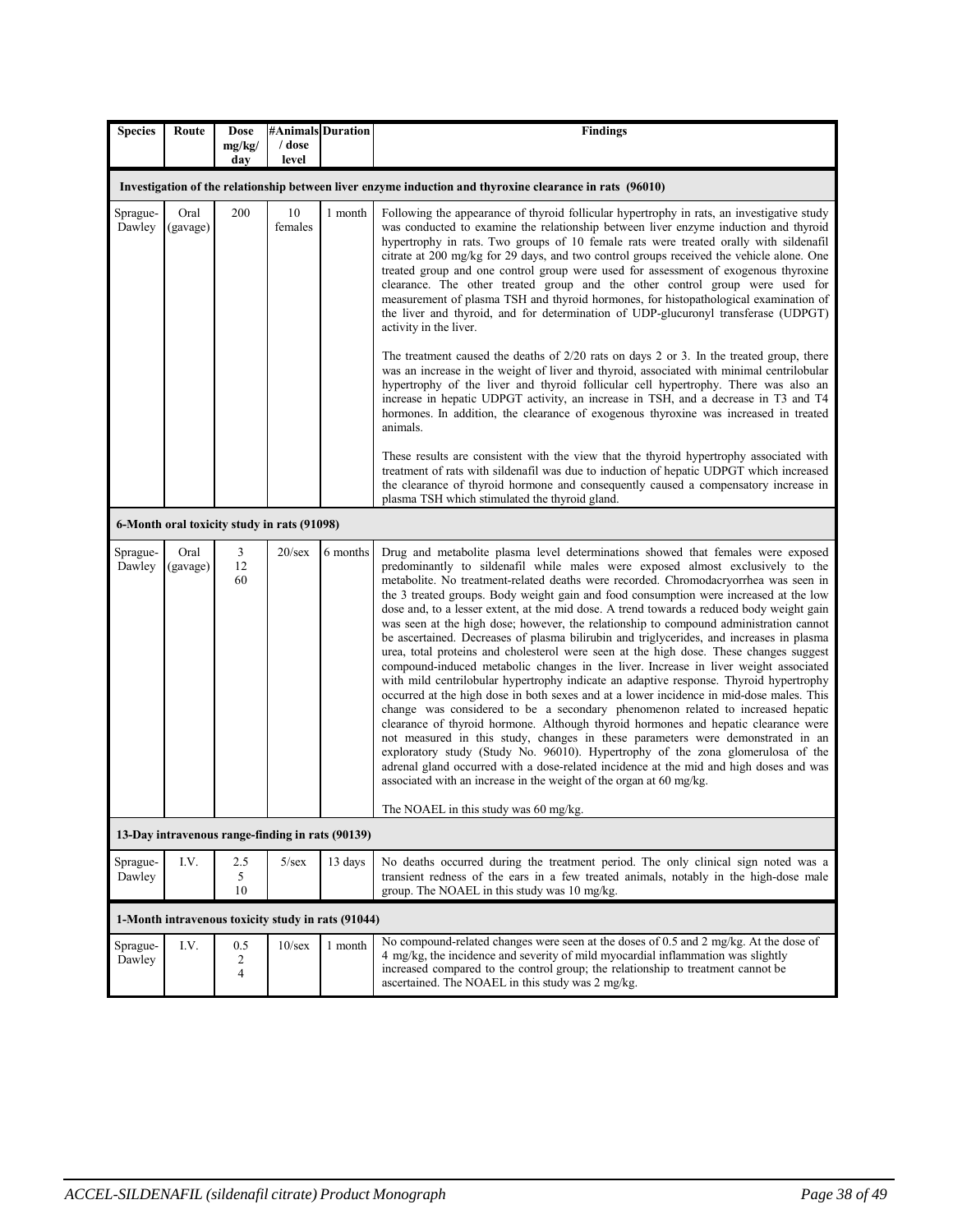# **Long-Term Toxicity - Dogs:**

| <b>Species</b> | Route            | Dose                                  | #Animals Duration                                  |          | <b>Findings</b>                                                                                                                                                                                                                                                                                                                                                                                                                                                                                                                                                                                                                                                                                                                                                                                                                                                                                                                                                                                                                                                                                                                                                                                                                                                                                                                                                                                                                                                                                                                       |
|----------------|------------------|---------------------------------------|----------------------------------------------------|----------|---------------------------------------------------------------------------------------------------------------------------------------------------------------------------------------------------------------------------------------------------------------------------------------------------------------------------------------------------------------------------------------------------------------------------------------------------------------------------------------------------------------------------------------------------------------------------------------------------------------------------------------------------------------------------------------------------------------------------------------------------------------------------------------------------------------------------------------------------------------------------------------------------------------------------------------------------------------------------------------------------------------------------------------------------------------------------------------------------------------------------------------------------------------------------------------------------------------------------------------------------------------------------------------------------------------------------------------------------------------------------------------------------------------------------------------------------------------------------------------------------------------------------------------|
|                |                  | mg/kg/<br>day                         | / dose<br>level                                    |          |                                                                                                                                                                                                                                                                                                                                                                                                                                                                                                                                                                                                                                                                                                                                                                                                                                                                                                                                                                                                                                                                                                                                                                                                                                                                                                                                                                                                                                                                                                                                       |
|                |                  |                                       | 10-Day oral range-finding toxicity in dogs (90081) |          |                                                                                                                                                                                                                                                                                                                                                                                                                                                                                                                                                                                                                                                                                                                                                                                                                                                                                                                                                                                                                                                                                                                                                                                                                                                                                                                                                                                                                                                                                                                                       |
| Beagle         | Oral<br>(gavage) | 10<br>30<br>100                       | 1 male<br>2 females                                | 10 days  | Plasma concentrations of sildenafil and UK-103,320 were similar in males and females<br>and increased with dose, although subproportionally at the high dose. The proportion of<br>UK-103,320 relative to sildenafil varied minimally (18-24%) over the dose range<br>examined and indicates no detectable saturation of this metabolic pathway.<br>Concentrations of UK-95,340 were generally below the limit of determination (30<br>ng/mL). Emesis and salivation occurred at the dose of 100 mg/kg, and lacrimation,<br>conjunctival redness and a transient decrease in amplitude of the pupillary reflex were<br>seen at all dose levels. There was no evidence of a convincing change in blood pressure,<br>given the spontaneous variation in this parameter. Heart rate was increased at 30 and<br>100 mg/kg, and probably represents a reflex response to the vasodilating properties of the<br>compound. Decreases in PQ and QT intervals of the ECG at these doses were secondary<br>to the heart rate changes. Two high-dose animals showed a moderate increase of plasma<br>cholesterol which was not considered to be toxicologically important. An arteritis of an<br>extramural branch of a coronary artery was found in one high-dose female. This is<br>considered to be a spontaneous finding considering the morphological features and the<br>background incidence in Beagle dogs in our laboratories. The NOAEL in this study was<br>therefore 100 mg/kg.                                                      |
|                |                  |                                       | 1-Month oral toxicity study in dogs (90125)        |          |                                                                                                                                                                                                                                                                                                                                                                                                                                                                                                                                                                                                                                                                                                                                                                                                                                                                                                                                                                                                                                                                                                                                                                                                                                                                                                                                                                                                                                                                                                                                       |
| Beagle         | Oral<br>(gavage) | 5<br>$20\,$<br>80                     | 3/sec                                              | 1 month  | The dogs were exposed to concentrations of sildenafil and UK-103,320, which increased<br>with dose, although subproportionally at the high dose. The proportion of UK-103,320<br>relative to sildenafil varied minimally (15-19%) over the dose range examined and<br>indicates no detectable saturation of this metabolic pathway. Concentrations of<br>UK-95,340 were generally below the limit of determination $(30 \text{ ng/mL})$ . At the mid and<br>high doses, the compound induced a low incidence of emesis and transient<br>salivation. A moderate incidence of soft and liquid feces was noted at all doses.<br>There was no evidence of consistent changes in blood pressure, although there were<br>increases in heart rate at 20 and 80 mg/kg. Changes in the ECG (increased P-wave<br>amplitude and decreases in PQ and QT intervals) were expected from the increases in<br>heart rate. There was a moderate increase in plasma cholesterol at the high dose. A mild<br>coronary arteritis was seen in one high-dose animal, but considering the<br>morphological features of this finding, and the high background incidence in Beagle<br>dogs in our laboratories, this was not thought to be treatment-related. The NOAEL was                                                                                                                                                                                                                                                                                    |
|                |                  | 6-Month oral toxicity in dogs (91099) |                                                    |          |                                                                                                                                                                                                                                                                                                                                                                                                                                                                                                                                                                                                                                                                                                                                                                                                                                                                                                                                                                                                                                                                                                                                                                                                                                                                                                                                                                                                                                                                                                                                       |
| Beagle         | Oral<br>(gavage) | 3<br>15<br>50                         | $4$ /sex                                           | 6 months | Analyses of plasma sildenafil and UK-103,320 showed dose-related concentrations in the<br>dog. The proportion of UK-103,320 relative to sildenafil varied minimally $(15-23%)$ as<br>the dose increased, indicating no saturation of this process. Salivation, emesis and<br>resistance to compound administration were seen when the animals were treated with an<br>initial high dose of 80 mg/kg, and reflected gastric intolerance to the compound at this<br>dose level. These signs were rare after reducing the high dose to 50 mg/kg. A moderate<br>increase in heart rate, associated with decreases in PQ and QT intervals, occurred at the<br>high dose and is considered to be a reflex response to the vasodilatory properties of the<br>drug. Increases in plasma cholesterol and in liver weight were seen in animals treated<br>with 15 and 50 mg/kg. A high-dose male showed a number of clinical signs and changes<br>in hematological parameters and plasma chemistry associated with a disseminated<br>arteritis. These changes correspond to Idiopathic Juvenile Arteritis Syndrome (Beagle<br>Pain Syndrome) which occurs sporadically in Beagle dogs. Another high-dose male<br>showed arteritis in the thymus which indicated a less severe expression of the same<br>disease. It is probable that the high dose precipitated the expression of this latent<br>spontaneous disorder. The NOAEL in this study was 15 mg/kg, given the appearance of<br>Idiopathic Juvenile Arteritis Syndrome at higher doses. |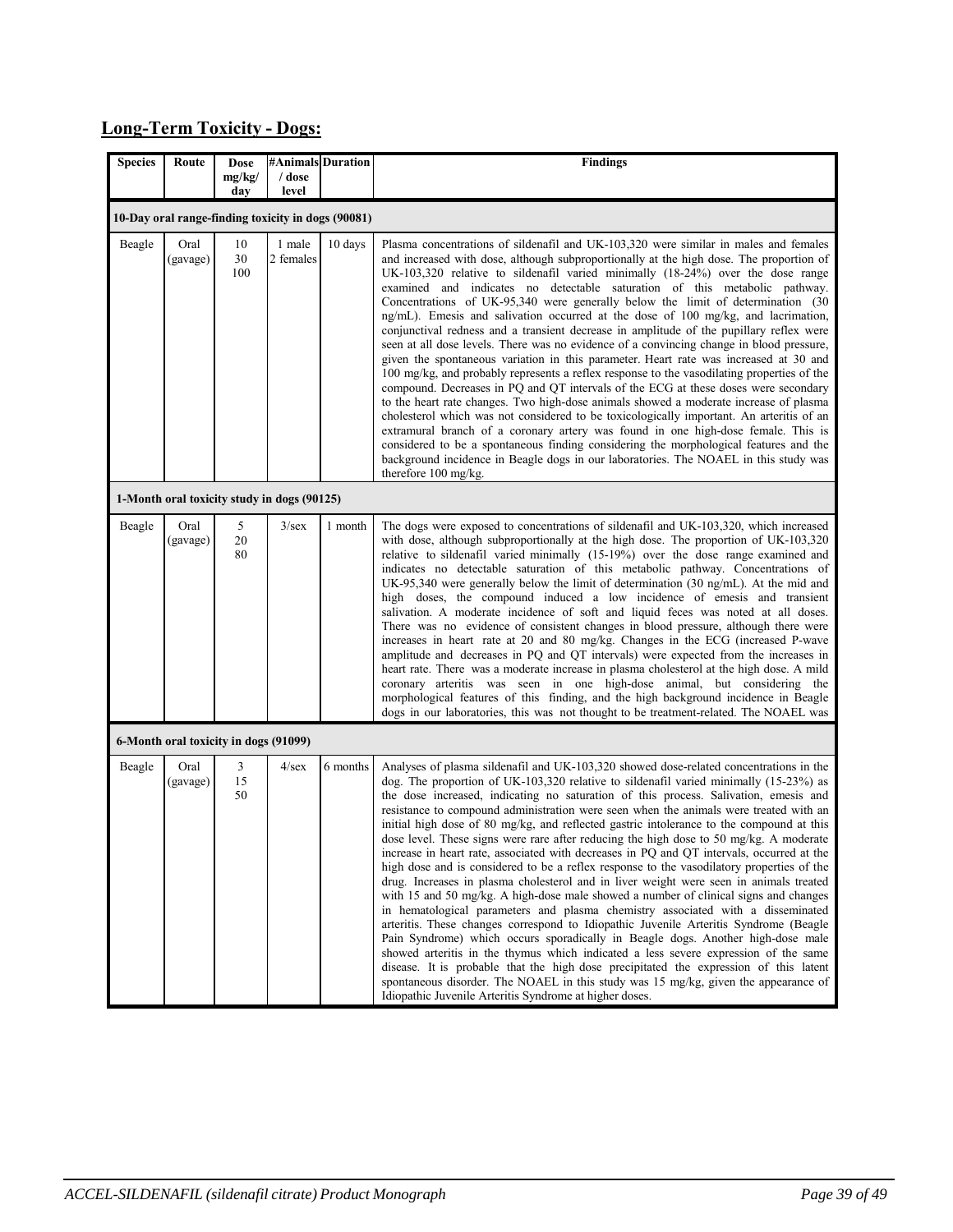| <b>Species</b>                               | Route            | <b>Dose</b><br>mg/kg/                                                     | #Animals Duration<br>/ dose                  |                                                           | <b>Findings</b>                                                                                                                                                                                                                                                                                                                                                                                                                                                                                                                                                                                                                                                                                                                                                                                                                                                                                                                                                                                                                                                                                                                                                                                                                                                                                                                                                                                                                                                                                                                                                                                                                                                                                        |
|----------------------------------------------|------------------|---------------------------------------------------------------------------|----------------------------------------------|-----------------------------------------------------------|--------------------------------------------------------------------------------------------------------------------------------------------------------------------------------------------------------------------------------------------------------------------------------------------------------------------------------------------------------------------------------------------------------------------------------------------------------------------------------------------------------------------------------------------------------------------------------------------------------------------------------------------------------------------------------------------------------------------------------------------------------------------------------------------------------------------------------------------------------------------------------------------------------------------------------------------------------------------------------------------------------------------------------------------------------------------------------------------------------------------------------------------------------------------------------------------------------------------------------------------------------------------------------------------------------------------------------------------------------------------------------------------------------------------------------------------------------------------------------------------------------------------------------------------------------------------------------------------------------------------------------------------------------------------------------------------------------|
|                                              |                  | day                                                                       | level                                        |                                                           |                                                                                                                                                                                                                                                                                                                                                                                                                                                                                                                                                                                                                                                                                                                                                                                                                                                                                                                                                                                                                                                                                                                                                                                                                                                                                                                                                                                                                                                                                                                                                                                                                                                                                                        |
|                                              |                  |                                                                           | 12-Month oral toxicity study in dogs (95039) |                                                           |                                                                                                                                                                                                                                                                                                                                                                                                                                                                                                                                                                                                                                                                                                                                                                                                                                                                                                                                                                                                                                                                                                                                                                                                                                                                                                                                                                                                                                                                                                                                                                                                                                                                                                        |
| Beagle                                       | Oral<br>(gavage) | 3<br>10<br>50                                                             | $4$ /sex                                     | 12<br>months                                              | The dogs were exposed to approximately dose-related concentrations of sildenafil and its<br>N-demethylated metabolite, UK-103,320. The proportion of UK-103,320 relative to<br>sildenafil varied minimally as the dose increased. Features typical of a syndrome of<br>Idiopathic Juvenile Arteritis occurred in all high-dose males. In 3/4 high-dose males,<br>there was arteritis which affected several organs. In one of these dogs, arteritis was<br>associated with a number of clinical signs, body weight loss and hematological changes.<br>In the other two animals, there were no clinical or hematological correlates to arteritis.<br>In addition, the fourth high-dose male presented clinical signs and clinical pathology<br>changes typical of the syndrome though no vascular lesion was found at histopathology.<br>Focal coronary arteritis occurred in one low-dose and one high-dose female; neither<br>finding was considered treatment-related. The treatment produced an increase in the<br>amount of lipogenic pigments in renal tubular epithelium in 1/8 animals at the mid dose<br>and 7/8 animals at the high dose, a dose-related decrease in plasma creatine kinase,<br>mainly in males, and a decrease in plasma myosin in high-dose animals. However, these<br>changes were considered of no toxicological importance. A dose-related increase in<br>heart rate occurred at the high and mid doses, and was considered to be due to<br>compensatory mechanisms occurring in response to the vasodilatory properties of the<br>compound.<br>The NOAEL in this study was 10 mg/kg, given the appearance of Idiopathic Juvenile<br>Arteritis Syndrome at higher doses. |
|                                              |                  |                                                                           |                                              | 14-Day intravenous range-finding toxicity in dogs (90142) |                                                                                                                                                                                                                                                                                                                                                                                                                                                                                                                                                                                                                                                                                                                                                                                                                                                                                                                                                                                                                                                                                                                                                                                                                                                                                                                                                                                                                                                                                                                                                                                                                                                                                                        |
| Beagle                                       | LV.              | 2.5<br>5<br>10                                                            | 2 males<br>1 female                          | 14 days                                                   | The doses of 5 and 10 mg/kg were associated with liquid feces and an inhibition of the<br>pupillary reflex. An increase in heart rate was observed at the high dose and, to a lesser<br>extent, at the mid dose. This change was probably related to the vasodilator effect of the<br>compound. Evidence of vasodilatation was provided by the peripheral redness seen in<br>two high-dose animals. An increase in plasma cholesterol occurred in 2/3 high-dose<br>animals but was not considered to be toxicologically important. At the dose of 2.5<br>mg/kg, there were no treatment-related changes. The NOAEL was 10 mg/kg in this<br>study.                                                                                                                                                                                                                                                                                                                                                                                                                                                                                                                                                                                                                                                                                                                                                                                                                                                                                                                                                                                                                                                      |
| 1-Month intravenous toxicity in dogs (91041) |                  |                                                                           |                                              |                                                           |                                                                                                                                                                                                                                                                                                                                                                                                                                                                                                                                                                                                                                                                                                                                                                                                                                                                                                                                                                                                                                                                                                                                                                                                                                                                                                                                                                                                                                                                                                                                                                                                                                                                                                        |
| Beagle                                       | LV.              | $\mathbf{0}$<br>0.5<br>$\overline{\mathbf{c}}$<br>$\overline{\mathbf{4}}$ | $3$ /sex                                     | 1 month                                                   | The treatment induced no adverse effects. The NOAEL is therefore 4 mg/kg in this<br>study.                                                                                                                                                                                                                                                                                                                                                                                                                                                                                                                                                                                                                                                                                                                                                                                                                                                                                                                                                                                                                                                                                                                                                                                                                                                                                                                                                                                                                                                                                                                                                                                                             |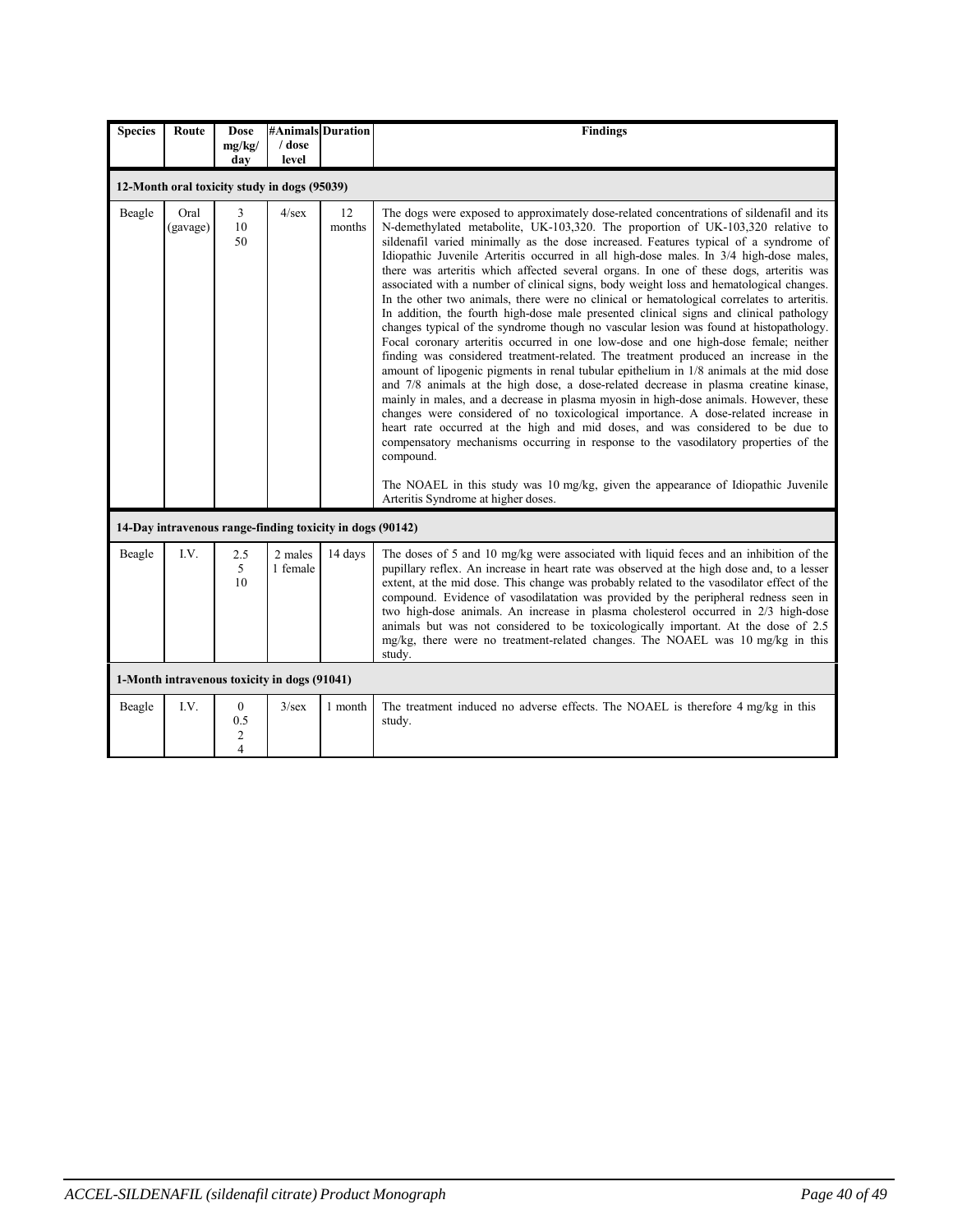### **Bioequivalence - Dogs:**

| <b>Species</b>                                          | Route | <b>Dose</b><br>mg/kg/<br>day | <b>#Animals</b> Duration<br>/ dose<br>level |     | <b>Findings</b>                                                                                                                                                                                                                                                                                                                                                                                                                                                                                                                                                                                                                                                                                                                                                                                                                                                                                                                                                                                                                                                                                                                                                                                                                                                                                                                                                                                                                                                                                        |
|---------------------------------------------------------|-------|------------------------------|---------------------------------------------|-----|--------------------------------------------------------------------------------------------------------------------------------------------------------------------------------------------------------------------------------------------------------------------------------------------------------------------------------------------------------------------------------------------------------------------------------------------------------------------------------------------------------------------------------------------------------------------------------------------------------------------------------------------------------------------------------------------------------------------------------------------------------------------------------------------------------------------------------------------------------------------------------------------------------------------------------------------------------------------------------------------------------------------------------------------------------------------------------------------------------------------------------------------------------------------------------------------------------------------------------------------------------------------------------------------------------------------------------------------------------------------------------------------------------------------------------------------------------------------------------------------------------|
| Bioequivalence between base and citrate in dogs (91058) |       |                              |                                             |     |                                                                                                                                                                                                                                                                                                                                                                                                                                                                                                                                                                                                                                                                                                                                                                                                                                                                                                                                                                                                                                                                                                                                                                                                                                                                                                                                                                                                                                                                                                        |
| Beagle                                                  | Oral  | 300                          | 1 male<br>1 female                          | N/A | The aim of the current study was to assess, in the dog, the oral bioequivalence of a<br>suspension of the base, and of capsules of the citrate. The base was suspended in a 5%<br>aqueous solution of methylcellulose 4000 cps containing 0.1% Tween 80 and acidified<br>with hydrochloric acid 0.1M (final concentration). The citrate salt was administered in<br>gelatin capsules.<br>On day 1, a first group of one male and one female beagle dogs was treated with the base<br>and the second group of one male and one female was treated with the citrate. On day 8,<br>the first group received the citrate, and the second group the base. The animals were<br>regularly examined for clinical signs and weighed before each administration. Blood<br>was sampled 0.25, 0.5, 1, 1.5, 2, 3, 4, 6, 8, 11 and 24 hours after each administration. Plasma<br>levels of UK-92,480 and two metabolites, UK-95-340 and UK-103,320, were measured.<br>One male dog vomited after each administration and its drug and metabolite plasma<br>concentrations were therefore considered not to be relevant. In other dogs, maximal<br>plasma concentrations and AUCs of UK-92,480 and of UK-103,320, observed after<br>administration of the citrate in capsules were similar to or higher than those seen after<br>administration of the base in a suspension. All the plasma concentration of UK-95,340<br>were below the limit of detection of the assay. These data indicate that bioavailability of |

#### **Carcinogenesis and Mutagenesis**

Sildenafil was not carcinogenic when administered to rats for 24 months at a dose resulting in systemic drug exposure (AUC) of 110- and 146-times, respectively, for male (unbound sildenafil and its major metabolite) and female (unbound sildenafil) rats. The exposures observed in humans given the Recommended Human Dose (RHD) of 20 mg t.i.d. sildenafil was not carcinogenic when administered to mice for 18-21 months at dosages up to the Maximum Tolerated Dose (MTD) of 10 mg/kg/day, approximately 1.1 times the RHD on a mg/m<sup>2</sup> basis.

Sildenafil has been studied in a comprehensive battery of tests designed to detect genotoxic activity. Sildenafil did not display mutagenic activity in bacterial or mammalian cells *in vitro*, or clastogenic activity *in vitro* or *in vivo.*

As the clinical dose is administered three times daily, the clinical free AUC used to calculate exposure multiples was 19 ng-h/mx<sup>3</sup>, and compared with the AUC 0-24 hours in the preclinical species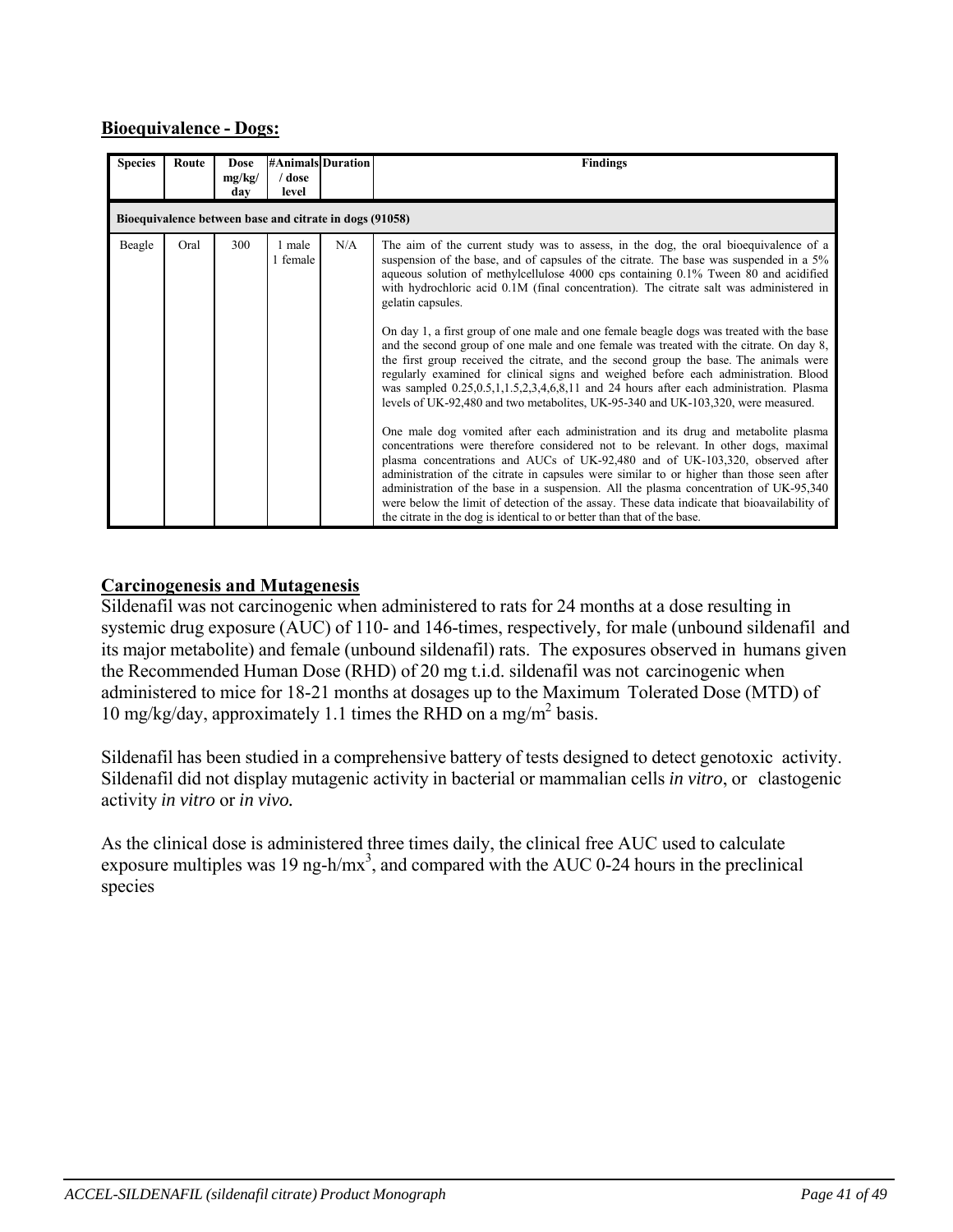| <b>Species</b>    | Route            | <b>Dose</b><br>mg/kg/<br>day | #Animals/Duration<br>dose level                         |                                                                                                                   | <b>Findings</b>                                                                                                                                                                                                                                                                                                                                                                                                                                                                                                                                                                                                                                                                                                                                                                                                                                                                                                                                                                                                                                                                                                                                                                                                                                                                                                                                                                                                                                                                                                                                                                                                                                                                                                                                                                                                                                                                                                                                                                                                                                                                                                                                                     |
|-------------------|------------------|------------------------------|---------------------------------------------------------|-------------------------------------------------------------------------------------------------------------------|---------------------------------------------------------------------------------------------------------------------------------------------------------------------------------------------------------------------------------------------------------------------------------------------------------------------------------------------------------------------------------------------------------------------------------------------------------------------------------------------------------------------------------------------------------------------------------------------------------------------------------------------------------------------------------------------------------------------------------------------------------------------------------------------------------------------------------------------------------------------------------------------------------------------------------------------------------------------------------------------------------------------------------------------------------------------------------------------------------------------------------------------------------------------------------------------------------------------------------------------------------------------------------------------------------------------------------------------------------------------------------------------------------------------------------------------------------------------------------------------------------------------------------------------------------------------------------------------------------------------------------------------------------------------------------------------------------------------------------------------------------------------------------------------------------------------------------------------------------------------------------------------------------------------------------------------------------------------------------------------------------------------------------------------------------------------------------------------------------------------------------------------------------------------|
|                   |                  |                              | Pharmacokinetic study in rats (94067)                   |                                                                                                                   |                                                                                                                                                                                                                                                                                                                                                                                                                                                                                                                                                                                                                                                                                                                                                                                                                                                                                                                                                                                                                                                                                                                                                                                                                                                                                                                                                                                                                                                                                                                                                                                                                                                                                                                                                                                                                                                                                                                                                                                                                                                                                                                                                                     |
| Sprague<br>Dawley | Oral<br>(gavage) | 60                           | $5/\text{sex}$                                          | 14<br>days                                                                                                        | This study was conducted to provide an estimate of the pharmacokinetic exposure of rats<br>over 24 hours. Plasma concentrations of sildenafil were higher in females than in males,<br>while concentrations of the metabolite, UK-103,320, were higher in males than in<br>females.                                                                                                                                                                                                                                                                                                                                                                                                                                                                                                                                                                                                                                                                                                                                                                                                                                                                                                                                                                                                                                                                                                                                                                                                                                                                                                                                                                                                                                                                                                                                                                                                                                                                                                                                                                                                                                                                                 |
|                   |                  |                              | Oral toxicity and carcinogenicity study in mice (95007) |                                                                                                                   |                                                                                                                                                                                                                                                                                                                                                                                                                                                                                                                                                                                                                                                                                                                                                                                                                                                                                                                                                                                                                                                                                                                                                                                                                                                                                                                                                                                                                                                                                                                                                                                                                                                                                                                                                                                                                                                                                                                                                                                                                                                                                                                                                                     |
| CD1               | Oral<br>(gavage) | $\overline{3}$<br>10<br>30   | $55$ /sex                                               | 3 &<br>$10$ mg:<br>males<br>649 days<br>females<br>558 days<br>30 mg:<br>males<br>453 days<br>females<br>404 days | The exposure to the parent compound and the demethylated metabolite, UK-103,320 was<br>dose-related. The compound produced an increase in mortality rate with consequent<br>decreases in survival times and percent of survival.<br>The effect was marked at the mid dose in females and at the high dose in both sexes. In<br>addition, the percent of survival was also slightly decreased in mid-dose males, at the<br>end of the study. Because of the lower survival in mid- and high-dose animals interim<br>sacrifices were decided. When the survival in the high-dose group reached about 20%.<br>the survivors were sacrificed, on day 405 (females) or 454 (males). Control, low- and<br>mid-dose groups were sacrificed on day 559 (females) or 650 (males), when the survival<br>at the mid dose was about 20%. In a number of animals, especially high-dose males<br>(40%), unscheduled death was preceded by abdominal swelling and/or dyspnea.<br>Gastrointestinal dilation and gavage accident were identified as causes of unscheduled<br>death related to treatment. Additionally, the number of deaths without explanatory<br>macroscopic or histopathological changes was higher in mid- and high-dose groups than<br>in the control groups. In high-dose males and females, there was also a trend to body<br>weight decrease compared to controls (10 and 18%, respectively). In addition, there was<br>an abrupt body weight loss in most animals dying prematurely which was more marked<br>in mid- and high-dose females. The treatment produced no increase in the incidence of<br>neoplastic lesions. Furthermore, in the animals sacrificed at the various interim and final<br>sacrifices, there were no differences in the incidence of non-neoplastic lesions between<br>control and treated groups.<br>In conclusion, the doses of 10 and 30 mg/kg produced signs of toxicity consisting mainly<br>of a dose-related increase in mortality. At the dose of 3 mg/kg, although there was no<br>compound effect on group mortality, 2 animals died from gastrointestinal dilation. There<br>were no carcinogenic effects at any dose. |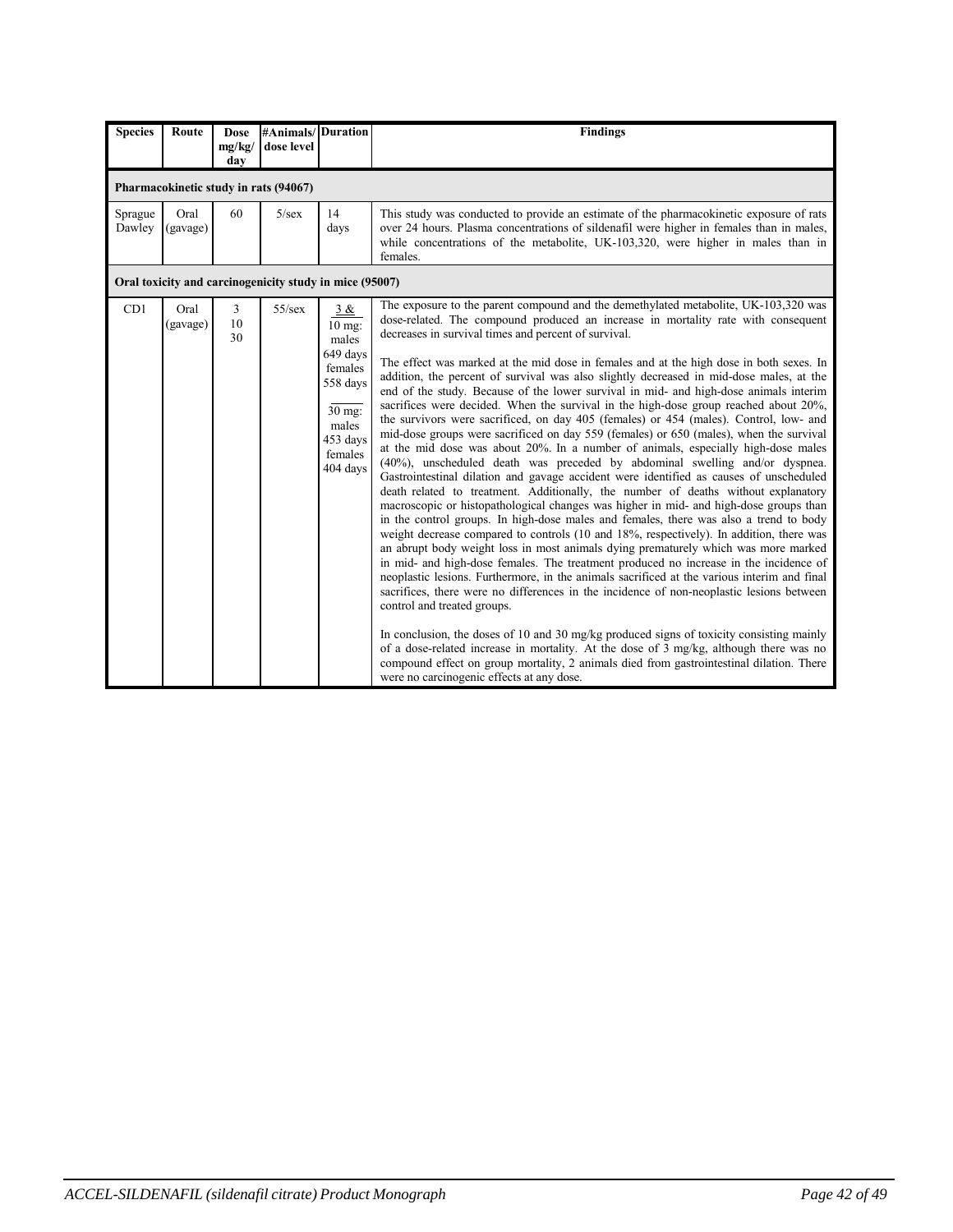| <b>Species</b>     | Route            | <b>Dose</b><br>mg/kg/<br>day | #Animals/Duration<br>dose level |          | <b>Findings</b>                                                                                                                                                                                                                                                                                                                                                                                                                                                                                                                                                                                                                                                                                                                                                                                                                                                                                                                                                                                                                                                                                                                                                                                                                                                                                                                                                                                                                                                                                                                                           |
|--------------------|------------------|------------------------------|---------------------------------|----------|-----------------------------------------------------------------------------------------------------------------------------------------------------------------------------------------------------------------------------------------------------------------------------------------------------------------------------------------------------------------------------------------------------------------------------------------------------------------------------------------------------------------------------------------------------------------------------------------------------------------------------------------------------------------------------------------------------------------------------------------------------------------------------------------------------------------------------------------------------------------------------------------------------------------------------------------------------------------------------------------------------------------------------------------------------------------------------------------------------------------------------------------------------------------------------------------------------------------------------------------------------------------------------------------------------------------------------------------------------------------------------------------------------------------------------------------------------------------------------------------------------------------------------------------------------------|
|                    |                  |                              |                                 |          | 24-Month oral toxicity and carcinogenicity study in rats study (94092)                                                                                                                                                                                                                                                                                                                                                                                                                                                                                                                                                                                                                                                                                                                                                                                                                                                                                                                                                                                                                                                                                                                                                                                                                                                                                                                                                                                                                                                                                    |
| Sprague-<br>Dawley | Oral<br>(gavage) | 1.5<br>5<br>60               | $60$ /sex                       | 24 month | The rats were exposed to plasma concentrations of sildenafil and UK-103,320 that<br>increased with dose levels. Male rats were exposed predominantly to UK-103,320,<br>whereas unchanged drug was the major circulating form in females. Overall, the total<br>exposure to drug and metabolite was higher in females than in males.<br>The treatment produced no mortality. Survival at the end of the study ranged between 18<br>and 42% in males and between 15 and 25% in females.<br>The body weight was decreased in high-dose animals, compared to controls. A transient<br>decrease in body weight occurred also in mid-dose females. There was a dose-related<br>decrease in plasma bilirubin which, in our view, is related to the enzyme-inducing<br>properties of the compound. In high-dose males there was an increased incidence of<br>proliferative changes in the thyroid which was mainly related to an increase in follicular<br>cell hyperplasia. We consider that these changes are the consequence of an increased<br>turnover of thyroid hormones due to hepatic enzyme induction and bear no relevance to<br>man.<br>To conclude, the dose of 60 mg/kg was associated with a toxicologically significant<br>decrease in body weight and with an increase in follicular proliferative changes in the<br>thyroid in males. At 5 mg/kg there was only an inconsistent decrease in the body weight<br>of females. There were no compound effects at 1.5 mg/kg. There were no indications of<br>a carcinogenic potential of sildenafil. |

| Mutagenicity studies (90817-01/02)             |                                          |                                                            |                |  |  |  |  |  |
|------------------------------------------------|------------------------------------------|------------------------------------------------------------|----------------|--|--|--|--|--|
| <b>Study Type</b>                              | <b>Strain</b>                            | <b>Dose</b>                                                | <b>Results</b> |  |  |  |  |  |
| in vitro bacterial mutagenicity                | S. typhimurium TA 1535, 1537,<br>98, 100 | $0.002 - 1$ mg/plate                                       | negative       |  |  |  |  |  |
| <i>in vitro</i> mammalian cell<br>mutagenicity | Chinese Hamster Ovary /<br><b>HGPRT</b>  | $65 - 240 \mu$ g/mL                                        | negative       |  |  |  |  |  |
| <i>in vitro</i> clastogenicity                 | Human lymphocytes                        | 10, 20, 25 $\mu$ g/mL -S9<br>100, 125, 250 $\mu$ g/mL + S9 | negative       |  |  |  |  |  |
| <i>in vivo</i> clastogenicity                  | Mouse bone marrow                        | 0, 500, 1000, 2000 mg/kg                                   | negative       |  |  |  |  |  |

# **Reproduction and Teratology**

No evidence of teratogenicity, embryotoxicity or fetotoxicity was observed in rats and rabbits which received up to 200 mg/kg/day during organogenesis. These doses represent, respectively, about 32 and 68 times the RHD on a mg/m<sup>2</sup> basis in a 50 kg subject. In the rat pre- and postnatal development study, the no observed adverse effect dose was 30 mg/kg/day given for 36 days. In the non-pregnant rat the AUC at this dose was about 24 times unbound human AUC.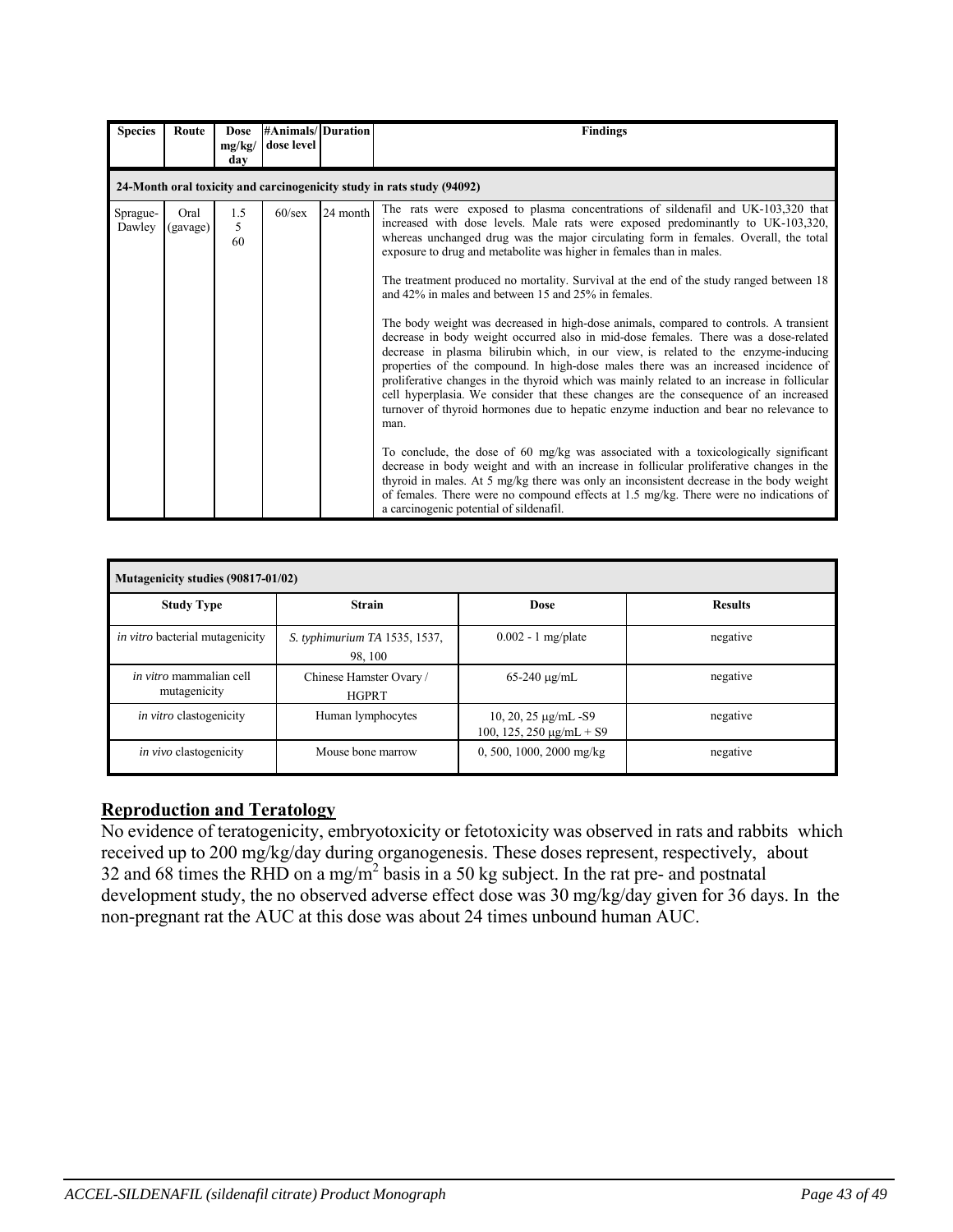| <b>Species</b>     | Route                                                     | <b>Dose</b><br>mg/kg/ | #Animals/<br>dose level | <b>Duration</b>                                                                                                                                   | <b>Findings</b>                                                                                                                                                                                                                                                                                                                                                                                                                                                                                                                                                                                                                                                                                                                                                                                                                                                        |  |  |
|--------------------|-----------------------------------------------------------|-----------------------|-------------------------|---------------------------------------------------------------------------------------------------------------------------------------------------|------------------------------------------------------------------------------------------------------------------------------------------------------------------------------------------------------------------------------------------------------------------------------------------------------------------------------------------------------------------------------------------------------------------------------------------------------------------------------------------------------------------------------------------------------------------------------------------------------------------------------------------------------------------------------------------------------------------------------------------------------------------------------------------------------------------------------------------------------------------------|--|--|
|                    |                                                           | dav                   |                         |                                                                                                                                                   |                                                                                                                                                                                                                                                                                                                                                                                                                                                                                                                                                                                                                                                                                                                                                                                                                                                                        |  |  |
|                    | Maternal toxicity study in rats by the oral route (92020) |                       |                         |                                                                                                                                                   |                                                                                                                                                                                                                                                                                                                                                                                                                                                                                                                                                                                                                                                                                                                                                                                                                                                                        |  |  |
| Sprague-<br>Dawley | Oral<br>(gavage)                                          | 10<br>50<br>200       | 7 females               | Gestation<br>days<br>$6 - 17$                                                                                                                     | Hematological, biochemical (plasma) and pathological changes were recorded only at<br>200 mg/kg. Hematological changes consisted of a moderate decrease in hemoglobin,<br>red blood cell count and packed cell volume accompanied by an increase in the mean<br>red blood cell distribution width. The only variation observed in plasma chemistry was a<br>decrease in mean plasma triglycerides. Finally, a mild hepatic weight increase with<br>hepatic centrilobular hypertrophy was noted after pathological examination. With regard<br>to the fetuses, there was a decrease in the mean male body weight at 200 mg/kg. In male<br>fetuses at 10 and 50 mg/kg and in female fetuses at all dose levels, the mean body<br>weights were similar to those of the control group.<br>The NOAEL was 50 mg/kg in dams and fetuses given the changes in plasma chemistry |  |  |
|                    |                                                           |                       |                         |                                                                                                                                                   | and fetal weight of males at 200 mg/kg.                                                                                                                                                                                                                                                                                                                                                                                                                                                                                                                                                                                                                                                                                                                                                                                                                                |  |  |
|                    |                                                           |                       |                         |                                                                                                                                                   | Study of fertility and early embryonic development to implantation in rats by the oral route (94081)                                                                                                                                                                                                                                                                                                                                                                                                                                                                                                                                                                                                                                                                                                                                                                   |  |  |
| Sprague-<br>Dawley | Oral<br>(gavage)                                          | 3<br>12<br>60         | $20$ /sex               | Males:<br>from 9<br>weeks<br>before<br>mating to<br>gestion<br>day 20<br>Females:<br>from 2<br>weeks<br>before<br>mating to<br>gestation<br>day 6 | The treatment produced no adverse effects on the fertility of either sex. In addition,<br>there was no evidence of maternal, embryo- or fetotoxicity. The only finding was a<br>moderate reduction in plasma triglycerides in females treated with 60 mg/kg. Therefore<br>the NOAEL in this study was 60 mg/kg.                                                                                                                                                                                                                                                                                                                                                                                                                                                                                                                                                        |  |  |
|                    |                                                           |                       |                         |                                                                                                                                                   | Study for effects on pre- and post-natal development, including maternal function, in rats by the oral route (95068/95095)                                                                                                                                                                                                                                                                                                                                                                                                                                                                                                                                                                                                                                                                                                                                             |  |  |
| Sprague-<br>Dawley | Oral<br>(gavage)                                          | 10<br>30<br>60        | 20 females              | from<br>gestation<br>day 6 until<br>20 days<br>after birth                                                                                        | The only noteworthy finding was a toxicologically significant decrease in the ratio of<br>viable pups at birth, with consequently a decreased litter size of viable pups, at 60 mg/kg.<br>At this high-dose level, there was a toxicologically significant decrease in the 4-day<br>survival index, in the $F_1$ pups body weight on day 1 p.p. and some delay in a<br>developmental landmark, the appearance of upper incisors. There were no findings in<br>the reproductive function of the $F_1$ generation, and in the $F_2$ generation.<br>The NOAEL was 30 mg/kg for $F_0$ females and $F_1$ pups, given the minimal maternal<br>toxicity and the effect on pup development during the first 2 weeks of life. The<br>NOAEL for the $F_2$ generation is 60 mg/kg.                                                                                                |  |  |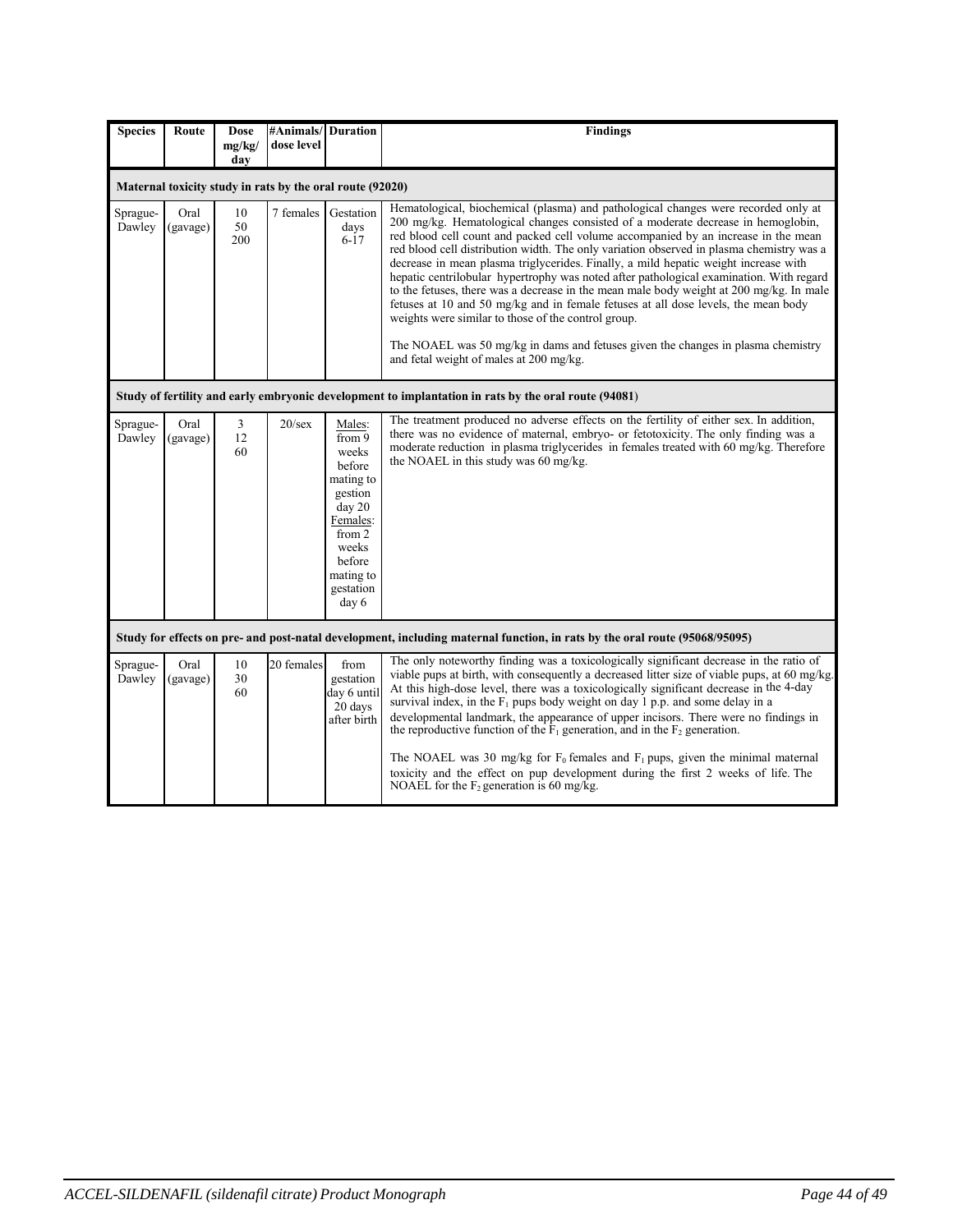| <b>Species</b>                                                                         | Route            | <b>Dose</b><br>mg/kg/<br>day | <b>#Animals/ Duration</b><br>dose level |                  | <b>Findings</b>                                                                                                                                                                                                                                                                                                                                                                                                                                                                                                                                                                                                                                                                                                                                                                                                                                                                                                                                                                                                                                                                                                                                                                                                                                                                                                                                                                                                              |  |  |
|----------------------------------------------------------------------------------------|------------------|------------------------------|-----------------------------------------|------------------|------------------------------------------------------------------------------------------------------------------------------------------------------------------------------------------------------------------------------------------------------------------------------------------------------------------------------------------------------------------------------------------------------------------------------------------------------------------------------------------------------------------------------------------------------------------------------------------------------------------------------------------------------------------------------------------------------------------------------------------------------------------------------------------------------------------------------------------------------------------------------------------------------------------------------------------------------------------------------------------------------------------------------------------------------------------------------------------------------------------------------------------------------------------------------------------------------------------------------------------------------------------------------------------------------------------------------------------------------------------------------------------------------------------------------|--|--|
| Study for effects on embryo-foetal development in rats by the oral route (95058/95059) |                  |                              |                                         |                  |                                                                                                                                                                                                                                                                                                                                                                                                                                                                                                                                                                                                                                                                                                                                                                                                                                                                                                                                                                                                                                                                                                                                                                                                                                                                                                                                                                                                                              |  |  |
| Sprague-<br>Dawley                                                                     | Oral<br>(gavage) | 10<br>50<br>200              | 20 females Gestation                    | days<br>$6 - 17$ | There were detectable levels of sildenafil and UK-103,320 in maternal plasma, amniotic<br>fluid and fetal homogenates at all dose levels. Treatment at 200 mg/kg produced<br>salivation and a reduction in mean body weight gain between days 6 and 9 p.c.,<br>accompanied by a decrease in food intake on day 9 p.c. On day 18 p.c., the mean<br>food consumption increased. Hematological changes consisted of a slight decrease in<br>hemoglobin, red blood cell count and hematocrit accompanied by an increase in the<br>mean red blood cell distribution width at 200 mg/kg. A dose-related increase in the<br>reticulocyte count was present, reaching statistical significance at the high-dose only.<br>The only variation in plasma chemistry was a dose-related decrease in mean plasma<br>triglycerides, at most moderate and statistically significant at the high-dose only. The<br>body weight of male fetuses was reduced at 200 mg/kg. There were no treatment-related<br>external, skeletal or visceral anomalies.<br>Treatment with 200 mg/kg produced a slight maternal toxicity without embryotoxicity<br>but a slight toxicity in male fetuses only. There was no maternal, fetal or embryotoxicity<br>after treatment with 10 or 50 mg/kg. There were no teratological effects at any dose.<br>The NOAEL in this study was 50 mg/kg in dams and fetuses, given the slight toxicity<br>at $200$ mg/kg. |  |  |

# **Rabbits:**

| <b>Species</b>                 | Route                                                                                  | <b>Dose</b><br>mg/kg/<br>day | #Animals/ Duration<br>dose level |                               | <b>Findings</b>                                                                                                                                                                                                                                                                                                                                                                                                                                                                                                                                                                                                                                                                                                                                                                                         |  |  |
|--------------------------------|----------------------------------------------------------------------------------------|------------------------------|----------------------------------|-------------------------------|---------------------------------------------------------------------------------------------------------------------------------------------------------------------------------------------------------------------------------------------------------------------------------------------------------------------------------------------------------------------------------------------------------------------------------------------------------------------------------------------------------------------------------------------------------------------------------------------------------------------------------------------------------------------------------------------------------------------------------------------------------------------------------------------------------|--|--|
|                                | Maternal toxicity study in rabbits by the oral route (95003/95004)                     |                              |                                  |                               |                                                                                                                                                                                                                                                                                                                                                                                                                                                                                                                                                                                                                                                                                                                                                                                                         |  |  |
| <b>New</b><br>Zealand<br>White | Oral<br>(gavage)                                                                       | 50<br>100<br>200             | 7 females                        | Gestation<br>days<br>$6 - 18$ | Pregnant females and fetuses were exposed to the drug. The only noteworthy findings in<br>dams were an increase in plasma glucose and a decrease in plasma cholesterol at the high<br>dose. This is indicative of a minimal toxicity in dams. There were no adverse effects on<br>embryo or fetal development.<br>The NOAEL was 100 mg/kg in dams given the changes in plasma chemistry values at<br>200 mg/kg. The NOEL was 200 mg/kg in the developing embryos and fetuses.                                                                                                                                                                                                                                                                                                                           |  |  |
|                                | Study for effects on embryo-foetal development in rabbits by the oral route (95043/44) |                              |                                  |                               |                                                                                                                                                                                                                                                                                                                                                                                                                                                                                                                                                                                                                                                                                                                                                                                                         |  |  |
| <b>New</b><br>Zealand<br>White | Oral<br>(gavage)                                                                       | 10<br>50<br>200              | 20 females                       | Gestation<br>days<br>$6 - 18$ | Sildenafil and UK-103,320 were found in the plasma of pregnant females. The presence<br>of sildenafil was also detected in amniotic fluid. At the high-dose, there were reductions<br>in body weight and body weight gain late in gestation, compared to the control<br>group, which are indicative of minimal maternal toxicity. A reduction in food intake in<br>high-dose females during the same period may have contributed to the body weight<br>changes. The plasma chemistry changes, encountered in the preliminary study, were not<br>found in this study. The treatment had no adverse effects on the developing conceptus.<br>The NOAEL in this study was 50 mg/kg for dams, given the effect on body weight at<br>100 mg/kg. The NOEL was 100 mg/kg in the developing embryos and fetuses. |  |  |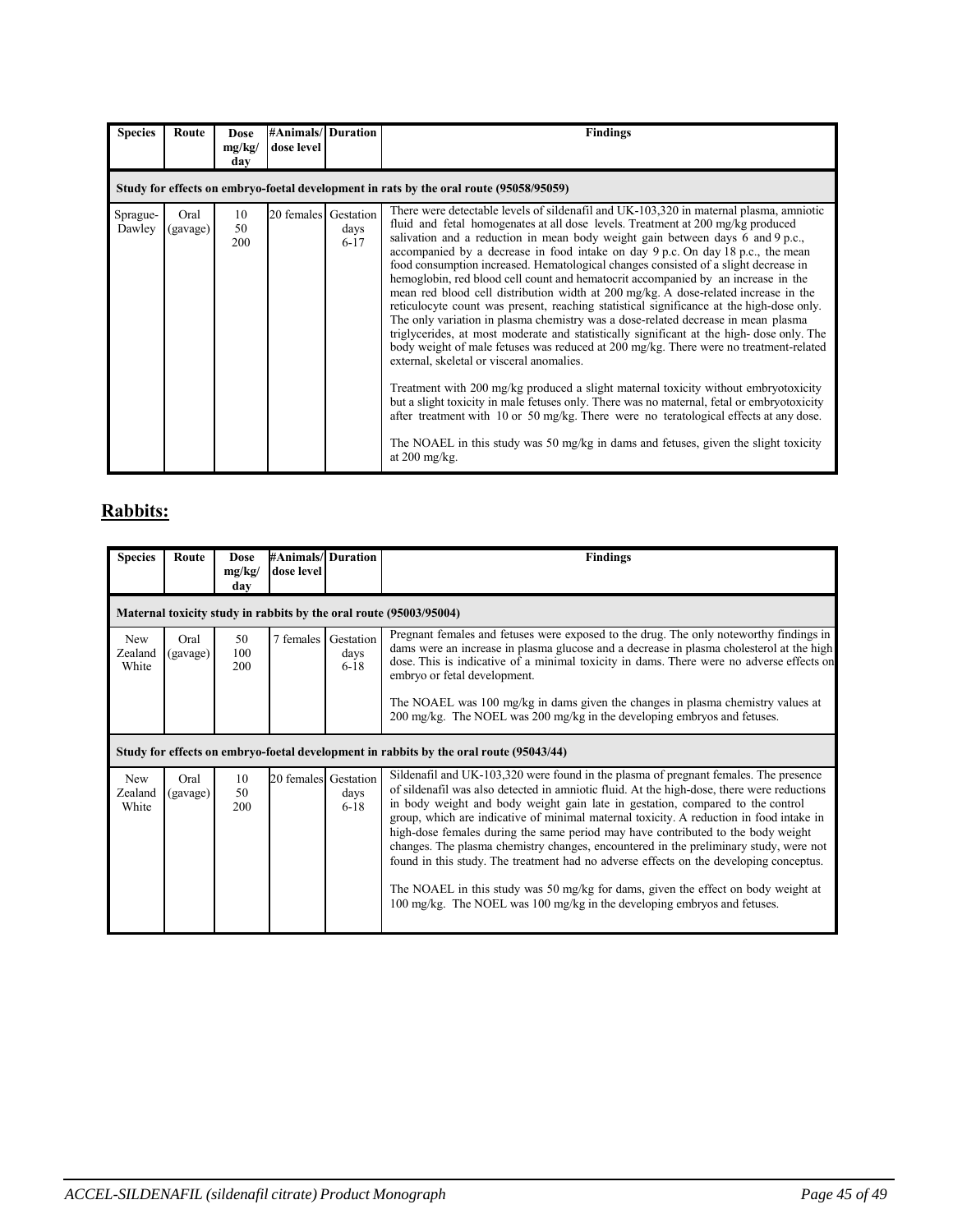# **Special Studies:**

| <b>Species</b>                               | Route                                                                     | <b>Dose</b><br>mg/kg/day                                                   | #Animals/<br>dose level | <b>Duration</b> | <b>Findings</b>                                                                                                                                                                                                                                                                                                                                                                                                                                                                                                                                                                                                                                                                                                                                                                                                                        |  |  |  |
|----------------------------------------------|---------------------------------------------------------------------------|----------------------------------------------------------------------------|-------------------------|-----------------|----------------------------------------------------------------------------------------------------------------------------------------------------------------------------------------------------------------------------------------------------------------------------------------------------------------------------------------------------------------------------------------------------------------------------------------------------------------------------------------------------------------------------------------------------------------------------------------------------------------------------------------------------------------------------------------------------------------------------------------------------------------------------------------------------------------------------------------|--|--|--|
| Antigenicity study in guinea pigs (95-29-81) |                                                                           |                                                                            |                         |                 |                                                                                                                                                                                                                                                                                                                                                                                                                                                                                                                                                                                                                                                                                                                                                                                                                                        |  |  |  |
| Hartley<br>Guinea<br>Pigs                    | Oral<br>$sub-$<br>cutaneous<br>(with<br>Freund's<br>complete<br>adjuvant) | $4 \text{ mg/mL}$<br>$20 \text{ mg/mL}$<br>$2$ mg/mL<br>$10 \text{ mg/mL}$ | $5/\text{group}$        | N/A             | In the active systemic anaphylaxis test, male guinea pigs that received<br>daily doses of 4 or 20 mg/kg sildenafil orally 5 days a week for 3 weeks<br>showed no signs of systemic anaphylaxis reactions after intravenous<br>injection of sildenafil 19 days later as challenge antigen. Similarly, when<br>male guinea pigs sensitized subcutaneously with 2 or 10 mg<br>sildenafil/guinea pig (given on 4 occasions at 1 week intervals) were<br>challenged 16 days later with intravenous injection of sildenafil, they<br>showed no signs of systemic anaphylaxis.<br>In the passive cutaneous anaphylaxis test, guinea pigs were challenged<br>with sildenafil (30 mg/guinea pig). No positive PCA reactions were<br>observed against anti-sera obtained from guinea pigs immunized orally or<br>subcutaneously with sildenafil. |  |  |  |
| Intra-arterial irritation in rabbits (91073) |                                                                           |                                                                            |                         |                 |                                                                                                                                                                                                                                                                                                                                                                                                                                                                                                                                                                                                                                                                                                                                                                                                                                        |  |  |  |
| <b>New</b><br>Zealand<br>White               | Intra-<br>arterial                                                        | 1 mg/animal 4 females                                                      |                         | 1 day           | Sildenafil (1 mg/animal) was administered into the central ear artery of<br>rabbits in a volume of 0.5 mL to examine the potential irritant reactions.<br>The single injection produced no arterial irritation over a 21-day<br>observation period.                                                                                                                                                                                                                                                                                                                                                                                                                                                                                                                                                                                    |  |  |  |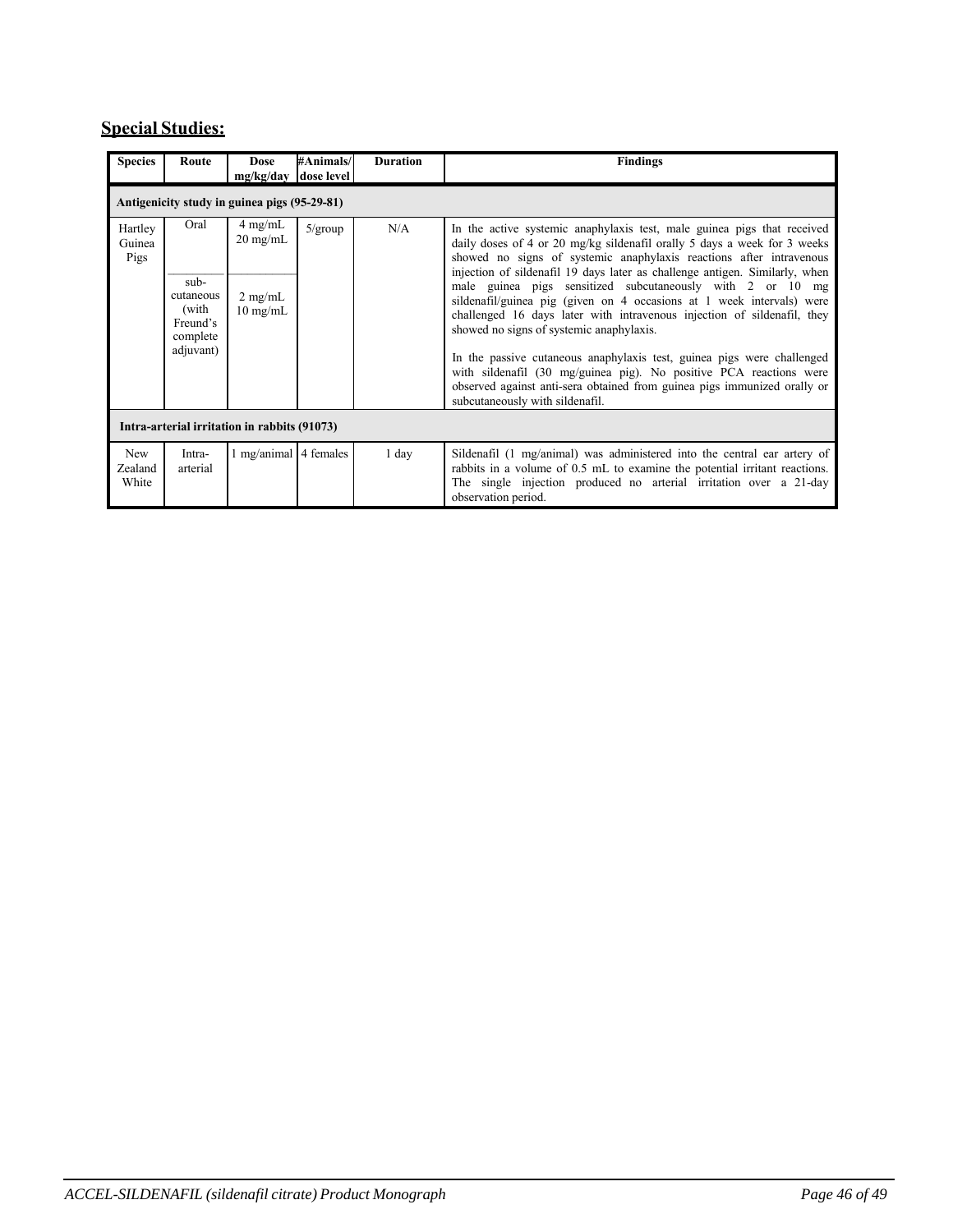# **REFERENCES**

- 1. Agelink MW, Schmitz T, Rembrink K, et al. Cardiovascular effects of sildenafil citrate (Viagra $^{\circledR}$ ): A naturalistic cross-over study. Eur J Med Res 2001:6(11):459-64.
- 2. Arruda-Olson AM, Mahoney DW, Nehra A, et al. Cardiovascular effects of sildenafil during exercise in men with known or probable coronary artery disease. JAMA 2002;287(6):719-25.
- 3. Ballard SA, Burslem FMF, Gingell CJC, et al. *In vitro* profile of UK-92,480, an inhibitor of cyclic GMP-specific phosphodiesterase 5 for the treatment of male erectile dysfunction. J Urol 1996;155(No 5, Suppl):1462.
- 4. Ballard SA, Gingell, CJ, Tang K, et al. Effects of sildenafil on the relaxation of human *corpus cavernosum* tissue *in vitro* and on the activities of cyclic nucleotide phosphodiesterase isozymes. J Urol 1998;159(6):2164-71.
- 5. Bernard F, Carrier S, Lee JC, Talwar V, Defoy I. Men with Mild Erectile Dysfunction Benefit from Sildenafil Treatment. J Sex Med 2010; 7: 3725-3735.
- 6. Boolell M, Allen MJ, Ballard SA, et al. Sildenafil: an orally active type 5 cyclic GMP-specific phosphodiesterase inhibitor for the treatment of penile erectile dysfunction. Int J Impot Res 1996;8(2):47-52.
- 7. Boshier A, Wilton LV, Shakir SA. Evaluation of the safety of sildenafil for male erectile dysfunction: experience gained in general practice use in England in 1999. BJU Int. 2004; 93(6): 796-801.
- 8. Bush, HS. Safe use of sildenafil in patients with coronary artery disease. Cleve Clin J Med, 2001; 68(4):349-52.
- 9. Buvat J, Gingell CJ, Jardin A, et al. Sildenafil (Viagra<sup>TM</sup>), an oral treatment for erectile dysfunction: a 1-year, open-label, extension study. J Urol 1997;157(4 Suppl):204.
- 10. Carson C, Burnett A, Levine L, et al. The efficacy of sildenafil citrate (Viagra®) clinical populations: an update. Urology 2002; 60 (2B Suppl): 12-27.
- 11. Carter AJ, Ballard SA and Naylor AM. Effect of selective phosphodiesterase type 5 inhibitor sildenafil on erectile function in the anesthetized dog. J Urol 1998;160(1):242-6.
- 12. Chang G, Hermann HC. Issues and recommendations for treating erectile dysfunction in men with ischemic heart disease. Cardiovasc Rev Rep 2001;22(5):285-91.
- 13. Chuang AT, Strauss JD, Murphy RA, et al. Sildenafil, a type-5 GMP phosphodiesterase inhibitor, spefically amplifies endogenous cGMP-dependent relaxation in rabbit *corpus cavernosum* smooth muscle *in vitro*. J Urol 1998;160(1):257-61.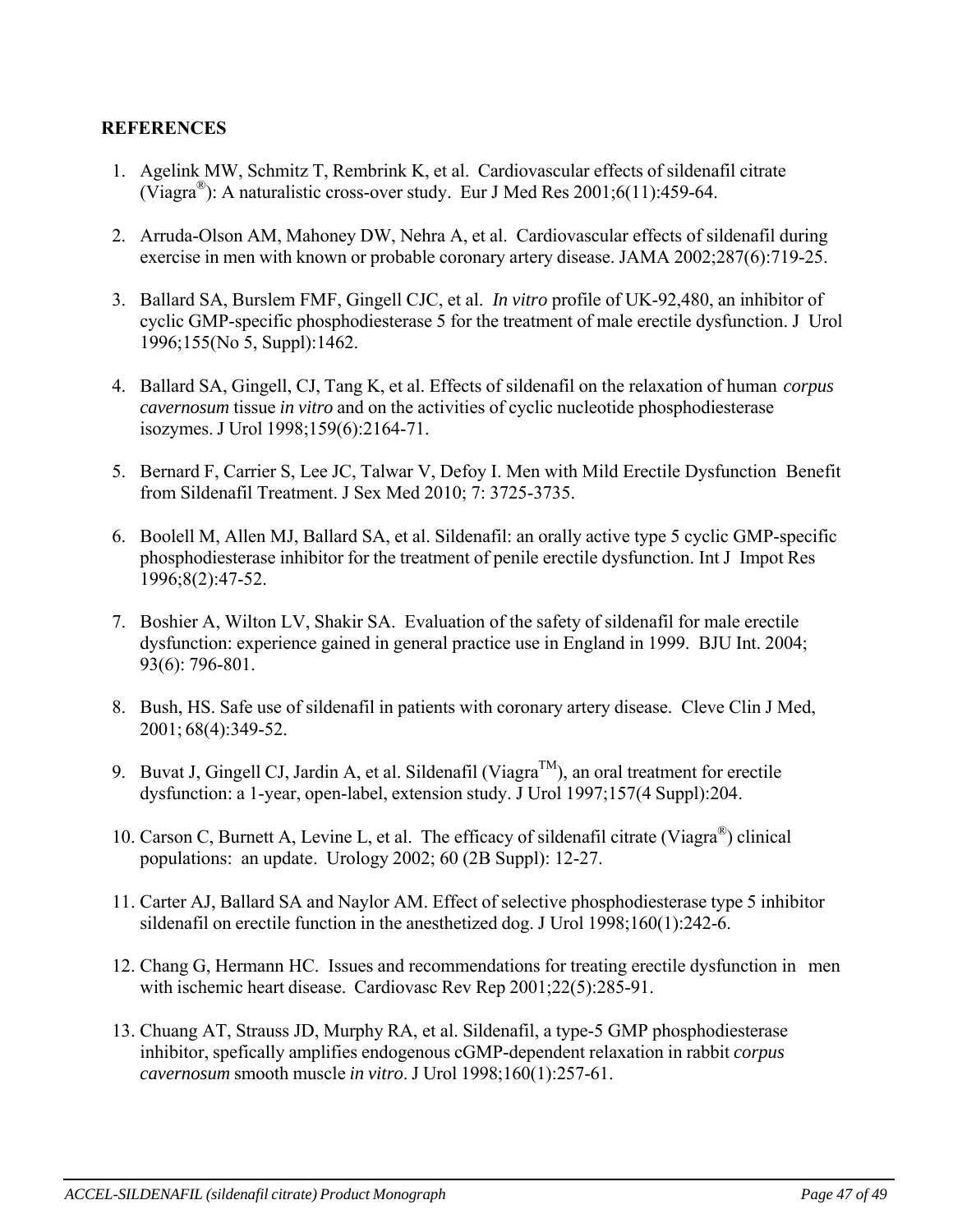- 14. DeBusk RF, Pepine CJ, Glasser DB, et al. Efficacy and safety of sildenafil citrate in men with erectile dysfunction and stable coronary artery disease. Am J Cardiol 2004;93:147-53.
- 15. Derry F, Gardner BP, Glass C, et al. Sildenafil (Viagra<sup>TM</sup>): a double-blind, placebo-controlled, single-dose, two-way crossover study in men with erectile dysfunction caused by traumatic spinal cord injury. J Urol 1997;157(4 Suppl):181.
- 16. Derry F, Glass C, Dinsmore WW, et al. Sildenafil (Viagra<sup>TM</sup>): An oral treatment for men with erectile dysfunction caused by traumatic spinal cord injury - A 28-day, double-blind, placebo-controlled, parallel-group, dose-response study. 49th Annual Meeting of the American Academy of Neurology. April 12-19, 1997; Boston, Massachusetts, USA. Neurology 1997;48(3 Suppl.2):A215.
- 17. Dogterom P, Zbinden G. Cardiotoxicity of Vasodilators and Positive Inotropic/Vasodilating Drugs in Dogs: An Overview. Critical Reviews in Toxicology, 22:203-241(1992).
- 18. Eardley I, Morgan RJ, Dinsmore WW, et al. UK-92,480, a new oral therapy for erectile dysfunction, a double-blind, placebo controlled trial with treatment taken as required. J Urol 1996; 155(No 5, Suppl):495A.
- 19. Eardley I, Ellis P, Boolel M, et al. Onset and duration of action of sildenafil citrate for the treatment of erectile dysunction. Br J Clin Pharmacol 2002;53:61S-65S.
- 20. Fox KM, Thadani U, Ma PTS, et al. Sildenafil citrate does not reduce exercise tolerance in men with erectile dysfunction and chronic stable angina. Eur Heart J 2003;24:2206-12.
- 21. Gingell C, Jardin A, Olsson A, et al. UK-92,480, a new oral treatment for erectile dysfunction: a double-blind, placebo-controlled, once daily dose response study. J Urol 1996;155(No 5,Suppl):495A.
- 22. Gingell C, Sultana S, Wulff M, et al. Duration of action sildenafil citrate in men with erectile dysfunction. J Sex Med 2004; 1: 179-84.
- 23. Glass C, Derry F, Dinsmore WW, et al. Sildenafil (VIAGRA<sup>TM</sup>): an oral treatment for men with erectile dysfunction caused by traumatic spinal cord injury - a double-blind, placebo-controlled, single-dose, two-way crossover study using RigiScan. J Spinal Cord Med 1997;20:145. American Spinal Injury Association Annual Meeting; March 24-26, 1997; Houston, TX.
- 24. Goldstein I, Lue TF, Padma-Nathan H, et al. Oral sildenafil in the treatment of erectile dysfunction. N Engl J Med 1998;338(20):1397-404.
- 25. Guay AT, Perez JB, Jacobson J, et al. Efficacy and safety of sildenafil citrate for treatment of erectile sysfunction in a population with associated organic risk factors. J Androl 2001;22(5):793-7.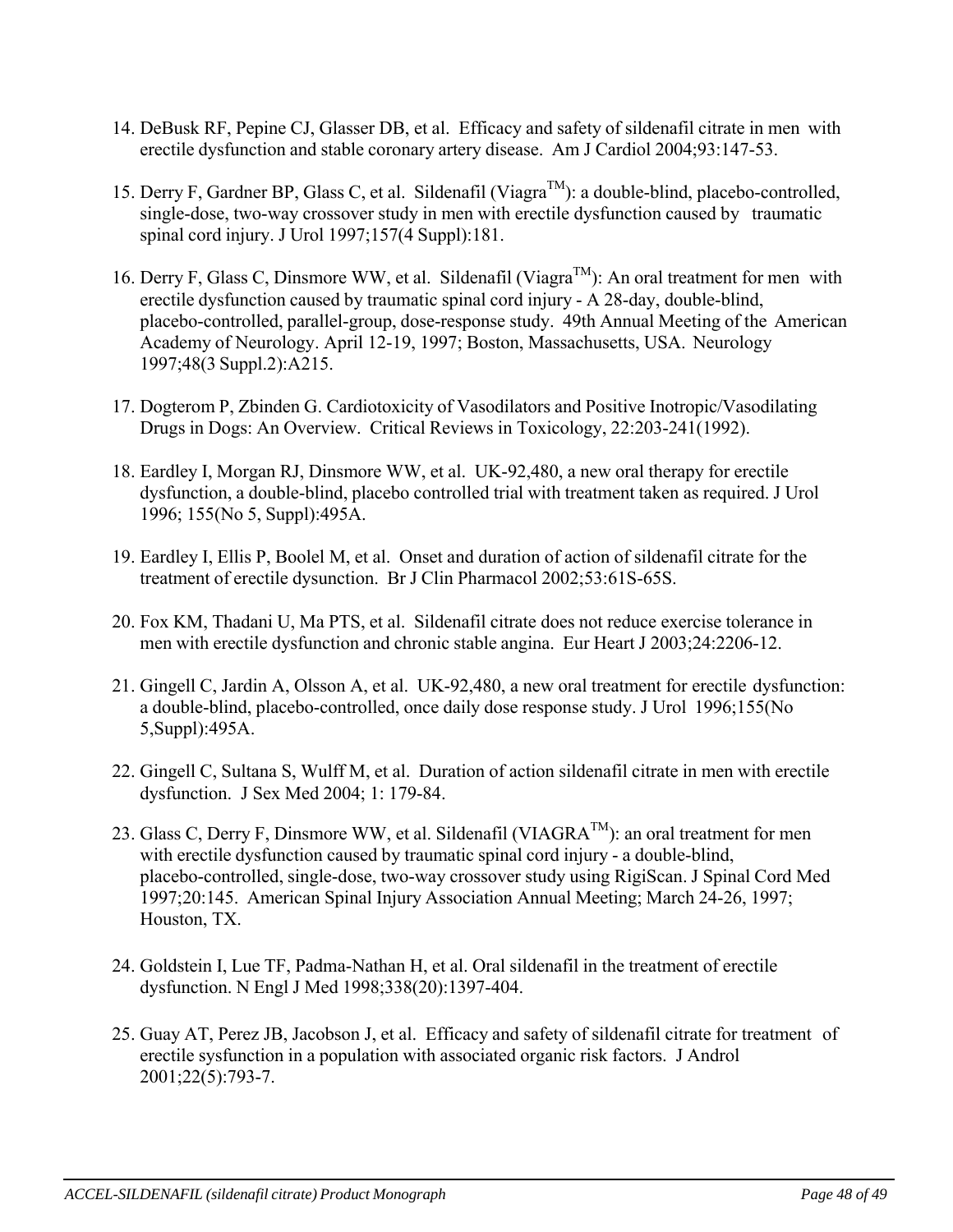- 26. Hatzichristrou DG. Sildenafil citrate: lessons learned from 3 years of clinical experience. Int J Impot Res 2002;14(Suppl 1):S43-S52.
- 27. Hayes TJ, Roberts GKS, Halliwell WH. An Idiopathic Febrile Necrotizing Arteritis Syndrome in the Dog: Beagle Pain Syndrome. Toxicologic Pathology 1989;17:129-37.
- 28. Herrmann HC, Chang G, Klugherz BD, et al. Hemodynamic effects of sildenafil in men with severe coronary artery disease. N Engl J Med 2000;342:1622-6.
- 29. Jackson, G. Sildenafil (Viagra™): new data, new confidence in treating erectile dysfunction in the cardiovascular patient. IJCP 2002;56(2);75.
- 30. Jetter A, Kinzing-Schippers M, Walchner-Bonjean M, et al. Sildenafil bioavailability is moderately increased by grapefruit juice. Eur J Clin Pharmacol 2001;57(8):A35 (abstract).
- 31. Jetter A, Kinzing-Schippers M, Walchner-Bonjean M, et al. Effects of grapefruit juice on the pharmacokinetics of sildenafil. Clin Pharmacol Ther 2002;71(1):21-9.
- 32. Kloner, RA, Zusman RM. Cardiovascular effects of sildenafil citrate and recommendations for its use. Am J Cardiol 1999;84 (5B):11N-17N.
- 33. Kloner RA. Cardiovascular risk and sildenafil. Am J Cardiol 2000;86(2A): 57F-61F.
- 34. Kloner RA, Morris B, Prisant LM, et al. Effect of sildenafil in patients with erectile dysfunction taking antihypertensive therapy. Am J Hyperten 2001;14:70-3.
- 35. Krenzelok, EP. Sildenafil: clinical toxicology profile. J Clin Toxicol 2000;38(6):645-51.
- 36. Langtry, HD, Markham A. Sildenafil: a review of its use in erectile dysfunction. Drugs 1999;57(6):967-89.
- 37. Laties AM, Fraunfelder FT. Ocular safety of Viagra. Trans Am Ophtalmol Soc 1999;97:115-25.
- 38. Lee JC, Bernard F, Carrier S, Talwar V, Defoy I. Do Men with Mild Erectile Dysfunction have the Same Risk Factors as the General Erectile Dysfunction Clinical Trial Population? BJU International 2010 Oct. 15 [Epub ahead of print].
- 39. Lue TF, Sildenafil Study Group. A study of Sildenafil (Viagra<sup>TM</sup>), a new oral agent for the treatment of male erectile dysfunction. 92nd Annual Meeting of the American Urological Association. April 12-17, 1997; New Orleans, Louisiana, USA. J Urol 1997; 157(4 Suppl):181.
- 40. McCullough A, Barada J, Fawzy A, et al. Achieving treatment optimisation with sildenafil citrate (Viagra<sup>®</sup>) in patients with erectile dysfunction. Urology 2002; 60 (2B Suppl): 28-38.
- 41. Morales A, Gingell, C, Collins M, et al. Clinical safety of oral sildenafil citrate (VIAGRA<sup>TM</sup>)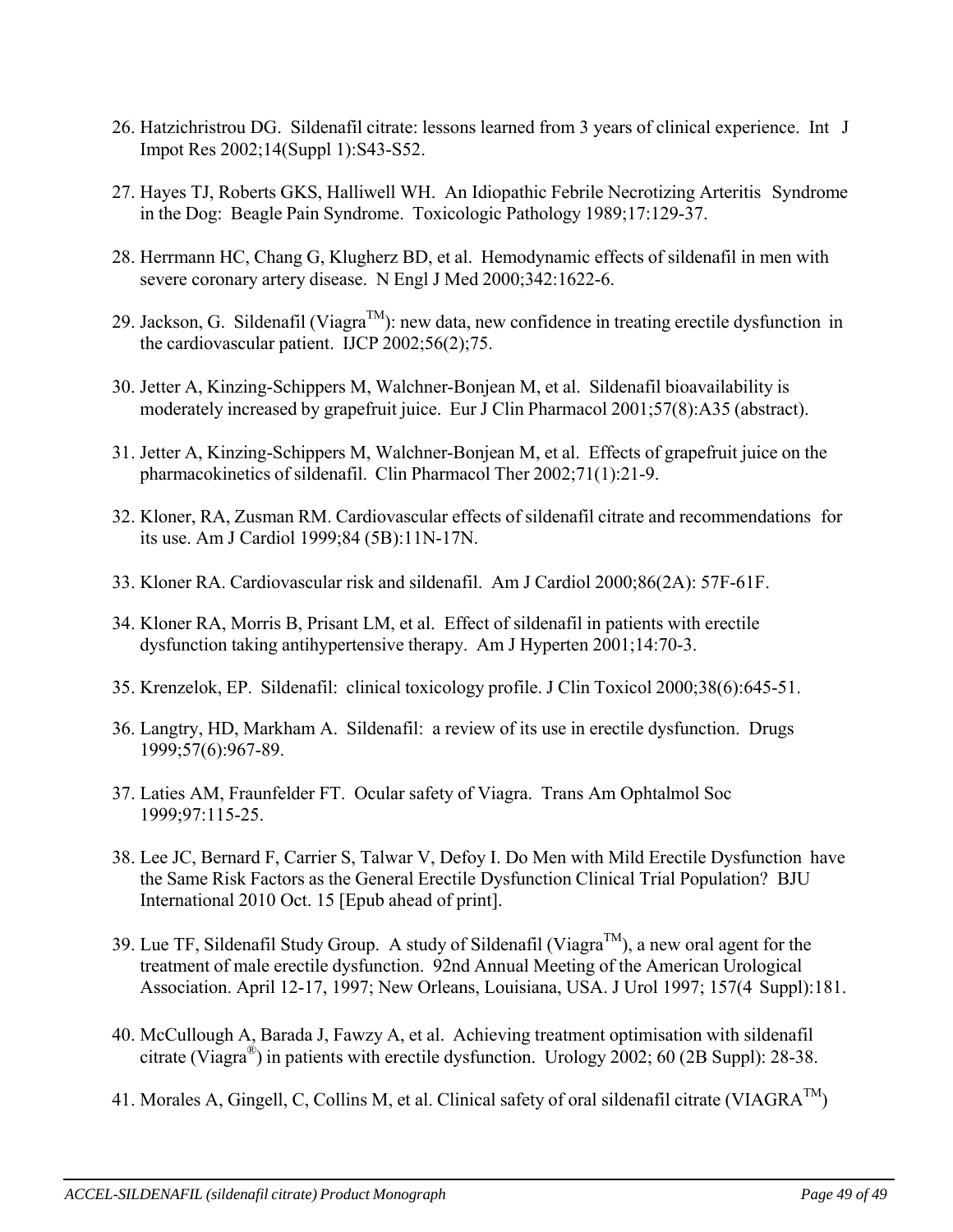in the treatment of erectile dysfunction. Int J Impot Res 1998;10:69-74.

- 42. Morales A, Gajewski JB, Pommerville PJ, et al. 3-year efficacy and safety of Viagra® in men with erectile dysfunction: results of Canadian long-term extension study. Can J Urol 2003; 10(3):1826 [abstract].
- 43. Moreland RB, Goldstein I, Traish A. Sildenafil, a novel inhibitor of phosphodiesterase type 5 in human *corpus cavernosum* smooth muscle cells. Life Sci 1998;62(20):309-18.
- 44. Muirhead GJ, Allen MJ, James GC, et al. Pharmacokinetics of sildenafil (Viagra<sup>TM</sup>), a selective cGMP PDE5 inhibitor, after single oral doses in fasted and fed healthy volunteers. Br J Clin Pharmacol 1996;42(No 2):268P.
- 45. Muirhead GJ, Faulkner S, Harness JA, et al. The effects of steady-state erythromycin and azithromycin on the pharmacokinetics of sildenafil citrate in healthy volunteers. Br J Clin Pharmacol 2002;53:37S-43S.
- 46. Muller, JE. Triggering of Cardiac events by sexual activity: findings from crossover analysis. Am J Cardiol 2000;86(2A):14F-18F.
- 47. Olson, AM, Persson CA. Efficacy and safety of sildenafil citrate for the treatment of erectile dysfunction in men with cardiovascular disease. Int J Clin Pract 2001;55(3):171-6.
- 48. Osterloh, I, Eardley, I, Carson, C, et al. Sildenafil: A selective phosphodiesterase (PDE)5 inhibitor in the treatment of erectile dysfunction (ED). In: Carson, C., Kirby, R., Goldstein, I., eds. Textbook of Erectile Dysfunction. Oxford, UK: Isis Media LTD; 1999: 285-307.
- 49. Padma-Nathan H, Steers WD, Wicker PA. Efficacy and safety of oral sildenafil in the treatment of erectile dysfunction: a double-blind, placebo-controlled study of 329 patients. Int J Clin Prac 1998;52(6):1-5.
- 50. Padma-Nathan H, Eardley I, Kloner R, et al. A 4-year update on the safety of sildenafil citrate (Viagra<sup>®</sup>). Urology 2002; 60 (2B Suppl): 67-90.
- 51. Partizi R, Leonardo F, Pelliccia F, et al. Effect of sildenafil citrate upon myocardial ischemia in patients with chronic stable angina in therapy with beta-blockers. Ital Heart J 2001;2(11):841-4.
- 52. Pfizer Dept. of Medicine. Sildenafil (Viagra®): A new drug in trial for the treatment of erectile dysfunction. Urologe [B] 1997;37:51.
- 53. Piccirillo G, Nocco M, Lionetti M, et al. Effects of sildenafil citrate (Viagra) on cardiac repolarization and on automatic control in subjects with chronic heart failure. Am Heart J 2002;143(4):703-10.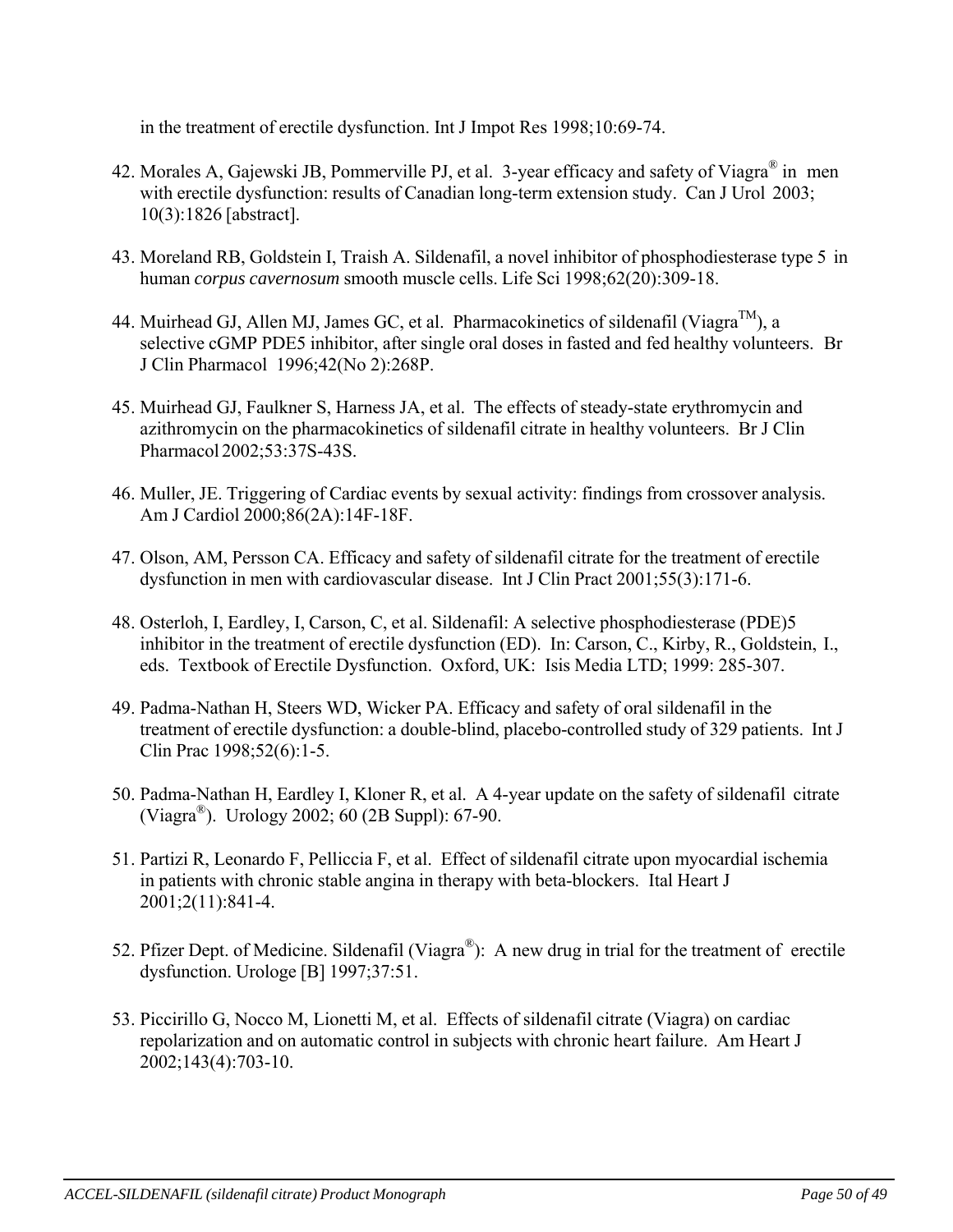- 54. Pickering T, Shepard A, Puddey I, et al. Sildenafil citrate for erectile dysfunction in men receiving multiple antihypertensive agents - a randomized controlled trial. Am J Hypertens 2004; 17:1135-42.
- 55. Price D, Wareham K, Gingell CJ, et al. Sildenafil (Pfizer UK-92,480), a novel oral treatment for erectile dysfunction (ED) in patients with diabetes. Diabetes 1996; 45(Suppl 2):6A.
- 56. Rosen RC, Riley A, Wagner G, et al. The International Index of Erectile Function (IIEF): A multidimensional scale for assessment of erectile dysfunction. Urology 1997;49(6):822-30.
- 57. Shakir SAW, Wilton LV, Boshier A, et al. Cardiovascular events in users of sildenafil: results from first phase of prescription event monitoring in England. B Med J 2001; 322:651-2.
- 58. Steers W, Guay AT, Leriche A, et al. Assessment of the efficacy and safety of Viagra® (sildenafil citrate) in men with erectile dysfunction during long-term treatment. Int J Impot Res 2001;13:261-7.
- 59. Steif CG, Ückert S, Becker AJ, et al. The effect of the specific phosphodiesterase (PDE) inhibitors on human and rabbit cavernous tissue *in vitro* and *in vivo*. J Urol 1998;159(4):1390-3.
- 60. Terrett NK, Bell AS, Brown D, et al. UK-92,480, a potent and selective inhibitor of type  $V_A$ cGMP phosphodiesterase with utility for the treatment of male erectile dysfunction. Abstr Papers Am Chem Soc 1995; 210 Meet(Pt 2):MED 229.
- 61. Terrett NK, Bell AS, Brown D, et al. Sildenafil (Viagra<sup>TM</sup>), a potent and selective inhibitor of type 5 GMP phosphodiesterase with utility for the treatment of male erectile dysfunction. Bioorganic & Medicinal Chemistry Letters 1996; 6(15): 1819-24.
- 62. Vitezic, D. A risk-benefit assessment of sildenafil in the treatment of erectile dysfunction. Drug Safety 2001; 24(4): 255-65.
- 63. Warrington, JS, Shader, RI, von-Moltke, LL, et al. *In vitro* biotransformation of sildenafil (Viagra): identification of human cytochromes and potential drug interactions. Drug Metab Dispos 2000; 28(4):392-7.
- 64. Product monograph of  $P^rViagra^{\circledR}$  (sildenafil citrate tablets), Pfizer Canada Inc. Submission Control No: 180624, Date of Revision: 26 May 2015.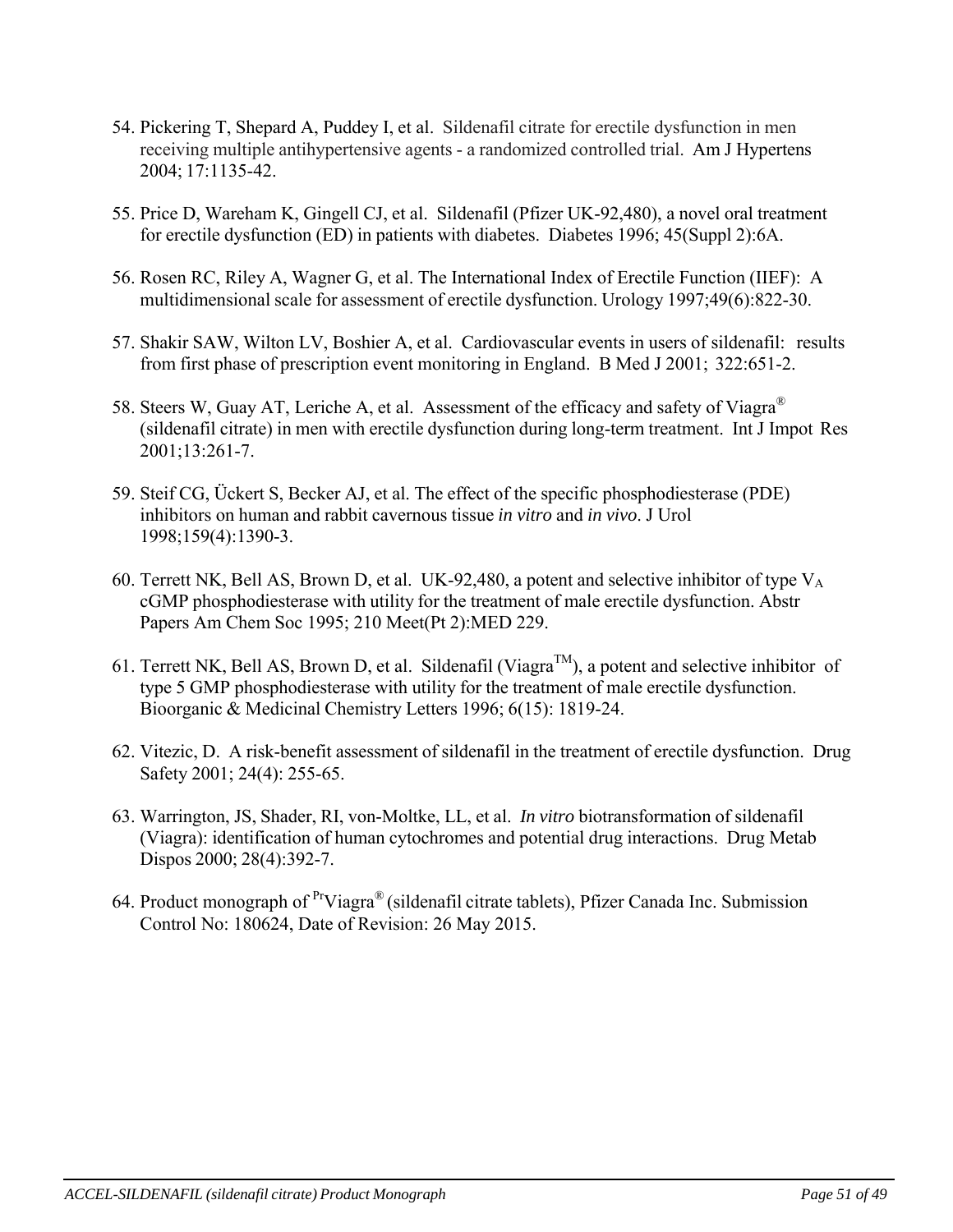#### **PART III: CONSUMER INFORMATION**

#### **PrACCEL-SILDENAFIL sildenafil citrate tablets 25 mg, 50 mg and 100 mg**

**This leaflet is part III of a three-part "Product Monograph" published when ACCEL-SILDENAFIL was approved for sale in Canada and is designed specifically for Consumers. This leaflet is a summary and will not tell you everything about ACCEL-SILDENAFIL. Contact your doctor or pharmacist if you have any questions about the drug.** 

#### **ABOUT THIS MEDICATION**

#### **What the medication is used for:**

**ACCEL-SILDENAFIL** (sildenafil citrate) is a treatment for erectile dysfunction in male adults. This is when a man cannot achieve or maintain a hard, erected penis for satisfactory sexual activity.

It is important to note that **ACCEL-SILDENAFIL** works only with sexual stimulation. **ACCEL-SILDENAFIL** alone does not increase your sex drive.

#### **What it does:**

**ACCEL-SILDENAFIL** belongs to a class of medicine called phosphodiesterase type 5 (PDE5) inhibitors. Following sexual stimulation, **ACCEL-SILDENAFIL** works by helping to relax the blood vessels in your penis by allowing blood to flow into your penis. This results in improved erectile function.

#### **When it should not be used:**

 If you are taking any medicines containing nitrates in any form (oral, sublingual [under the tongue], skin patch, or by inhalation [spray]). Although **ACCEL-SILDENAFIL** is used occasionally, nitrates must never be used. Nitrates are found in many prescription medicines that are used in the treatment of angina pectoris (chest pain due to heart disease), such as nitroglycerin, isosorbide mononitrate, or isosorbide dinitrate. If you do not understand what nitrates are, or are unsure about whether a medication you are taking is a "nitrate", ask your doctor or pharmacist.

#### **If you take ACCEL-SILDENAFIL with nitrate-containing medicines or any other nitrates (e.g., amyl nitrite "poppers"), your blood pressure could suddenly drop to a life-threatening level. You could get dizzy, faint, or even have a heart attack or stroke.**

- If you have loss of vision in one or both eyes from an eye disease called non-arteritic anterior ischaemic optic neuropathy (NAION)
- If you have ever had an allergic reaction to sildenafil citrate or the nonmedicinal ingredients in **ACCEL-SILDENAFIL**.
- **ACCEL-SILDENAFIL** is not to be used in men for whom sexual activity is inadvisable.
- Do not take **ACCEL-SILDENAFIL** with guanylate cyclase stimulators, such as riociguat.

#### **What the medicinal ingredient is:**

Sildenafil citrate.

#### **What the nonmedicinal ingredients are:**

Calcium hydrogen phosphate anhydrous, indigo carmine aluminium lacquer, macrogol 3350, magnesium stearate, microcrystalline cellulose, polyvinilic alcohol, sodium croscarmellose, talc and titanium dioxide.

#### **What dosage forms it comes in:**

**ACCEL-SILDENAFIL** 25 mg, tablets, are elliptic, blue, film-coated tablets, embossed with a "-" on one side.

**ACCEL-SILDENAFIL** 50 mg, tablets, are elliptic, blue, film-coated tablets.

**ACCEL-SILDENAFIL** 100 mg, tablets, are elliptic, blue, film-coated tablets, embossed with a "+" on one side.

#### **WARNINGS AND PRECAUTIONS**

**This medicine has been prescribed for you personally and you should not pass it on to others. It may harm them, even if their symptoms are the same as yours.**

#### **BEFORE you use ACCEL-SILDENAFIL talk to your doctor or pharmacist if you:**

- have heart problems (irregular heartbeats, angina, chest pain, or had a heart attack). If you have heart problems, ask your doctor if your heart is healthy enough to handle the extra strain of having sex. If you have chest pain, dizziness or nausea during sex, stop exerting yourself. You should **not** use nitrates but you should seek immediate medical assistance.
- are 65 years of age or over
- have had a stroke
- have low blood pressure or uncontrolled high blood pressure
- have liver or kidney problems
- have sickle cell anemia (abnormality of the red blood cells), multiple myeloma (cancer of the bone marrow) or leukaemia (cancer of the white blood cells)
- are allergic to sildenafil or any of the other ingredients of **ACCEL-SILDENAFIL** tablets
- have a deformed penis or Peyronie's disease
- have ever had an erection that lasted more than 4 hours
- have stomach ulcers or other bleeding problems.
- have a rare inherited eye disease called retinitis pigmentosa
- have had temporary, decrease, or permanent loss of vision in one or both eyes, including a condition called Non-Arteritic Anterior Ischemic Optic Neuropathy (NAION). The specific type of vision decrease or loss, called non-arteritic anterior ischemic optic neuropathy (NAION), seems to occur rarely when blood flow to the optic nerve is reduced or blocked. Vision decrease or loss may be partial or complete, in one or very occasionally both eyes. While in some cases the condition may improve over time, it can also be irreversible.
- Rare but serious skin reactions of Stevens-Johnson's Syndrome (SJS) and Toxic Epidermal Necrolysis (TEN) have been reported during the post-marketing period.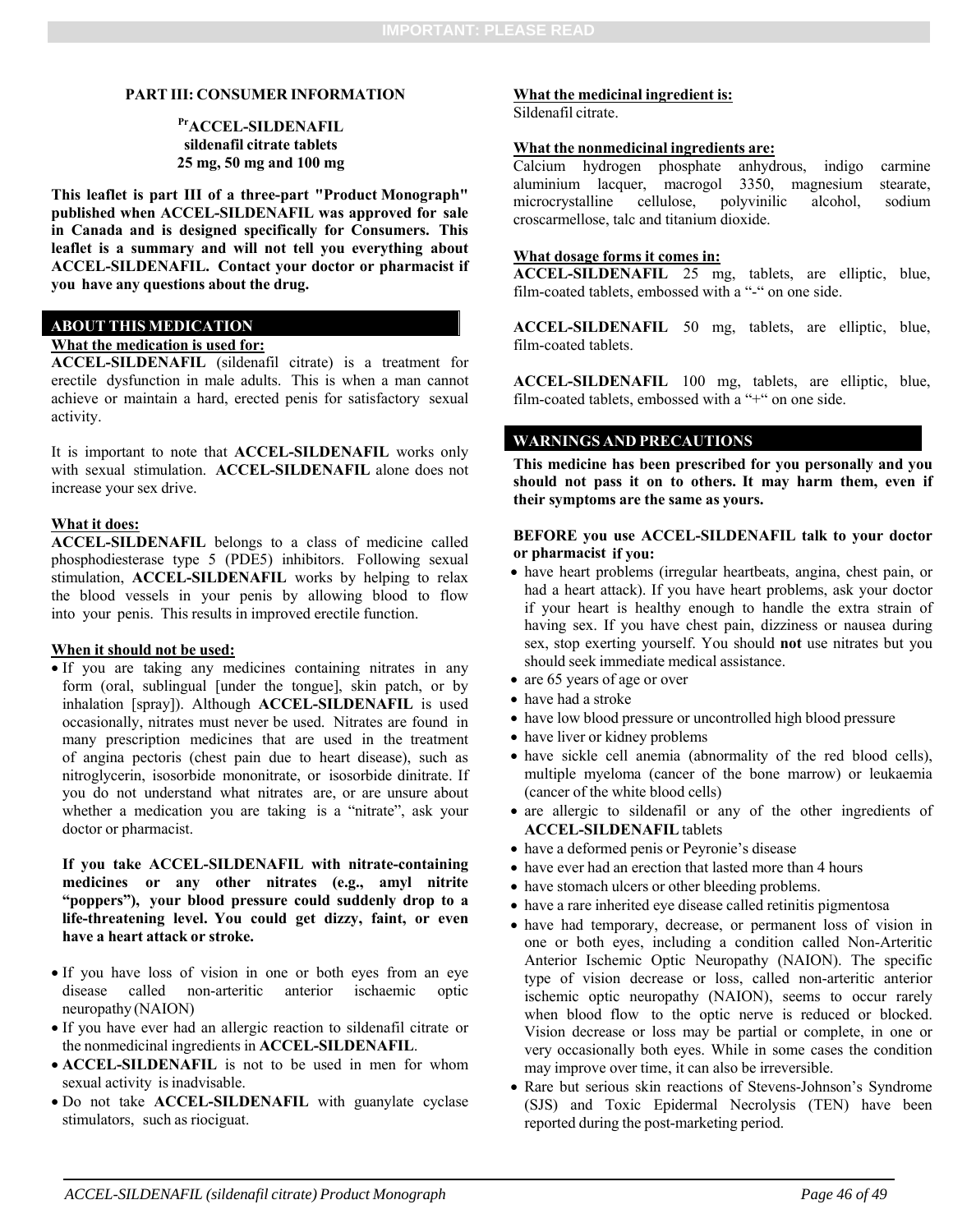**ACCEL-SILDENAFIL** is not recommended for use in children under 18 years of age and in women.

**ACCEL-SILDENAFIL** does not protect against sexually transmitted diseases (STD), including Human Immunodeficiency Virus (HIV).

Alcohol consumption may decrease the ability to get an erection.

Patients should know how to react to the drug before operating a motor vehicle or any machinery.

If you are taking **ACCEL-SILDENAFIL** and experience temporary, decrease, or permanent loss of vision, stop taking **ACCEL-SILDENAFIL** and call your doctor.

In case of chest pain occurring during or after sexual activity you should **not** use nitrates but you should seek immediate medical assistance.

Sudden decrease or loss of hearing has been reported in a few number of postmarketing and clinical trial cases with the use of PDE5 inhibitors, including sildenafil citrate. It has not been established whether these are related directly to the use of these medications or to other factors. If you experience these symptoms, stop taking **ACCEL-SILDENAFIL** and call your doctor.

#### **INTERACTIONS WITH THIS MEDICATION**

You should tell your doctor or pharmacist about any other medications that you are taking. **ACCEL-SILDENAFIL** may interfere with some drugs. Only take **ACCEL-SILDENAFIL**  with other drugs if recommended by your doctor.

**Drugs that may interact with ACCEL-SILDENAFIL include:** 

- any drugs that contain nitrates in any form (oral, sublingual [under the tongue], skin patch or by inhalation [spray]). Nitrates are found in many prescriptions that are used to treat angina pectoris (chest pain due to heart disease). You should not take **ACCEL-SILDENAFIL** if you are taking these drugs.
- alpha-blockers (drugs used to treat prostate problems or high blood pressure)
- ketoconazole or itraconazole (drugs used to treat fungal infections)
- erythromycin (a drug used to treat bacterial infections)
- ritonavir, saquinavir or other drugs for the treatment of HIV
- cimetidine (a drug generally used to treat duodenal or gastric problems)
- bosentan (a drug used in the treatment of high blood pressure in the blood vessels between the heart and the lungs)
- drugs to treat erectile dysfunction. These drugs are Cialis, Levitra, Adcirca and Staxyn.
- other drugs that contain sildenafil. They can be called Revatio. They are used in the treatment of high blood pressure in the blood vessels between the heart and the lungs.

Grapefruit juice may increase the levels of **ACCEL-SILDENAFIL** in your blood.

#### **PROPER USE OF THIS MEDICATION**

Usual dose:

Your doctor can determine the dose that works best for you. Always take **ACCEL-SILDENAFIL** as prescribed by your doctor. You should speak with your doctor or pharmacist if you are unsure. A dose above 100 mg per day is not recommended.

Swallow the tablet whole, with some water.

You should **not** take more than one dose of **ACCEL-SILDENAFIL** per day.

If you have serious liver or kidney problems or you are 65 years of age or over, your doctor may start you at the lowest dose (25 mg) of **ACCEL-SILDENAFIL**.

#### **How to optimize your use of ACCEL-SILDENAFIL:**

You should take **ACCEL-SILDENAFIL** approximately 30 to 60 minutes before sexual activity. You can engage in sexual activity within 30 minutes of taking the tablet and for up to 4 hours. The amount of time it takes to have an effect varies slightly from person to person. Remember, sexual stimulation is required for **ACCEL-SILDENAFIL** to work.

You should avoid excessive drinking of alcohol, since alcohol can temporarily impair the ability to get an erection.

**ACCEL-SILDENAFIL** can be taken with or without food. However, you may find that it takes longer for **ACCEL-SILDENAFIL** to work if you take it with a high-fat meal.

**ACCEL-SILDENAFIL** may not work the first time or every time. If **ACCEL-SILDENAFIL** did not work for you on one occasion, try again on another day. You will learn how well **ACCEL-SILDENAFIL** works for you through your personal experience. The first few times may be charged with emotion or anxiety. If after a few separate attempts, you do not get the results you expect, talk to your doctor.

#### **Overdose:**

You should **not** take more than one dose of **ACCEL-SILDENAFIL** per day.

If you have taken more **ACCEL-SILDENAFIL** than you should, contact your doctor or a poison control centre immediately.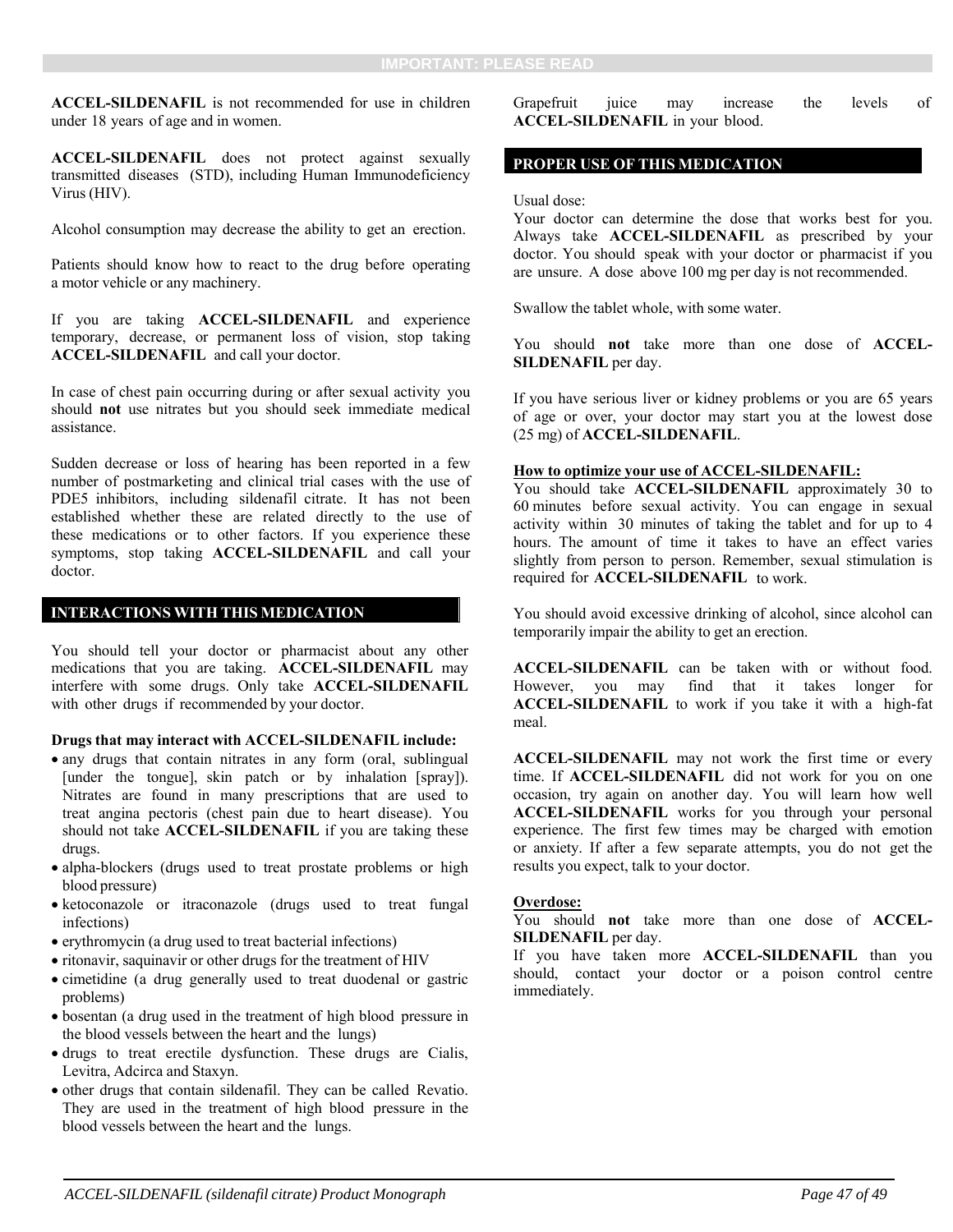#### **SIDE EFFECTS AND WHAT TO DO ABOUT THEM**

As with most drugs, **ACCEL-SILDENAFIL** can cause some side effects. These effects are usually mild to moderate in nature and do not last for a long time.

Side effects may include:

- headache, facial flushing
- nausea, vomiting, indigestion, abdominal pain,
- dizziness
- dry, stuffy, or swollen nose
- throat tightness, dry mouth, decreased sensitivity of the mouth
- pain in arms and legs, myalgia (muscle pain)
- somnolence
- erection increased

If you notice any side effects not mentioned above, or any of the above-mentioned side effects persist or become bothersome, please contact your doctor or pharmacist.

| TO DO ABOUT THEM | <b>SERIOUS SIDE EFFECTS, HOW OFTEN THEY HAPPEN AND WHAT</b> |              |        |                      |
|------------------|-------------------------------------------------------------|--------------|--------|----------------------|
|                  | Symptom / effect                                            | Talk<br>with | your   | Stop                 |
|                  |                                                             | doctor       | or     | taking               |
|                  |                                                             | pharmacist   |        | drug and             |
|                  |                                                             | Only if      | In all | seek<br>immedia      |
|                  |                                                             | severe       | cases  | te                   |
|                  |                                                             |              |        | emergen              |
|                  |                                                             |              |        | cy                   |
|                  |                                                             |              |        | medical<br>attention |
| Less             | <b>Effect on hearing:</b>                                   |              |        |                      |
| common           | sudden decrease or loss                                     |              |        |                      |
|                  | of hearing                                                  |              |        |                      |
|                  | <b>Effects on vision: colour</b>                            |              |        |                      |
|                  | tinge, increased<br>brightness of light,                    |              |        |                      |
|                  | blurred vision                                              |              |        |                      |
|                  | <b>Impaired or sudden</b>                                   |              |        |                      |
|                  | loss of vision: decreased                                   |              |        |                      |
|                  | eyesight or unable to see<br>with one or both eyes          |              |        |                      |
|                  | Detached retina: a                                          |              |        |                      |
|                  | decrease in, or sudden                                      |              |        |                      |
|                  | loss of vision in one or                                    |              |        |                      |
| Rare             | both eyes<br><b>Serious skin reactions:</b>                 |              |        |                      |
|                  | rash, blisters, peeling                                     |              |        |                      |
|                  | skin and pains.                                             |              |        |                      |
| Very rare        | Priapism: erection                                          |              |        |                      |
|                  | lasting more than 4                                         |              |        |                      |
| Unknown          | hours                                                       |              | ✓      |                      |
|                  | Cough<br>Allergic reactions: rash,                          |              |        |                      |
|                  | hives, itch, swelling of                                    |              |        |                      |
|                  | the face, lips, tongue or                                   |              |        |                      |
|                  | throat, difficulty                                          |              |        |                      |
|                  | swallowing or breathing                                     |              | ✓      |                      |
|                  | Nosebleed                                                   |              |        |                      |
|                  | Noted in patients taking<br>sildenafil citrate for          |              |        |                      |
|                  | pulmonary                                                   |              |        |                      |
|                  | hypertension: Fever                                         |              |        |                      |
|                  | Shortness of breath                                         |              | ✓      |                      |
|                  | Seizure, seizure                                            |              |        | ✓                    |
|                  | recurrence                                                  |              |        |                      |
|                  | Transient global<br>amnesia: temporary                      |              |        |                      |
|                  | memory loss                                                 |              |        |                      |
|                  | <b>Heart attack</b>                                         |              |        |                      |
|                  | (myocardial infarction):                                    |              |        |                      |
|                  | chest pain, shortness of<br>breath                          |              |        |                      |
|                  | Chest pain (unstable                                        |              |        |                      |
|                  | angina)                                                     |              |        |                      |
|                  | Arrhythmia/                                                 |              |        |                      |
|                  | tachycardia,<br>palpitations: fast or                       |              |        |                      |
|                  | irregular heartbeat, heart                                  |              |        |                      |
|                  | rate increased                                              |              |        |                      |
|                  | <b>Hypotension</b> (low blood                               | ✓            |        |                      |
|                  | pressure): dizziness,<br>fainting, lightheadedness          |              |        |                      |
|                  | Stroke (cerebrovascular                                     |              |        |                      |
|                  | hemorrhage): bleeding in                                    |              |        |                      |
|                  | the brain, vision changes,                                  |              |        |                      |
|                  | difficulty speaking,<br>weakness on one side of             |              |        |                      |
|                  | the body, dizziness, lack                                   |              |        |                      |
|                  | of coordination or poor                                     |              |        |                      |
|                  | balance                                                     |              |        |                      |